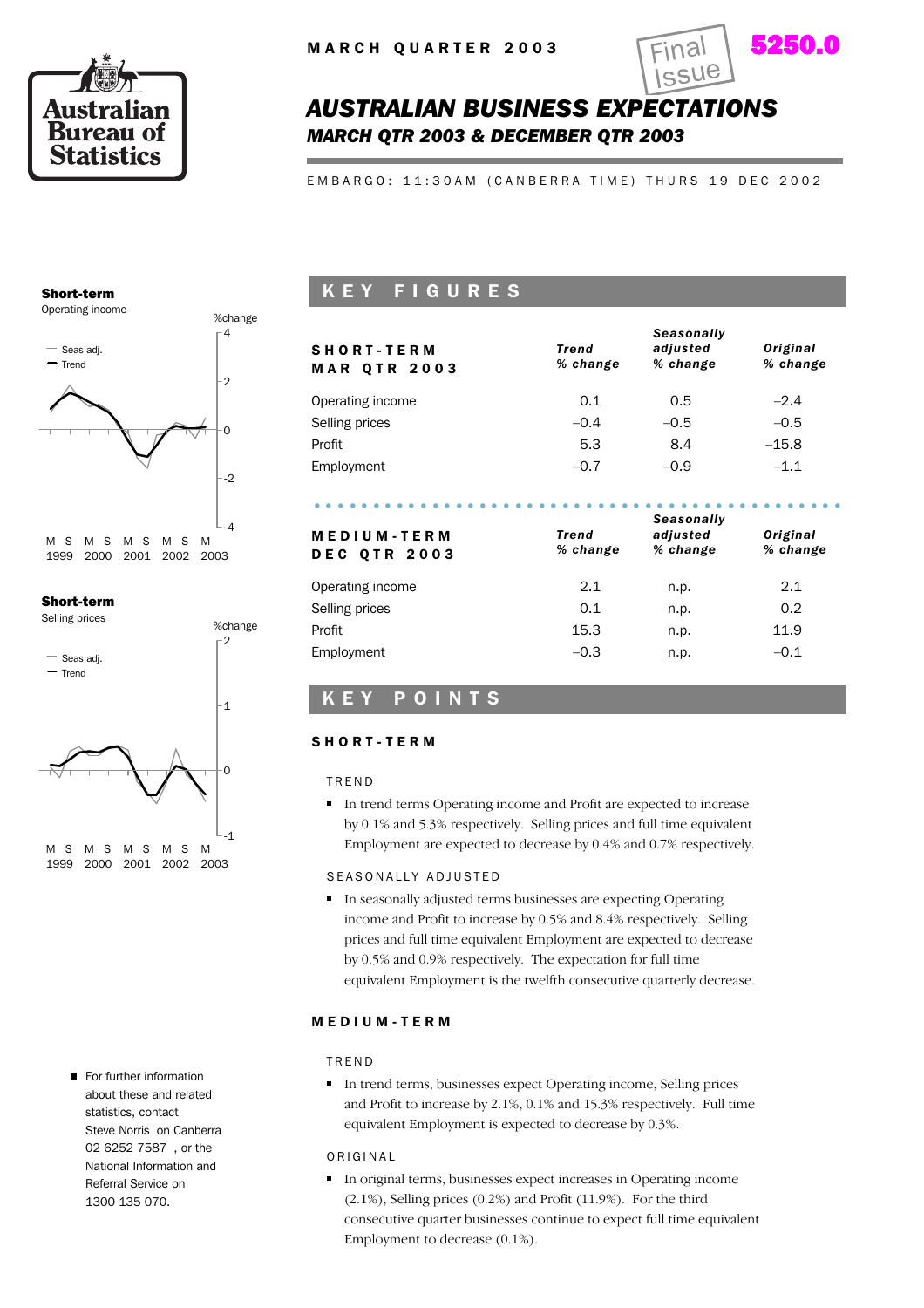|                        | TES<br>N<br>$\mathbf{O}$                                                                                                                                                                                                                                                                                                                                                                   |
|------------------------|--------------------------------------------------------------------------------------------------------------------------------------------------------------------------------------------------------------------------------------------------------------------------------------------------------------------------------------------------------------------------------------------|
| FINAL ISSUE            | This March 2003 issue will be the final release of this publication.                                                                                                                                                                                                                                                                                                                       |
|                        | The ABS will cease the compilation and publication of statistics on Australian Business<br>Expectations following the release of this issue of the publication. This decision was<br>made after an assessment of ABS forward work program priorities for Economic<br>Statistics. For more information please contact Ross Upson on (02) 6252 5775 or by<br>email at ross.upson@abs.gov.au. |
| NOTE                   | The estimates in this publication are based on information collected during October and<br>November 2002.                                                                                                                                                                                                                                                                                  |
| CHANGES IN THIS IS SUE | There are no changes in this issue.                                                                                                                                                                                                                                                                                                                                                        |

Dennis Trewin Australian Statistician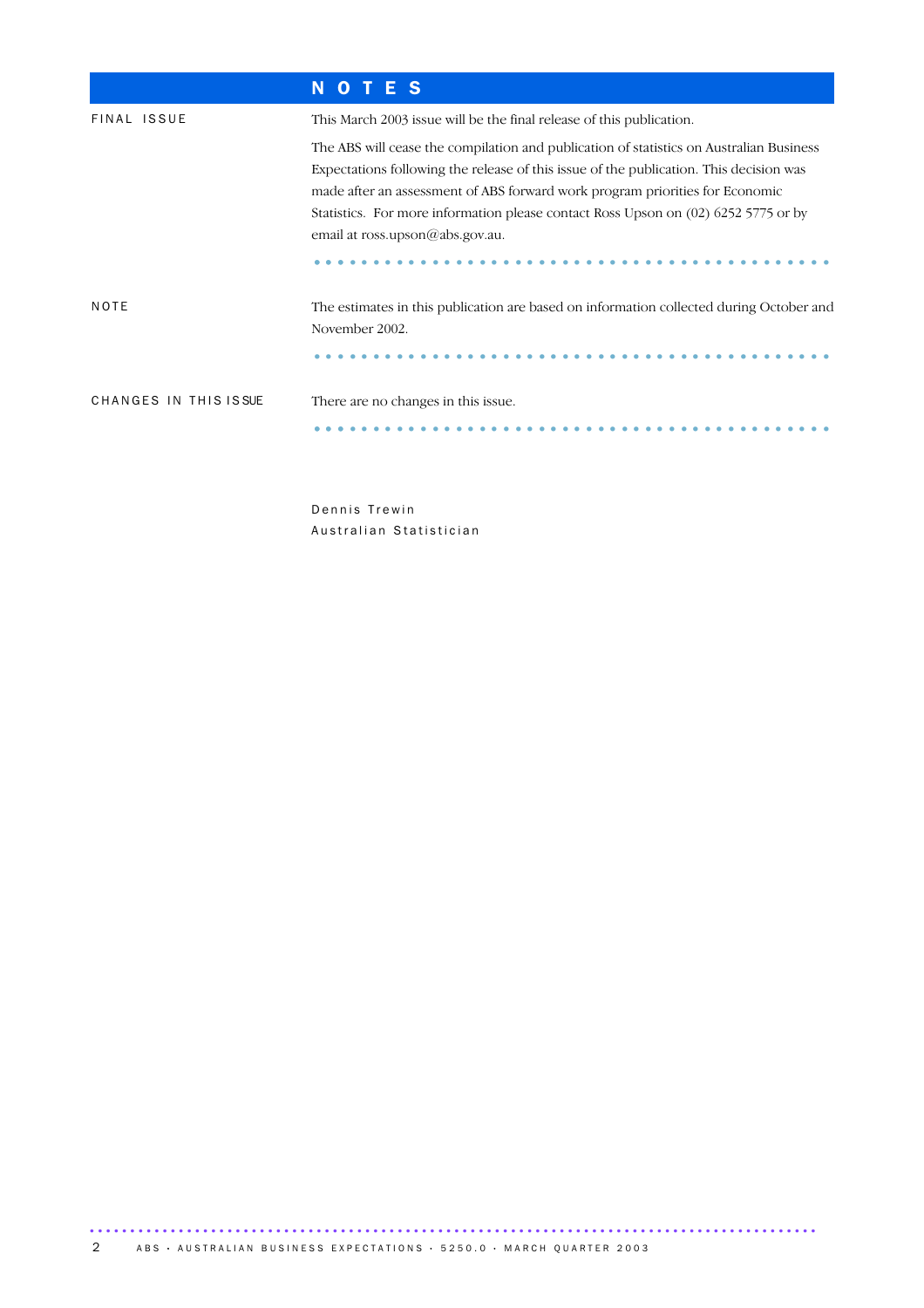#### C O N T E N T S .............................................................. .

|                            |                |                                                                          | page |
|----------------------------|----------------|--------------------------------------------------------------------------|------|
|                            |                |                                                                          |      |
| SUMMARY OF RESULTS         |                |                                                                          |      |
|                            |                |                                                                          |      |
| <b>TABLES</b>              |                | Short-term Outlook                                                       |      |
|                            | 1              |                                                                          |      |
|                            | $\mathbf{2}$   |                                                                          |      |
|                            | 3              | March Quarter 2003, expected aggregate change, by industry  14           |      |
|                            | 4              | March Quarter 2003, expected aggregate change, by selected State  17     |      |
|                            | 5              | March Quarter 2003, expected aggregate change, by size of business  19   |      |
|                            |                | Medium-term Outlook                                                      |      |
|                            | 6              | December Quarter 2003, expected aggregate change, Australia:             |      |
|                            |                |                                                                          |      |
|                            | $\overline{7}$ |                                                                          |      |
|                            | 8              | December Quarter 2003, expected aggregate change, by industry 22         |      |
|                            | 9              | December Quarter 2003, expected aggregate change, by selected State  25  |      |
|                            | 10             | December Quarter 2003, expected aggregate change, by size of business 27 |      |
| <b>FURTHER INFORMATION</b> |                |                                                                          |      |
|                            |                |                                                                          |      |
|                            |                |                                                                          |      |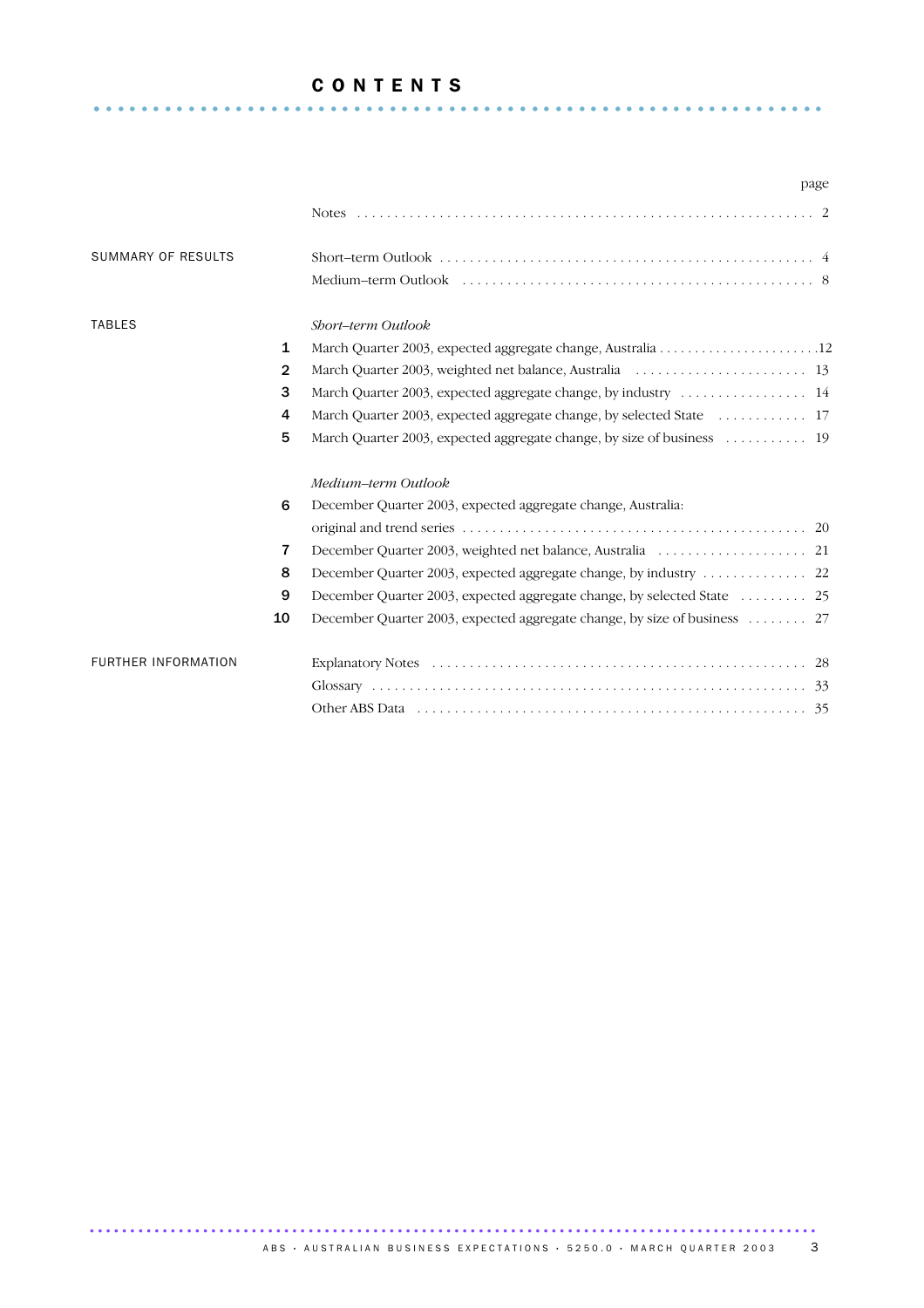#### OPERATING INCOME

SEASONALLY ADJUSTED In seasonally adjusted terms, businesses expect Operating income to increase by 0.5% in the March quarter 2003. The expectation for Operating income is the largest expected seasonally adjusted increase since the September quarter 2000 (0.8%).

ORIGINAL In original terms, overall, businesses expect Operating income to decrease by 2.4%. Businesses of all sizes are expecting Operating income to decrease - small businesses by 2.2% and medium businesses by 1.3%. Large businesses are expecting their second largest decrease in Operating income (3.4%) since the commencement of the series in the December quarter 1993.



MAIN INDUSTRY COMPARISON Businesses in all industries are expecting Operating income to decrease with the exception of businesses in the Finance & insurance industry where an increase of 0.2% is expected. Businesses in the Property & business services industry expect the largest decrease (3.5%) in Operating income.



.......................................................................................... 4 ABS • AUSTRALIAN BUSINESS EXPECTATIONS • 5250.0 • MARCH QUARTER 2003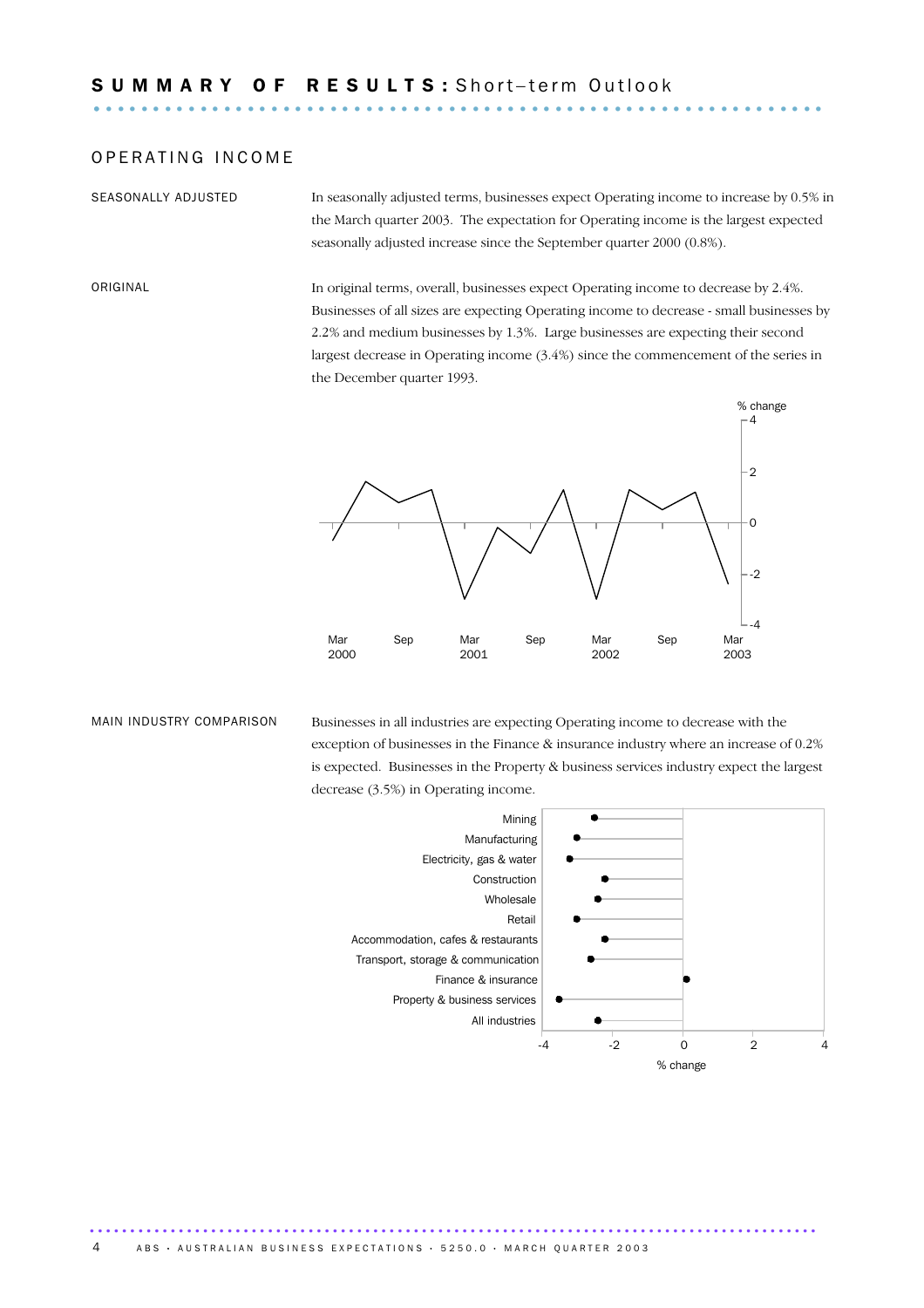#### SELLING PRICES

SEASONALLY ADJUSTED In seasonally adjusted terms, businesses expect Selling prices to decrease by 0.5%. This is the second consecutive quarter that businesses have expected Selling prices to decrease in seasonally adjusted terms.

ORIGINAL In original terms, Selling prices are expected to decrease by 0.5% in the March quarter 2003. Small businesses expect a decrease of 0.6% while both medium and large businesses are both expecting Selling prices to decrease by 0.4%. The expected 0.5% decrease in Selling prices is the largest expected decrease recorded since the commencement of the series in the December quarter 1993.



MAIN INDUSTRY COMPARISON Businesses in all industries are expecting Selling prices to decrease in the short term with the exception of businesses in the Wholesale industry which expect Selling prices to increase by 0.2%. Businesses in the Property & business services and Electricity, gas & water industries are expecting the largest decreases in Selling prices (2.1% and 1.8% respectively).

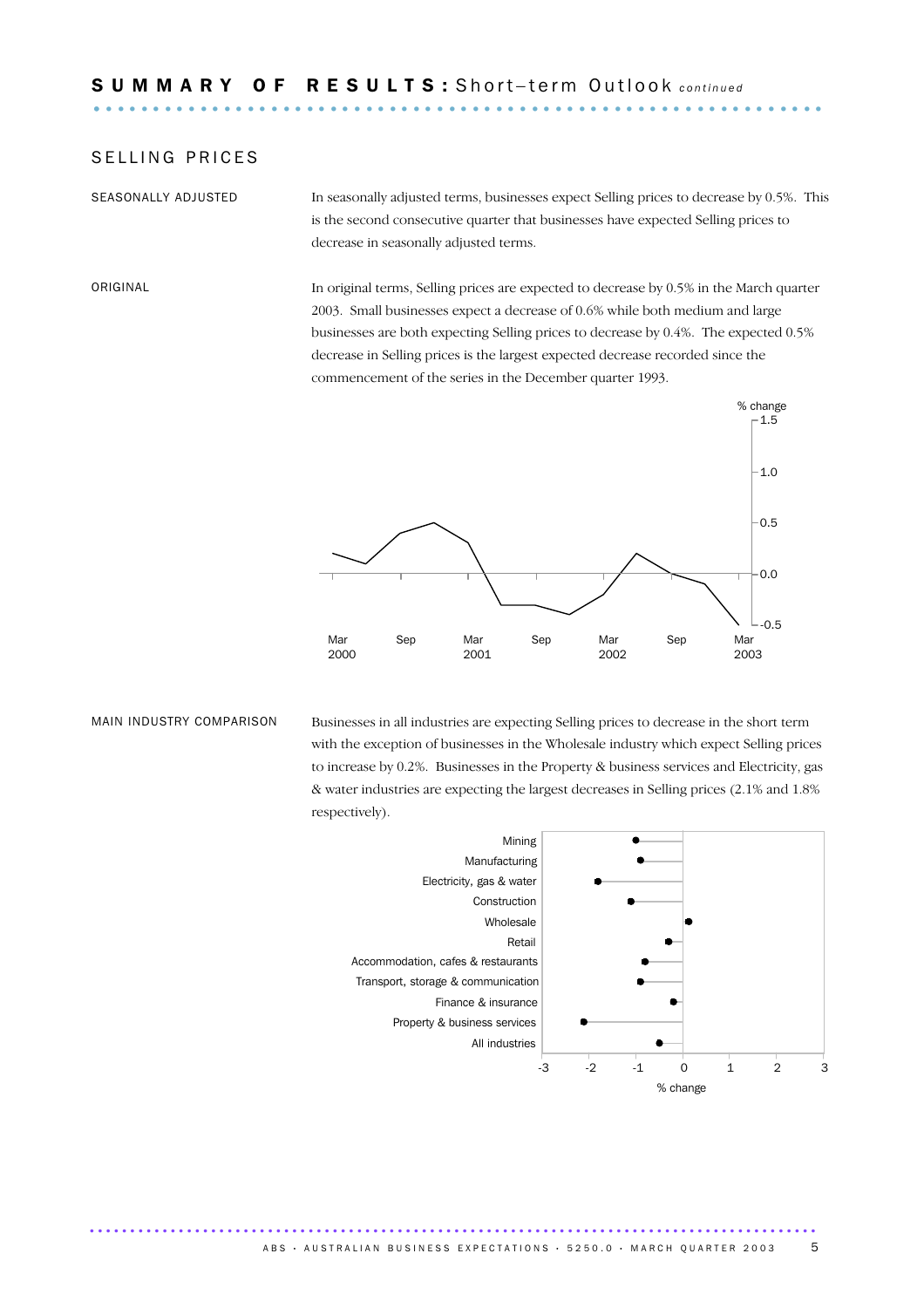#### **PROFITS**

SEASONALLY ADJUSTED In seasonally adjusted terms, businesses expect Profit to increase by 8.4% in the March quarter 2003. The expectation for Profit is the second consecutive seasonally adjusted quarterly increase and also the largest expected increase since the December quarter 1997.

ORIGINAL In original terms, businesses expect Profit to decrease by 15.8% in the March quarter 2003. Businesses of all sizes and in all states are expecting decreases in Profit with small, medium and large businesses expecting decreases of 14.8%, 11.1% and 20.5% respectively.



MAIN INDUSTRY COMPARISON Businesses in all industries are expecting Profit to decrease in the March quarter 2003. The largest decrease is expected by businesses in the Wholesale industry (33.8%).

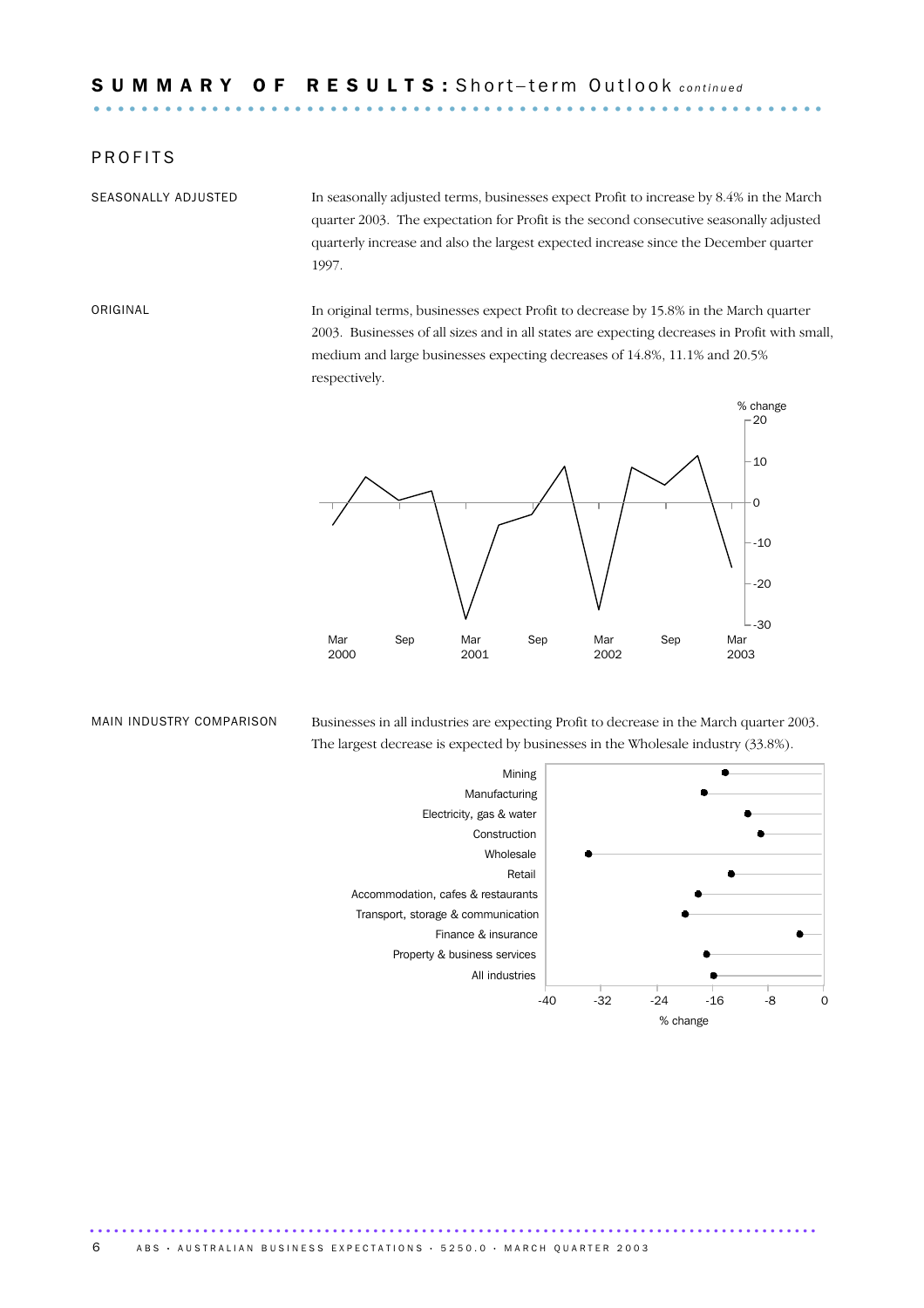#### E M P L O Y M E N T

SEASONALLY ADJUSTED In seasonally adjusted terms, businesses continue to expect a decrease in full time equivalent Employment (0.9%). The expectation for full time equivalent Employment is the fifth consecutive seasonally adjusted quarterly decrease.

ORIGINAL In original terms, businesses expect full time equivalent Employment to decrease by 1.1%. Medium and large businesses expect decreases of 1.2% and 0.8% respectively in full time equivalent Employment. Small businesses continue to expect decreases in full time equivalent Employment and have recorded their eleventh successive quarterly decrease with an expected decrease of 1.3% in the March quarter 2003.



MAIN INDUSTRY COMPARISON Businesses in all industries are expecting that full time equivalent Employment will decrease in the March quarter 2003. The largest decreases are expected in the Retail (2.6%), Electricity, gas & water (2.3%) and the Construction industries (2.1%). The expected decrease in the Retail industry is the largest ever recorded decrease for a March quarter expectation since the commencement of the series in the December quarter 1993.

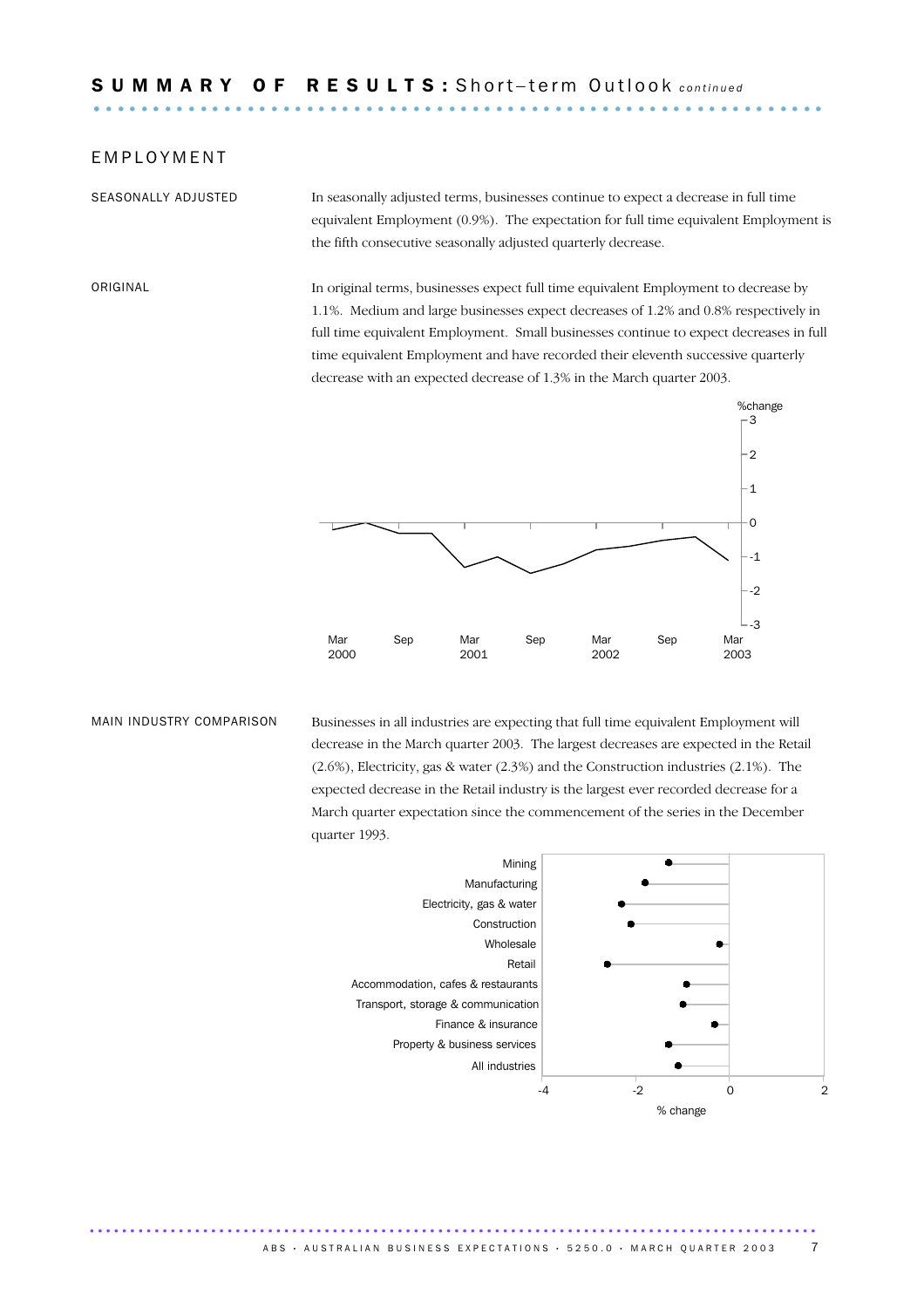#### OPERATING INCOME

ORIGINAL In original terms, Operating income is expected to increase by 2.1% in the December quarter 2003. Businesses of all sizes are expecting Operating income to increase. Small businesses by 0.1%, medium businesses by 1.6% and large businesses by 5.7%.



MAIN INDUSTRY COMPARISON Businesses in the Transport, storage & communication industry and the Manufacturing industries are expecting the largest increases in Operating income of 5.7% and 4.3% respectively. The largest decrease in Operating income in expected by businesses in the Property & business services industry (1.0%).

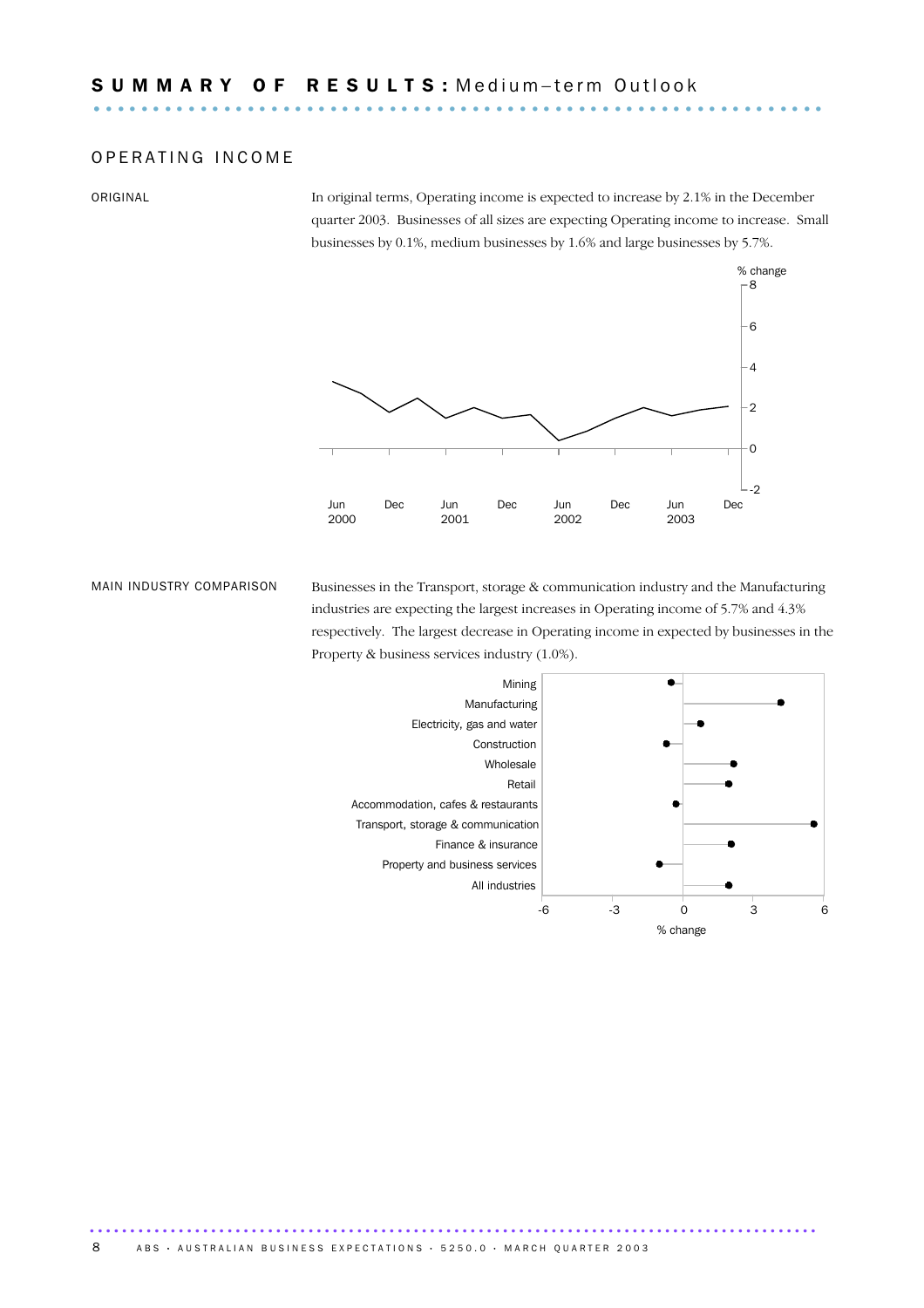#### SELLING PRICES

ORIGINAL In original terms, businesses are expecting Selling prices to increase by 0.2% in the December quarter 2003. Medium and large businesses are expecting Selling prices to increase (0.5% and 1.1% respectively) while small businesses are expecting Selling prices to decrease by 0.2%.



MAIN INDUSTRY COMPARISON Businesses in the Wholesale and Retail industries are expecting g the largest increases in Selling prices of 1.4% and 0.8% respectively. The largest decreases in Selling prices are expected by those businesses in the Electricity, gas & water (1.3%) and the Mining industries (1.2%).

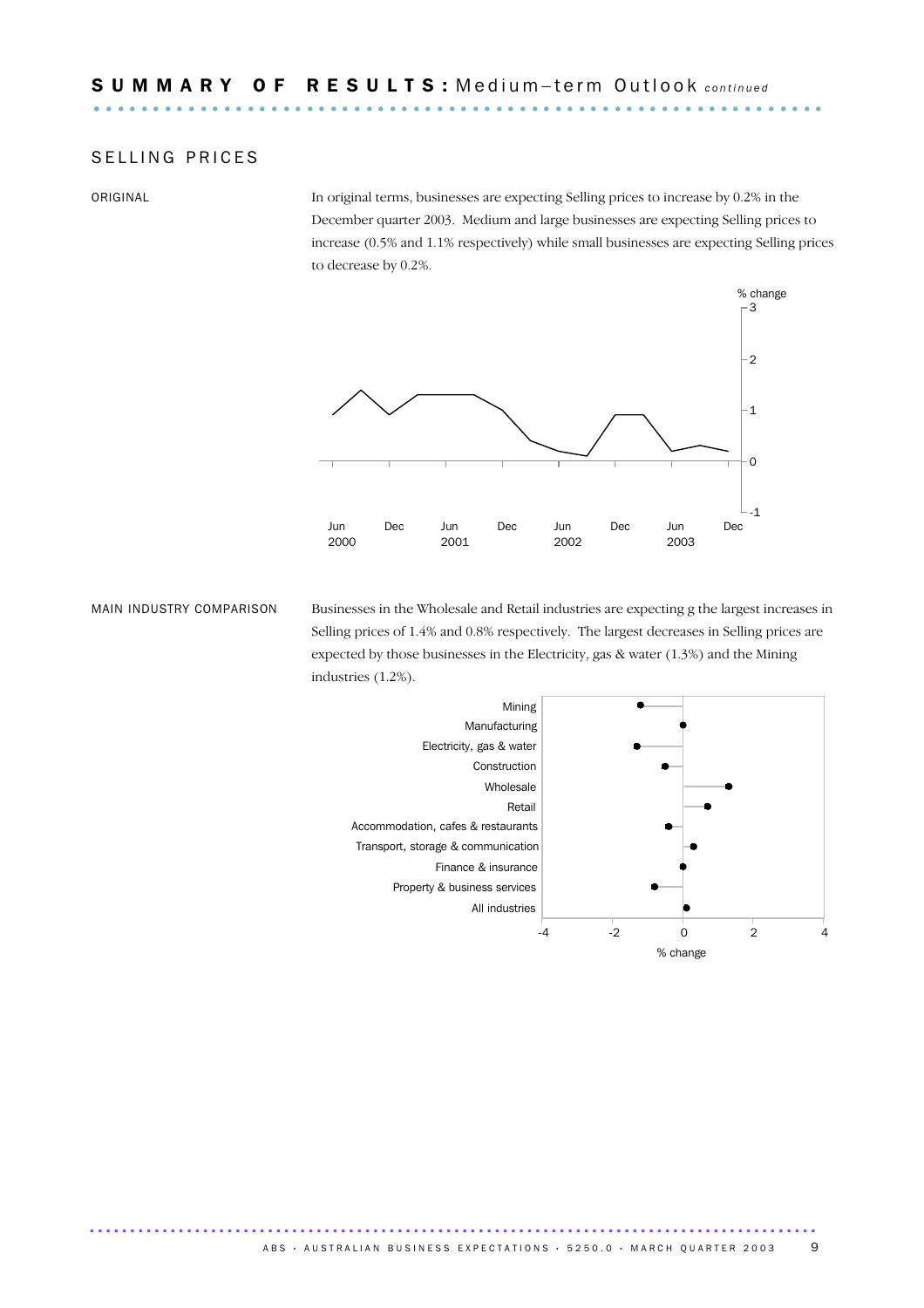#### **PROFITS**

ORIGINAL In original terms, businesses are expecting Profit to increase by 11.9% in the December quarter 2003. Medium and large businesses expect Profit to increase (12.7% and 30.8% respectively) while small businesses are expecting that Profit will decrease by 0.4%.



MAIN INDUSTRY COMPARISON Businesses in the Manufacturing, Transport, storage & communication and Wholesale industries are expecting the largest increases in Profit (50.3%, 20.7% and 13.1% respectively). The expected increase in Profit for the Manufacturing industry is the largest ever expected increase recorded since the commencement of the series in the September quarter 1994. The largest decrease is expected by businesses in the Construction industry (1.4%).

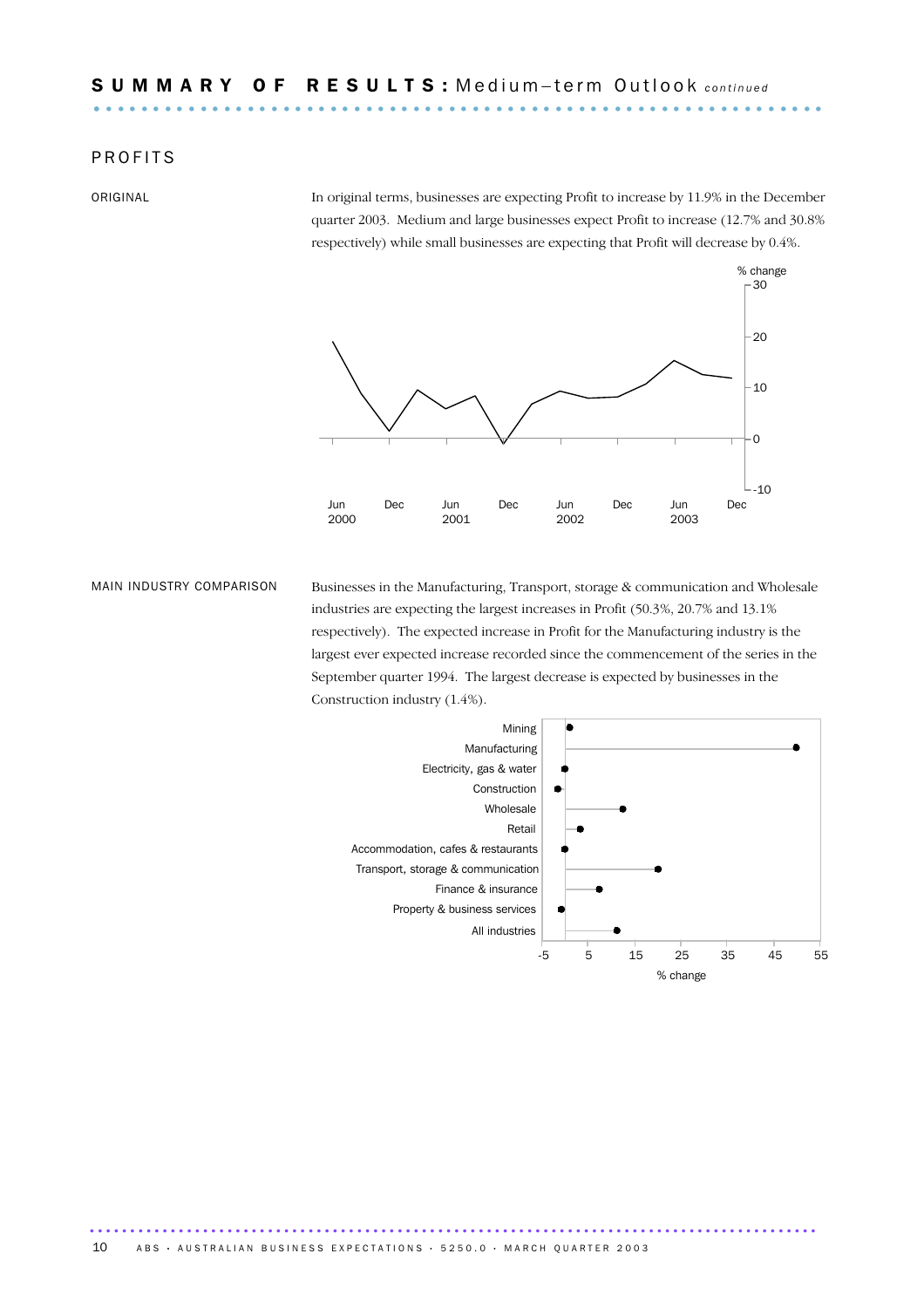#### E M P L O Y M E N T

ORIGINAL In original terms, businesses expect that full time equivalent Employment will decrease by 0.1% in the medium term. This is the third consecutive quarter that businesses are expecting full time equivalent Employment to decrease. Small and medium businesses are expecting decreases of 1.0% and 0.7% respectively while large businesses expect full time equivalent Employment to increase by 1.3%.



MAIN INDUSTRY COMPARISON Businesses in most industries predict that full time equivalent Employment will decrease in the December quarter 2003. The industries expecting the largest decreases are the Electricity, gas & water (2.1%), Construction (1.9%) and Manufacturing industries (1.6%) whilst the industry expecting the largest increase in full time equivalent Employment is the Transport, storage & communication industry (2.0%).

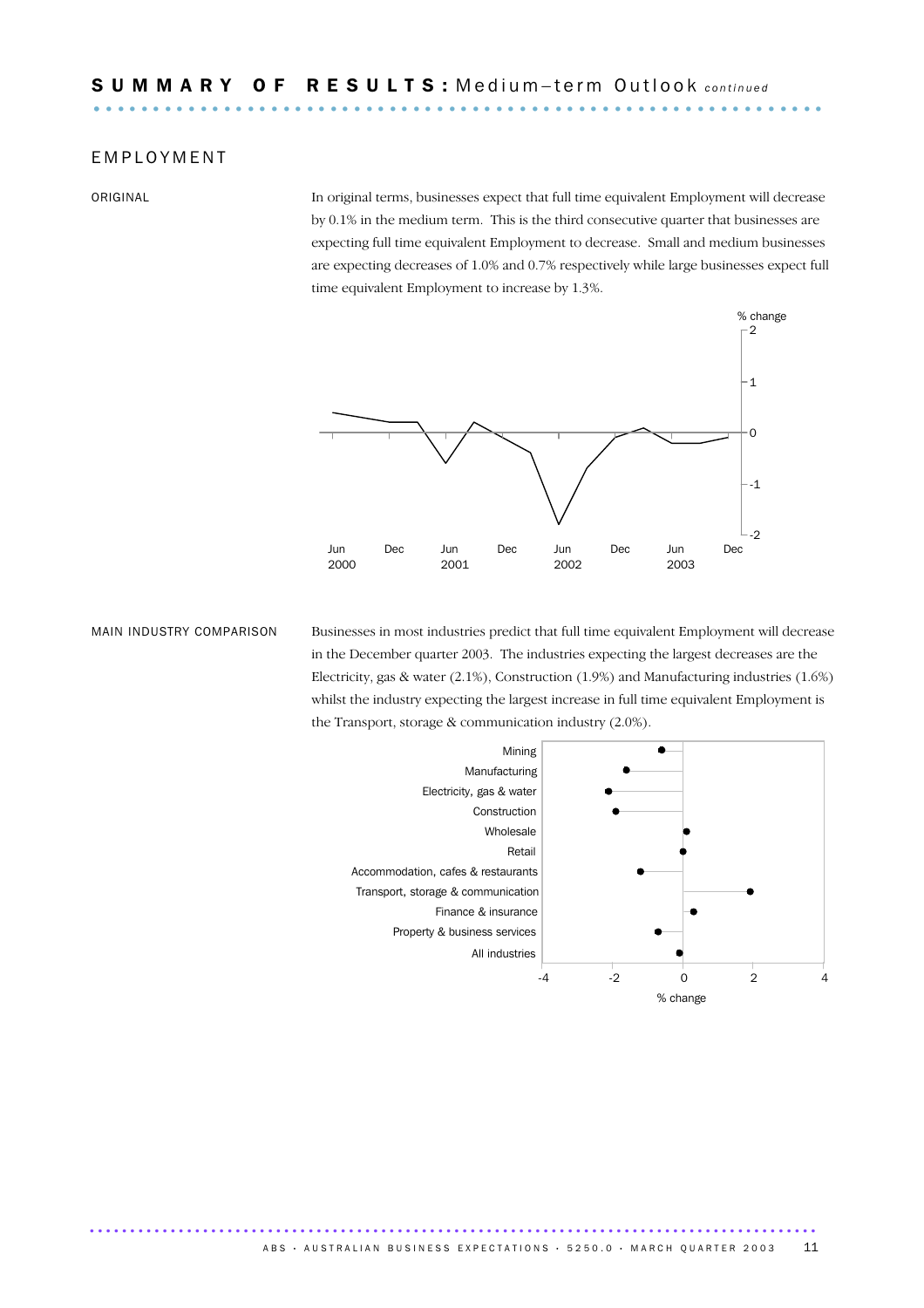

# SHORT–TERM OUTLOOK, Expected Aggregate Change ......................................................................

#### EXPECTED AGGREGATE CHANGE OVER THE PREVIOUS QTR

|                                 | Mar Qtr<br>2002 | Jun Otr<br>2002 | Sep Qtr<br>2002 | Dec Qtr<br>2002 | Mar Qtr<br>2003 |  |  |
|---------------------------------|-----------------|-----------------|-----------------|-----------------|-----------------|--|--|
| Business performance indicators | %               | %               | %               | %               | %               |  |  |
|                                 |                 | ORIGINAL        |                 |                 |                 |  |  |
| Trading performance             |                 |                 |                 |                 |                 |  |  |
| Operating income                | $-3.0$          | 1.3             | 0.5             | 1.2             | $-2.4$          |  |  |
| Selling prices                  | $-0.2$          | 0.2             | 0.0             | $-0.1$          | $-0.5$          |  |  |
| Profit                          | $-26.3$         | 8.4             | 4.3             | 11.5            | $-15.8$         |  |  |
| Investment                      |                 |                 |                 |                 |                 |  |  |
| Capital expenditure             | 1.0             | 2.8             | 1.4             | 3.0             | 1.1             |  |  |
| Inventories                     | $-1.5$          | $-1.2$          | $-1.3$          | $-0.9$          | $-1.5$          |  |  |
| Employment                      |                 |                 |                 |                 |                 |  |  |
| Full time equivalent            | $-0.8$          | $-0.7$          | $-0.5$          | $-0.4$          | $-1.1$          |  |  |
| Operating expenses              |                 |                 |                 |                 |                 |  |  |
| Wages                           | $-0.3$          | 0.2             | 0.0             | 0.3             | $-0.7$          |  |  |
| Non-wage labour                 | $-0.1$          | 0.4             | 0.1             | 0.0             | $-1.0$          |  |  |
| Other                           | $-1.0$          | 0.9             | 0.4             | 0.3             | $-0.2$          |  |  |
| Total                           | $-0.9$          | 0.8             | 0.4             | 0.3             | $-0.3$          |  |  |
|                                 |                 |                 |                 |                 |                 |  |  |
| SEASONALLY ADJUSTED             |                 |                 |                 |                 |                 |  |  |
| Trading performance             |                 |                 |                 |                 |                 |  |  |
| Operating income                | $-0.1$          | 0.3             | 0.1             | $-0.3$          | 0.5             |  |  |
| Selling prices                  | $-0.2$          | 0.3             | 0.0             | $-0.2$          | $-0.5$          |  |  |
| Profit                          | $-2.0$          | $-0.7$          | 0.0             | 0.6             | 8.4             |  |  |
| Investment                      |                 |                 |                 |                 |                 |  |  |
| Capital expenditure             | 1.9             | 1.9             | 1.8             | 2.7             | 2.0             |  |  |
| Inventories                     | $-1.3$          | $-1.3$          | $-1.0$          | $-1.2$          | $-1.3$          |  |  |
| Employment                      |                 |                 |                 |                 |                 |  |  |
| Full time equivalent            | $-0.6$          | $-0.8$          | $-0.4$          | $-0.6$          | $-0.9$          |  |  |
| Operating expenses              |                 |                 |                 |                 |                 |  |  |
| Wages                           | 0.2             | 0.2             | 0.0             | $-0.2$          | $-0.2$          |  |  |
| Total                           | $-0.1$          | 0.6             | 0.3             | $-0.1$          | 0.5             |  |  |
|                                 |                 |                 |                 |                 |                 |  |  |
|                                 |                 |                 |                 |                 |                 |  |  |
| TREND                           |                 |                 |                 |                 |                 |  |  |
| Trading performance             |                 |                 |                 |                 |                 |  |  |
| Operating income                | 0.0             | 0.2             | 0.1             | 0.1             | 0.1             |  |  |
| Selling prices                  | $-0.1$          | 0.1             | 0.0             | $-0.2$          | $-0.4$          |  |  |
| Profit                          | $-1.2$          | $-1.0$          | 0.1             | 2.7             | 5.3             |  |  |
| Investment                      |                 |                 |                 |                 |                 |  |  |
| Capital expenditure             | 1.2             | 1.9             | 2.2             | 2.2             | 2.2             |  |  |
| Inventories                     | $-1.3$          | $-1.2$          | $-1.2$          | $-1.2$          | $-1.3$          |  |  |
| Employment                      |                 |                 |                 |                 |                 |  |  |
| Full time equivalent            | $-0.9$          | $-0.6$          | $-0.6$          | $-0.6$          | $-0.7$          |  |  |
| Operating expenses              |                 |                 |                 |                 |                 |  |  |
| Wages                           | 0.0             | 0.1             | 0.0             | $-0.1$          | $-0.2$          |  |  |
| Total                           | 0.1             | 0.3             | 0.3             | 0.2             | 0.2             |  |  |
|                                 |                 |                 |                 |                 |                 |  |  |

12 ABS · AUSTRALIAN BUSINESS EXPECTATIONS · 5250.0 · MARCH QUARTER 2003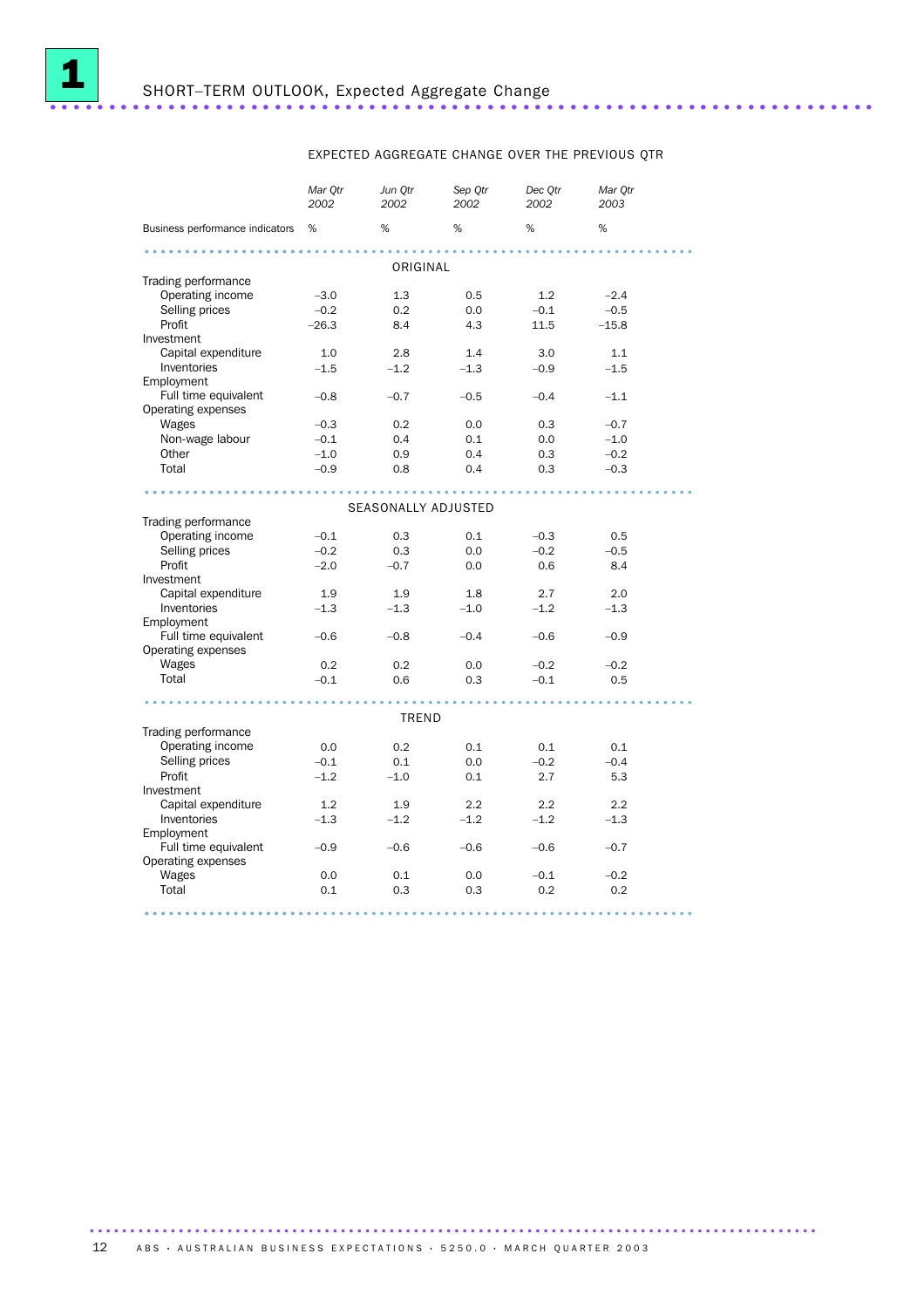

# SHORT-TERM WEIGHTED NET BALANCE—March Qtr 2003 ......................................................................

#### BUSINESSES EXPECTING........

|                                 | Decreases | No change | <i><b>Increases</b></i> | Net balance |
|---------------------------------|-----------|-----------|-------------------------|-------------|
| Business performance indicators | %         | %         | %                       | %           |
| Trading performance             |           |           |                         |             |
| Operating income                | 35.2      | 36.5      | 28.3                    | $-6.9$      |
| Selling prices                  | 10.8      | 61.8      | 27.4                    | 16.6        |
| Profit                          | 49.5      | 25.4      | 25.1                    | $-24.4$     |
| Investment                      |           |           |                         |             |
| Capital expenditure             | 12.4      | 72.8      | 14.8                    | 2.4         |
| Inventories                     | 28.5      | 54.3      | 17.2                    | $-11.3$     |
| Employment                      |           |           |                         |             |
| Full time equivalent            | 21.5      | 62.2      | 16.3                    | $-5.2$      |
| Operating expenses              |           |           |                         |             |
| Wages                           | 19.2      | 46.8      | 34.0                    | 14.8        |
| Non-wage labour                 | 15.6      | 60.1      | 24.3                    | 8.7         |
| Other                           | 15.7      | 47.7      | 36.6                    | 20.9        |
|                                 |           |           |                         |             |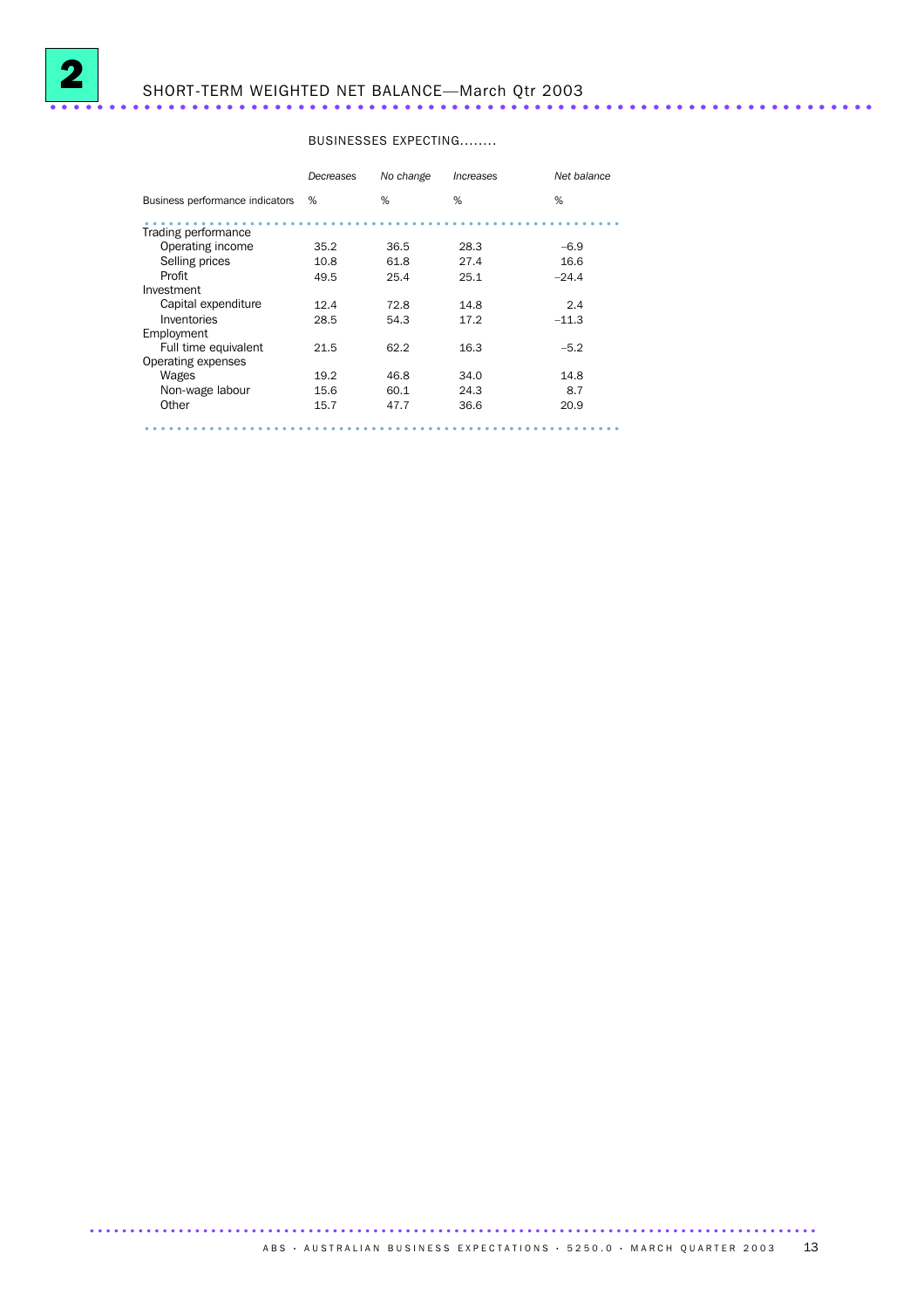

# INDUSTRY EXPECTATIONS, Short-term Outlook Expected Aggregate Change ......................................................................

EXPECTED AGGREGATE CHANGE OVER THE PREVIOUS QTR.....

|                                         | Mar Qtr<br>2002 | Jun Qtr<br>2002          | Sep Qtr<br>2002 | Dec Qtr<br>2002 | Mar Qtr<br>2003 |  |  |  |
|-----------------------------------------|-----------------|--------------------------|-----------------|-----------------|-----------------|--|--|--|
| Business performance indicators         | %               | %                        | %               | %               | %               |  |  |  |
| <b>MINING</b>                           |                 |                          |                 |                 |                 |  |  |  |
| Trading performance                     |                 |                          |                 |                 |                 |  |  |  |
| Operating income                        | $-2.5$          | $-0.8$                   | $-0.5$          | 0.9             | $-2.5$          |  |  |  |
| Selling prices                          | $-2.5$          | 0.7                      | $-0.5$          | $-1.4$          | $-1.0$          |  |  |  |
| Profit                                  | $-15.0$         | $-5.9$                   | $-0.9$          | 5.6             | $-14.0$         |  |  |  |
| Investment                              |                 |                          |                 |                 |                 |  |  |  |
| Capital expenditure                     | $-1.2$          | 8.4                      | 1.6             | 8.4             | $-0.6$          |  |  |  |
| Inventories                             | 0.8             | 1.0                      | 2.6             | 2.3             | $-3.7$          |  |  |  |
| Employment                              |                 |                          |                 |                 |                 |  |  |  |
| Full time equivalent                    | $-0.2$          | $-0.9$                   | $-0.9$          | $-1.8$          | $-1.3$          |  |  |  |
| Operating expenses                      |                 |                          |                 |                 |                 |  |  |  |
| Wages                                   | 1.0             | $-0.4$                   | $-0.2$          | $-1.3$          | 2.1             |  |  |  |
| Non-wage labour                         | 0.0             | $-0.4$                   | $-0.7$          | $-4.1$          | 2.0             |  |  |  |
| Other                                   | $-0.6$          | 0.6                      | $-0.2$          | $-1.2$          | $-1.4$          |  |  |  |
| Total                                   | $-0.4$          | 0.5                      | $-0.2$          | $-1.2$          | $-0.9$          |  |  |  |
|                                         |                 |                          |                 |                 |                 |  |  |  |
|                                         |                 | MANUFACTURING            |                 |                 |                 |  |  |  |
| Trading performance<br>Operating income | $-3.7$          | 5.5                      | 3.0             | 2.1             | $-3.0$          |  |  |  |
| Selling prices                          |                 | 0.2                      |                 |                 | $-0.9$          |  |  |  |
| Profit                                  | 0.0             |                          | $-0.4$          | 0.0             |                 |  |  |  |
| Investment                              | $-57.2$         | 51.5                     | 25.7            | 29.3            | $-17.1$         |  |  |  |
| Capital expenditure                     | 40.7            | 18.4                     | 13.6            | 13.6            | 20.2            |  |  |  |
| Inventories                             | $-2.0$          | $-0.9$                   | $-1.8$          | $-1.5$          | $-1.6$          |  |  |  |
| Employment                              |                 |                          |                 |                 |                 |  |  |  |
| Full time equivalent                    | $-1.1$          | $-0.7$                   | $-1.6$          | $-0.9$          | $-1.8$          |  |  |  |
| Operating expenses                      |                 |                          |                 |                 |                 |  |  |  |
| Wages                                   | 0.1             | 0.3                      | 0.1             | 0.2             | $-1.4$          |  |  |  |
| Non-wage labour                         | 0.5             | 0.5                      | $-0.1$          | $-0.1$          | $-1.5$          |  |  |  |
| Other                                   | $-0.1$          | 2.5                      | 1.5             | $-0.6$          | $-1.6$          |  |  |  |
| Total                                   | 0.0             | 2.1                      | 1.3             | $-0.4$          | $-1.5$          |  |  |  |
|                                         |                 |                          |                 |                 |                 |  |  |  |
|                                         |                 |                          |                 |                 |                 |  |  |  |
|                                         |                 | ELECTRICITY, GAS & WATER |                 |                 |                 |  |  |  |
| Trading performance<br>Operating income | $-0.3$          | 1.3                      | 0.8             | $-1.0$          | $-3.2$          |  |  |  |
| Selling prices                          | 0.3             | 1.7                      | $1.5\,$         | $-1.3$          | $-1.8$          |  |  |  |
| Profit                                  | 1.3             | 6.9                      | $-1.6$          | $-10.4$         | $-10.9$         |  |  |  |
| Investment                              |                 |                          |                 |                 |                 |  |  |  |
| Capital expenditure                     | 4.6             | 1.9                      | 2.3             | 18.0            | 13.8            |  |  |  |
| Inventories                             | $-2.2$          | 0.5                      | $-1.1$          | $-0.7$          | $-5.5$          |  |  |  |
| Employment                              |                 |                          |                 |                 |                 |  |  |  |
| Full time equivalent                    | $-0.6$          | 0.1                      | $-0.7$          | $0.2\,$         | $-2.3$          |  |  |  |
| Operating expenses                      |                 |                          |                 |                 |                 |  |  |  |
| Wages                                   | 3.1             | 1.1                      | 0.9             | 0.5             | $-4.2$          |  |  |  |
| Non-wage labour                         | $-2.3$          | $-0.4$                   | 0.7             | 1.1             | $-15.0$         |  |  |  |
| Other                                   | $-1.3$          | 0.0                      | 1.2             | 1.3             | $-2.2$          |  |  |  |
| Total                                   | $-0.8$          | 0.1                      | 1.2             | 1.3             | $-2.4$          |  |  |  |
| .                                       |                 |                          |                 |                 |                 |  |  |  |
|                                         |                 | CONSTRUCTION             |                 |                 |                 |  |  |  |
| Trading performance                     |                 |                          |                 |                 |                 |  |  |  |
| Operating income                        | $-2.9$          | $-0.7$                   | $-0.3$          | $-0.8$          | $-2.2$          |  |  |  |
| Selling prices                          | $-1.4$          | $-1.1$                   | 0.2             | $-1.3$          | $-1.1$          |  |  |  |
| Profit                                  | $-18.9$         | $-3.1$                   | 15.2            | 0.1             | $-8.9$          |  |  |  |
| Investment                              |                 |                          |                 |                 |                 |  |  |  |
| Capital expenditure                     | 2.0             | 1.2                      | 3.9             | 0.9             | 3.9             |  |  |  |
| Inventories                             | $-1.5$          | $-1.0$                   | 0.0             | $-1.1$          | $-1.4$          |  |  |  |
| Employment                              |                 |                          |                 |                 |                 |  |  |  |
| Full time equivalent                    | $-0.7$          | $-2.1$                   | $-0.4$          | $-2.0$          | $-2.1$          |  |  |  |
| Operating expenses                      |                 |                          |                 |                 |                 |  |  |  |
| Wages                                   | $-0.3$          | $-0.4$                   | $-0.3$          | $-1.4$          | $-1.1$          |  |  |  |
| Non-wage labour                         | $-0.7$          | $-0.8$                   | 0.3             | $-1.6$          | $-1.8$          |  |  |  |
| Other                                   | $-1.2$          | $-0.2$                   | $-1.5$          | $-0.6$          | $-1.1$          |  |  |  |
| Total                                   | $-1.1$          | $-0.2$                   | $-1.3$          | $-0.7$          | $-1.1$          |  |  |  |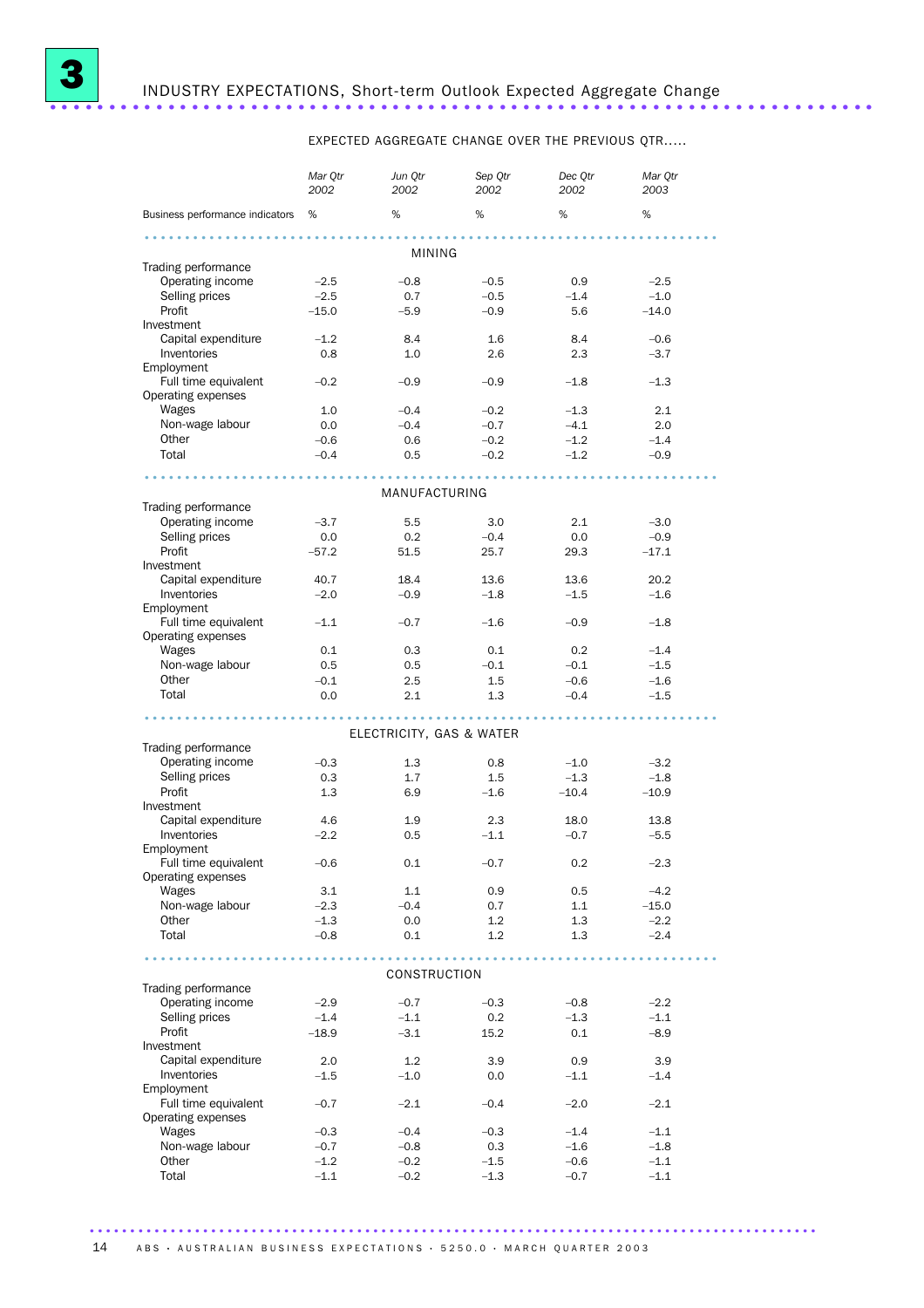

EXPECTED AGGREGATE CHANGE OVER THE PREVIOUS QTR.....

|                                            | Mar Otr<br>2002 | Jun Qtr<br>2002 | Sep Qtr<br>2002                    | Dec Qtr<br>2002 | Mar Otr<br>2003 |  |  |  |
|--------------------------------------------|-----------------|-----------------|------------------------------------|-----------------|-----------------|--|--|--|
| Business performance indicators            | %               | %               | %                                  | %               | %               |  |  |  |
| WHOLESALE                                  |                 |                 |                                    |                 |                 |  |  |  |
| Trading performance                        |                 |                 |                                    |                 |                 |  |  |  |
| Operating income                           | $-1.5$          | 0.6             | 0.6                                | 1.9             | $-2.4$          |  |  |  |
| Selling prices                             | 0.0             | 0.0             | $-0.7$                             | 0.6             | 0.2             |  |  |  |
| Profit                                     | $-23.3$         | 18.8            | 23.8                               | 29.8            | $-33.8$         |  |  |  |
| Investment                                 |                 |                 |                                    |                 |                 |  |  |  |
| Capital expenditure                        | $-1.9$          | 0.3             | 3.9                                | $-0.1$          | 4.4             |  |  |  |
| Inventories                                | $-1.6$          | $-2.1$          | $-2.2$                             | $-1.1$          | $-2.2$          |  |  |  |
| Employment                                 |                 |                 |                                    |                 |                 |  |  |  |
| Full time equivalent<br>Operating expenses | $-0.6$          | $-1.2$          | $-1.3$                             | $-0.7$          | $-0.2$          |  |  |  |
| Wages                                      | $-0.4$          | 0.0             | $-0.8$                             | $-0.6$          | 0.2             |  |  |  |
| Non-wage labour                            | $-0.3$          | $-0.3$          | $-0.1$                             | $-0.3$          | 0.0             |  |  |  |
| Other                                      | $-0.2$          | $-0.1$          | $-1.0$                             | 0.1             | 0.3             |  |  |  |
| Total                                      | $-0.2$          | $-0.1$          | $-1.0$                             | 0.0             | 0.3             |  |  |  |
|                                            |                 |                 |                                    |                 |                 |  |  |  |
|                                            |                 | RETAIL          |                                    |                 |                 |  |  |  |
| Trading performance                        |                 |                 |                                    |                 |                 |  |  |  |
| Operating income                           | $-5.3$          | 0.1             | $-0.3$                             | 3.4             | $-3.0$          |  |  |  |
| Selling prices                             | 1.1             | 0.7             | 0.1                                | 0.1             | $-0.3$          |  |  |  |
| Profit                                     | $-64.4$         | $-8.2$          | $-18.9$                            | 34.9            | $-13.2$         |  |  |  |
| Investment                                 |                 |                 |                                    |                 |                 |  |  |  |
| Capital expenditure                        | 13.6            | 3.5             | 8.7                                | 21.8            | 4.1             |  |  |  |
| Inventories                                | $-0.1$          | $-0.5$          | $-0.6$                             | $-1.7$          | $-0.9$          |  |  |  |
| Employment                                 |                 |                 |                                    |                 |                 |  |  |  |
| Full time equivalent                       | $-1.2$          | $-0.8$          | 0.2                                | 0.5             | $-2.6$          |  |  |  |
| Operating expenses                         |                 |                 |                                    |                 |                 |  |  |  |
| Wages                                      | $-2.8$          | $-0.3$          | $-0.5$                             | 1.4             | $-3.2$          |  |  |  |
| Non-wage labour                            | $-0.7$          | 0.2             | 0.1                                | 2.4             | $-2.0$          |  |  |  |
| Other                                      | 0.1             | 0.8             | 1.1                                | 1.4             | $-1.3$          |  |  |  |
| Total                                      | $-0.2$          | 0.7             | 0.9                                | 1.4             | $-1.5$          |  |  |  |
|                                            |                 |                 |                                    |                 |                 |  |  |  |
|                                            |                 |                 | ACCOMMODATION, CAFES & RESTAURANTS |                 |                 |  |  |  |
| Trading performance                        |                 |                 |                                    |                 |                 |  |  |  |
| Operating income                           | $-2.1$          | $-0.3$          | 0.2                                | 0.6             | $-2.2$          |  |  |  |
| Selling prices                             | 0.9             | 0.3             | 0.3                                | 0.2             | $-0.8$          |  |  |  |
| Profit                                     | $-26.6$         | $-16.4$         | $-18.5$                            | $-0.7$          | $-17.9$         |  |  |  |
| Investment                                 |                 |                 |                                    |                 |                 |  |  |  |
| Capital expenditure                        | 8.4             | 0.4             | 7.6                                | 3.8             | 15.6            |  |  |  |
| Inventories<br>Employment                  | $-1.5$          | $-1.6$          | $-1.1$                             | $-0.1$          | $-1.5$          |  |  |  |
| Full time equivalent                       | $-0.1$          | $-0.8$          | 0.2                                | 0.4             | -0.9            |  |  |  |
| Operating expenses                         |                 |                 |                                    |                 |                 |  |  |  |
| Wages                                      | 0.6             | 0.3             | 1.8                                | $1.5\,$         | $-0.4$          |  |  |  |
| Non-wage labour                            | 0.6             | 0.0             | 0.8                                | 0.5             | $-0.5$          |  |  |  |
| Other                                      | 1.1             | 1.1             | 1.3                                | 0.5             | $-0.7$          |  |  |  |
| Total                                      | 1.0             | 0.9             | 1.4                                | 0.7             | $-0.7$          |  |  |  |
|                                            |                 |                 |                                    |                 |                 |  |  |  |
|                                            |                 |                 |                                    |                 |                 |  |  |  |
|                                            |                 |                 | TRANSPORT, STORAGE & COMMUNICATION |                 |                 |  |  |  |
| Trading performance                        |                 |                 |                                    |                 |                 |  |  |  |
| Operating income                           | $-1.9$          | 0.9             | $-0.2$                             | 0.9             | $-2.6$          |  |  |  |
| Selling prices                             | $-1.3$          | $-0.3$          | $-0.3$                             | $-0.9$          | $-0.9$          |  |  |  |
| Profit                                     | $-7.9$          | 12.6            | $-7.3$                             | 6.9             | $-19.8$         |  |  |  |
| Investment<br>Capital expenditure          | 14.4            | 10.8            | 16.5                               | 16.6            | 3.8             |  |  |  |
| Inventories                                | $-2.2$          | $-0.7$          | $-0.4$                             | 1.0             | 0.4             |  |  |  |
| Employment                                 |                 |                 |                                    |                 |                 |  |  |  |
| Full time equivalent                       | $-1.7$          | $-1.3$          | 0.0                                | $-1.0$          | $-1.0$          |  |  |  |
| Operating expenses                         |                 |                 |                                    |                 |                 |  |  |  |
| Wages                                      | $-0.7$          | 0.1             | 0.6                                | 0.3             | $-0.5$          |  |  |  |
| Non-wage labour                            | $-0.2$          | $-0.1$          | $-0.6$                             | 0.0             | 0.0             |  |  |  |
| Other                                      | $-1.0$          | 0.7             | 0.2                                | 0.2             | 0.1             |  |  |  |
| Total                                      | $-1.0$          | 0.7             | 0.3                                | 0.2             | 0.0             |  |  |  |
|                                            |                 |                 |                                    |                 |                 |  |  |  |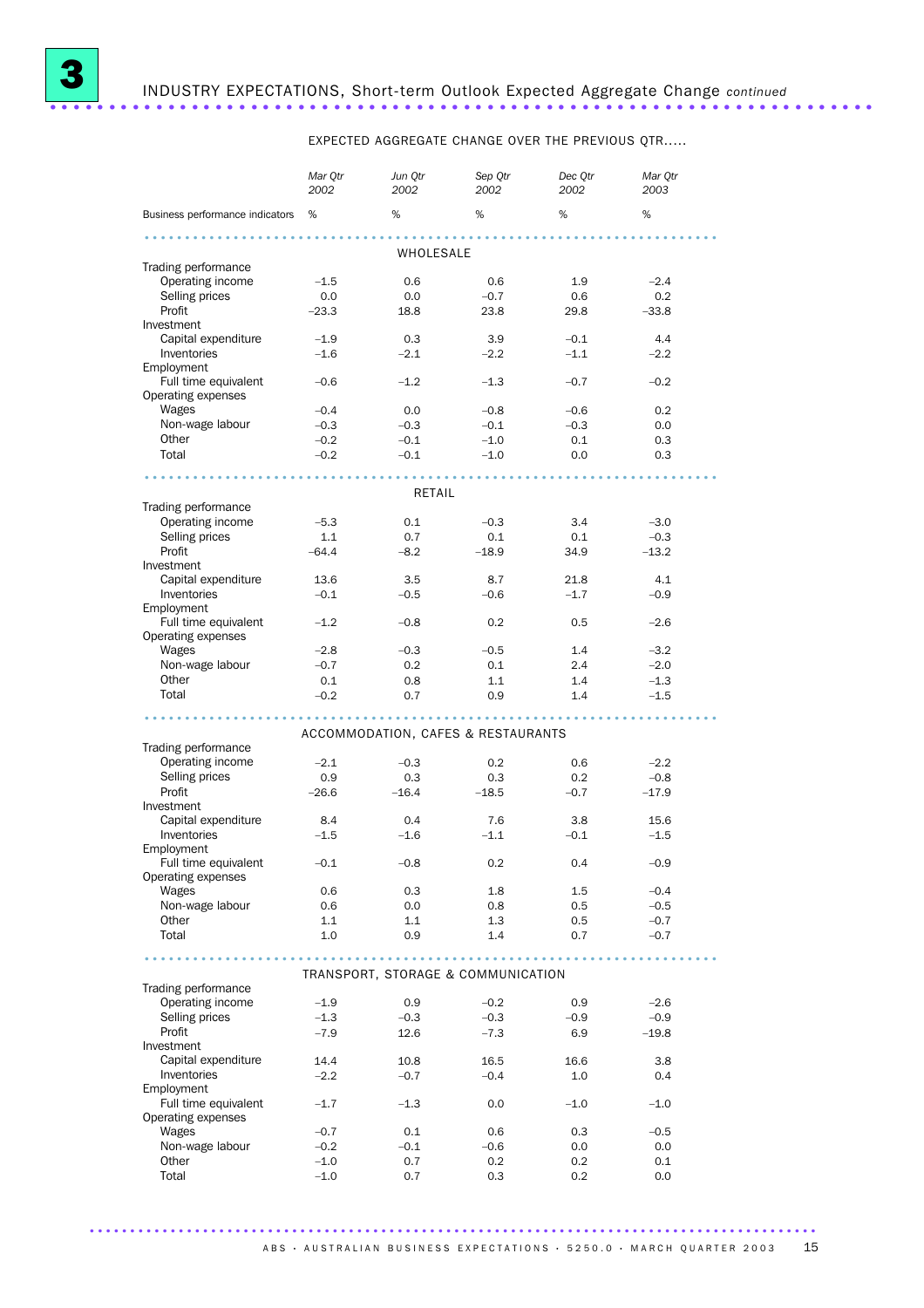

# 3 INDUSTRY EXPECTATIONS, Short-term Outlook Expected Aggregate Change *continued* ......................................................................

EXPECTED AGGREGATE CHANGE OVER THE PREVIOUS QTR.....

|                                 | Mar Otr<br>2002 | Jun Otr<br>2002              | Sep Otr<br>2002 | Dec Otr<br>2002 | Mar Otr<br>2003 |  |  |  |  |
|---------------------------------|-----------------|------------------------------|-----------------|-----------------|-----------------|--|--|--|--|
| Business performance indicators | %               | %                            | %               | %               | %               |  |  |  |  |
|                                 |                 |                              |                 |                 |                 |  |  |  |  |
| <b>FINANCE &amp; INSURANCE</b>  |                 |                              |                 |                 |                 |  |  |  |  |
| Trading performance             |                 |                              |                 |                 |                 |  |  |  |  |
| Operating income                | $-4.2$          | 1.6                          | 1.0             | 0.2             | 0.2             |  |  |  |  |
| Selling prices                  | 0.5             | 0.7                          | 1.1             | 0.2             | $-0.2$          |  |  |  |  |
| Profit                          | $-9.6$          | 6.9                          | 7.3             | $-3.1$          | $-3.4$          |  |  |  |  |
| Investment                      |                 |                              |                 |                 |                 |  |  |  |  |
| Capital expenditure             | $-5.5$          | $-0.1$                       | $-1.8$          | 0.3             | $-0.2$          |  |  |  |  |
| Inventories                     | $-0.4$          | 1.3                          | $-0.2$          | 1.4             | $-0.4$          |  |  |  |  |
| Employment                      |                 |                              |                 |                 |                 |  |  |  |  |
| Full time equivalent            | $-1.0$          | $-0.1$                       | $-1.2$          | 0.3             | $-0.3$          |  |  |  |  |
| Operating expenses              |                 |                              |                 |                 |                 |  |  |  |  |
| Wages                           | $-0.2$          | 0.7                          | 0.6             | 1.1             | 0.0             |  |  |  |  |
| Non-wage labour                 | $-0.8$          | 0.4                          | $-1.4$          | 0.5             | $-0.5$          |  |  |  |  |
| Other                           | $-2.5$          | 1.0                          | 0.7             | 0.5             | 0.9             |  |  |  |  |
| Total                           | $-2.5$          | 1.0                          | 0.7             | 0.5             | 0.9             |  |  |  |  |
|                                 |                 |                              |                 |                 |                 |  |  |  |  |
|                                 |                 | PROPERTY & BUSINESS SERVICES |                 |                 |                 |  |  |  |  |
| Trading performance             |                 |                              |                 |                 |                 |  |  |  |  |
| Operating income                | $-3.7$          | 0.9                          | $-0.3$          | $-0.6$          | $-3.5$          |  |  |  |  |
| Selling prices                  | $-2.6$          | $-0.2$                       | $-1.6$          | $-0.8$          | $-2.1$          |  |  |  |  |
| Profit                          | $-25.4$         | $-0.1$                       | 1.3             | $-3.7$          | $-16.7$         |  |  |  |  |
| Investment                      |                 |                              |                 |                 |                 |  |  |  |  |
| Capital expenditure             | $-2.6$          | 1.4                          | $-1.4$          | $-0.1$          | $-2.2$          |  |  |  |  |
| Inventories                     | $-2.3$          | $-1.3$                       | $-1.4$          | 0.0             | $-1.2$          |  |  |  |  |
| Employment                      |                 |                              |                 |                 |                 |  |  |  |  |
| Full time equivalent            | $-0.8$          | $-0.6$                       | $-0.3$          | $-0.6$          | $-1.3$          |  |  |  |  |
| Operating expenses              |                 |                              |                 |                 |                 |  |  |  |  |
| Wages                           | $-0.3$          | 0.2                          | $-0.3$          | $-0.4$          | $-0.8$          |  |  |  |  |
| Non-wage labour                 | $-1.2$          | 1.0                          | 0.4             | 0.1             | $-1.1$          |  |  |  |  |
| Other                           | $-0.4$          | 1.6                          | $-0.3$          | $-0.3$          | $-1.9$          |  |  |  |  |
| Total                           | $-0.4$          | 1.4                          | $-0.3$          | $-0.3$          | $-1.8$          |  |  |  |  |
|                                 |                 |                              |                 |                 |                 |  |  |  |  |
|                                 |                 | <b>ALL INDUSTRIES</b>        |                 |                 |                 |  |  |  |  |
| Trading performance             |                 |                              |                 |                 |                 |  |  |  |  |
| Operating income                | $-3.0$          | 1.3                          | 0.5             | 1.2             | $-2.4$          |  |  |  |  |
| Selling prices                  | $-0.2$          | 0.2                          | 0.0             | $-0.1$          | $-0.5$          |  |  |  |  |
| Profit                          | $-26.3$         | 8.4                          | 4.3             | 11.5            | $-15.8$         |  |  |  |  |
| Investment                      |                 |                              |                 |                 |                 |  |  |  |  |
| Capital expenditure             | 1.0             | 2.8                          | 1.4             | 3.0             | 1.1             |  |  |  |  |
| Inventories                     | $-1.5$          | $-1.2$                       | $-1.3$          | $-0.9$          | $-1.5$          |  |  |  |  |
| Employment                      |                 |                              |                 |                 |                 |  |  |  |  |
| Full time equivalent            | $-0.8$          | $-0.7$                       | $-0.5$          | $-0.4$          | $-1.1$          |  |  |  |  |
| Operating expenses              |                 |                              |                 |                 |                 |  |  |  |  |
| Wages                           | $-0.3$          | 0.2                          | 0.0             | 0.3             | $-0.7$          |  |  |  |  |
| Non-wage labour                 | $-0.1$          | 0.4                          | 0.1             | 0.0             | $-1.0$          |  |  |  |  |
| Other                           | $-1.0$          | 0.9                          | 0.4             | 0.3             | $-0.2$          |  |  |  |  |
| Total                           | $-0.9$          | 0.8                          | 0.4             | 0.3             | $-0.3$          |  |  |  |  |
|                                 |                 |                              |                 |                 |                 |  |  |  |  |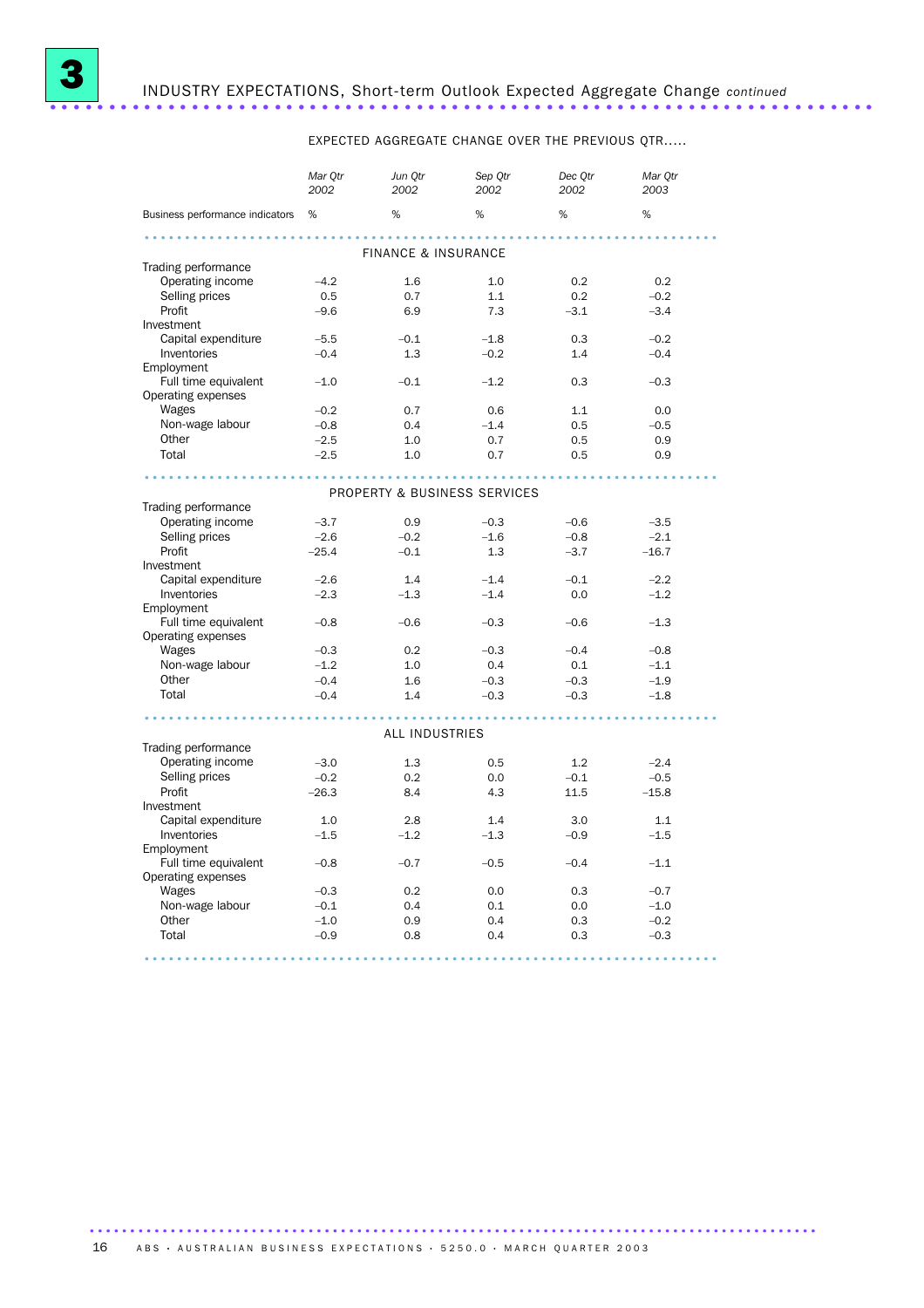

EXPECTED AGGREGATE CHANGE OVER THE PREVIOUS QTR.....

| %<br>%<br>%<br>%<br>Business performance indicators %<br><b>NEW SOUTH WALES</b><br>Trading performance<br>Operating income<br>1.3<br>$-3.0$<br>$-0.2$<br>0.4<br>$-2.5$<br>Selling prices<br>$-0.4$<br>$-0.1$<br>$-0.5$<br>$-0.8$<br>$-0.9$<br>Profit<br>$-22.5$<br>11.7<br>$-1.8$<br>13.8<br>$-18.3$<br>Investment<br>Capital expenditure<br>1.1<br>3.0<br>$-0.4$<br>2.8<br>0.6<br>Inventories<br>$-1.8$<br>$-1.2$<br>$-0.9$<br>$-1.4$<br>$-1.7$<br>Employment<br>Full time equivalent<br>$-0.6$<br>$-0.7$<br>$-0.4$<br>$-1.2$<br>$-1.0$<br><b>VICTORIA</b><br>Trading performance<br>Operating income<br>0.9<br>$-3.5$<br>0.3<br>2.0<br>$-2.5$<br>Selling prices<br>0.5<br>0.8<br>$-0.6$<br>$-0.5$<br>0.0<br>Profit<br>6.2<br>15.0<br>$-31.9$<br>8.5<br>$-17.0$<br>Investment<br>Capital expenditure<br>1.6<br>5.3<br>1.5<br>4.8<br>2.3<br>Inventories<br>$-0.7$<br>$-0.9$<br>$-1.6$<br>$-1.1$<br>$-2.6$<br>Employment<br>Full time equivalent<br>$-1.0$<br>$-0.6$<br>$-0.4$<br>$-0.3$<br>$-1.1$<br>QUEENSLAND<br>Trading performance<br>Operating income<br>$-3.8$<br>2.6<br>2.8<br>$-2.5$<br>1.5<br>Selling prices<br>$-0.3$<br>0.4<br>1.7<br>0.2<br>0.9<br>Profit |  |  |  |  |  |  |
|-----------------------------------------------------------------------------------------------------------------------------------------------------------------------------------------------------------------------------------------------------------------------------------------------------------------------------------------------------------------------------------------------------------------------------------------------------------------------------------------------------------------------------------------------------------------------------------------------------------------------------------------------------------------------------------------------------------------------------------------------------------------------------------------------------------------------------------------------------------------------------------------------------------------------------------------------------------------------------------------------------------------------------------------------------------------------------------------------------------------------------------------------------------------------|--|--|--|--|--|--|
|                                                                                                                                                                                                                                                                                                                                                                                                                                                                                                                                                                                                                                                                                                                                                                                                                                                                                                                                                                                                                                                                                                                                                                       |  |  |  |  |  |  |
|                                                                                                                                                                                                                                                                                                                                                                                                                                                                                                                                                                                                                                                                                                                                                                                                                                                                                                                                                                                                                                                                                                                                                                       |  |  |  |  |  |  |
|                                                                                                                                                                                                                                                                                                                                                                                                                                                                                                                                                                                                                                                                                                                                                                                                                                                                                                                                                                                                                                                                                                                                                                       |  |  |  |  |  |  |
|                                                                                                                                                                                                                                                                                                                                                                                                                                                                                                                                                                                                                                                                                                                                                                                                                                                                                                                                                                                                                                                                                                                                                                       |  |  |  |  |  |  |
|                                                                                                                                                                                                                                                                                                                                                                                                                                                                                                                                                                                                                                                                                                                                                                                                                                                                                                                                                                                                                                                                                                                                                                       |  |  |  |  |  |  |
|                                                                                                                                                                                                                                                                                                                                                                                                                                                                                                                                                                                                                                                                                                                                                                                                                                                                                                                                                                                                                                                                                                                                                                       |  |  |  |  |  |  |
|                                                                                                                                                                                                                                                                                                                                                                                                                                                                                                                                                                                                                                                                                                                                                                                                                                                                                                                                                                                                                                                                                                                                                                       |  |  |  |  |  |  |
|                                                                                                                                                                                                                                                                                                                                                                                                                                                                                                                                                                                                                                                                                                                                                                                                                                                                                                                                                                                                                                                                                                                                                                       |  |  |  |  |  |  |
|                                                                                                                                                                                                                                                                                                                                                                                                                                                                                                                                                                                                                                                                                                                                                                                                                                                                                                                                                                                                                                                                                                                                                                       |  |  |  |  |  |  |
|                                                                                                                                                                                                                                                                                                                                                                                                                                                                                                                                                                                                                                                                                                                                                                                                                                                                                                                                                                                                                                                                                                                                                                       |  |  |  |  |  |  |
|                                                                                                                                                                                                                                                                                                                                                                                                                                                                                                                                                                                                                                                                                                                                                                                                                                                                                                                                                                                                                                                                                                                                                                       |  |  |  |  |  |  |
|                                                                                                                                                                                                                                                                                                                                                                                                                                                                                                                                                                                                                                                                                                                                                                                                                                                                                                                                                                                                                                                                                                                                                                       |  |  |  |  |  |  |
|                                                                                                                                                                                                                                                                                                                                                                                                                                                                                                                                                                                                                                                                                                                                                                                                                                                                                                                                                                                                                                                                                                                                                                       |  |  |  |  |  |  |
|                                                                                                                                                                                                                                                                                                                                                                                                                                                                                                                                                                                                                                                                                                                                                                                                                                                                                                                                                                                                                                                                                                                                                                       |  |  |  |  |  |  |
|                                                                                                                                                                                                                                                                                                                                                                                                                                                                                                                                                                                                                                                                                                                                                                                                                                                                                                                                                                                                                                                                                                                                                                       |  |  |  |  |  |  |
|                                                                                                                                                                                                                                                                                                                                                                                                                                                                                                                                                                                                                                                                                                                                                                                                                                                                                                                                                                                                                                                                                                                                                                       |  |  |  |  |  |  |
|                                                                                                                                                                                                                                                                                                                                                                                                                                                                                                                                                                                                                                                                                                                                                                                                                                                                                                                                                                                                                                                                                                                                                                       |  |  |  |  |  |  |
|                                                                                                                                                                                                                                                                                                                                                                                                                                                                                                                                                                                                                                                                                                                                                                                                                                                                                                                                                                                                                                                                                                                                                                       |  |  |  |  |  |  |
|                                                                                                                                                                                                                                                                                                                                                                                                                                                                                                                                                                                                                                                                                                                                                                                                                                                                                                                                                                                                                                                                                                                                                                       |  |  |  |  |  |  |
|                                                                                                                                                                                                                                                                                                                                                                                                                                                                                                                                                                                                                                                                                                                                                                                                                                                                                                                                                                                                                                                                                                                                                                       |  |  |  |  |  |  |
|                                                                                                                                                                                                                                                                                                                                                                                                                                                                                                                                                                                                                                                                                                                                                                                                                                                                                                                                                                                                                                                                                                                                                                       |  |  |  |  |  |  |
|                                                                                                                                                                                                                                                                                                                                                                                                                                                                                                                                                                                                                                                                                                                                                                                                                                                                                                                                                                                                                                                                                                                                                                       |  |  |  |  |  |  |
|                                                                                                                                                                                                                                                                                                                                                                                                                                                                                                                                                                                                                                                                                                                                                                                                                                                                                                                                                                                                                                                                                                                                                                       |  |  |  |  |  |  |
|                                                                                                                                                                                                                                                                                                                                                                                                                                                                                                                                                                                                                                                                                                                                                                                                                                                                                                                                                                                                                                                                                                                                                                       |  |  |  |  |  |  |
|                                                                                                                                                                                                                                                                                                                                                                                                                                                                                                                                                                                                                                                                                                                                                                                                                                                                                                                                                                                                                                                                                                                                                                       |  |  |  |  |  |  |
|                                                                                                                                                                                                                                                                                                                                                                                                                                                                                                                                                                                                                                                                                                                                                                                                                                                                                                                                                                                                                                                                                                                                                                       |  |  |  |  |  |  |
|                                                                                                                                                                                                                                                                                                                                                                                                                                                                                                                                                                                                                                                                                                                                                                                                                                                                                                                                                                                                                                                                                                                                                                       |  |  |  |  |  |  |
| $-38.9$<br>20.5<br>9.7<br>8.0<br>$-18.3$<br>Investment                                                                                                                                                                                                                                                                                                                                                                                                                                                                                                                                                                                                                                                                                                                                                                                                                                                                                                                                                                                                                                                                                                                |  |  |  |  |  |  |
| Capital expenditure<br>$-4.1$<br>$-1.4$<br>2.2<br>6.5<br>1.5                                                                                                                                                                                                                                                                                                                                                                                                                                                                                                                                                                                                                                                                                                                                                                                                                                                                                                                                                                                                                                                                                                          |  |  |  |  |  |  |
| Inventories<br>$-1.9$<br>$-1.4$<br>$-0.6$<br>$-0.2$<br>$-0.9$                                                                                                                                                                                                                                                                                                                                                                                                                                                                                                                                                                                                                                                                                                                                                                                                                                                                                                                                                                                                                                                                                                         |  |  |  |  |  |  |
| Employment                                                                                                                                                                                                                                                                                                                                                                                                                                                                                                                                                                                                                                                                                                                                                                                                                                                                                                                                                                                                                                                                                                                                                            |  |  |  |  |  |  |
| Full time equivalent<br>$-1.0$<br>$-0.8$<br>$-0.8$<br>$-0.3$<br>0.2                                                                                                                                                                                                                                                                                                                                                                                                                                                                                                                                                                                                                                                                                                                                                                                                                                                                                                                                                                                                                                                                                                   |  |  |  |  |  |  |
|                                                                                                                                                                                                                                                                                                                                                                                                                                                                                                                                                                                                                                                                                                                                                                                                                                                                                                                                                                                                                                                                                                                                                                       |  |  |  |  |  |  |
| .<br>.<br>SOUTH AUSTRALIA                                                                                                                                                                                                                                                                                                                                                                                                                                                                                                                                                                                                                                                                                                                                                                                                                                                                                                                                                                                                                                                                                                                                             |  |  |  |  |  |  |
| Trading performance                                                                                                                                                                                                                                                                                                                                                                                                                                                                                                                                                                                                                                                                                                                                                                                                                                                                                                                                                                                                                                                                                                                                                   |  |  |  |  |  |  |
| Operating income<br>$-2.9$<br>1.3<br>2.1<br>$-1.3$                                                                                                                                                                                                                                                                                                                                                                                                                                                                                                                                                                                                                                                                                                                                                                                                                                                                                                                                                                                                                                                                                                                    |  |  |  |  |  |  |
| 0.9                                                                                                                                                                                                                                                                                                                                                                                                                                                                                                                                                                                                                                                                                                                                                                                                                                                                                                                                                                                                                                                                                                                                                                   |  |  |  |  |  |  |
| Selling prices<br>$-1.1$<br>0.4<br>1.1<br>0.5<br>0.7                                                                                                                                                                                                                                                                                                                                                                                                                                                                                                                                                                                                                                                                                                                                                                                                                                                                                                                                                                                                                                                                                                                  |  |  |  |  |  |  |
| Profit<br>$-28.6$<br>4.7<br>11.1<br>13.6<br>$-13.0$                                                                                                                                                                                                                                                                                                                                                                                                                                                                                                                                                                                                                                                                                                                                                                                                                                                                                                                                                                                                                                                                                                                   |  |  |  |  |  |  |
| Investment                                                                                                                                                                                                                                                                                                                                                                                                                                                                                                                                                                                                                                                                                                                                                                                                                                                                                                                                                                                                                                                                                                                                                            |  |  |  |  |  |  |
|                                                                                                                                                                                                                                                                                                                                                                                                                                                                                                                                                                                                                                                                                                                                                                                                                                                                                                                                                                                                                                                                                                                                                                       |  |  |  |  |  |  |
| Capital expenditure<br>2.0<br>1.1<br>1.2<br>$-1.3$<br>$-3.7$                                                                                                                                                                                                                                                                                                                                                                                                                                                                                                                                                                                                                                                                                                                                                                                                                                                                                                                                                                                                                                                                                                          |  |  |  |  |  |  |
| Inventories<br>$-2.7$<br>$-3.0$<br>$-1.0$<br>$-0.8$<br>$-0.1$                                                                                                                                                                                                                                                                                                                                                                                                                                                                                                                                                                                                                                                                                                                                                                                                                                                                                                                                                                                                                                                                                                         |  |  |  |  |  |  |
| Employment<br>Full time equivalent<br>$-1.7$<br>$-0.6$<br>0.3<br>$-0.8$<br>$-0.5$                                                                                                                                                                                                                                                                                                                                                                                                                                                                                                                                                                                                                                                                                                                                                                                                                                                                                                                                                                                                                                                                                     |  |  |  |  |  |  |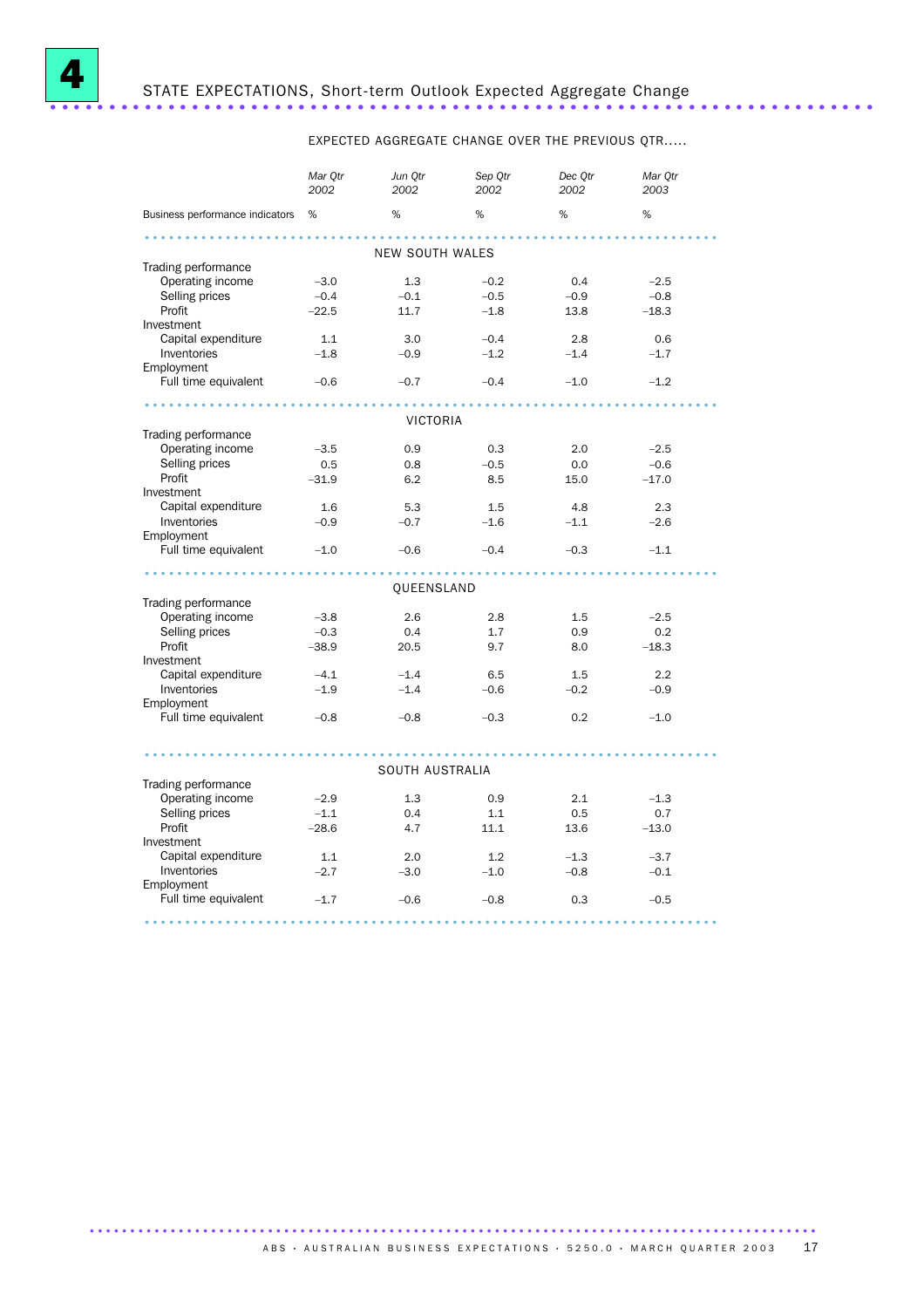

EXPECTED AGGREGATE CHANGE OVER THE PREVIOUS QTR.....

|                                         | Mar Otr<br>2002 | Jun Otr<br>2002          | Sep Otr<br>2002 | Dec Otr<br>2002 | Mar Otr<br>2003 |  |  |
|-----------------------------------------|-----------------|--------------------------|-----------------|-----------------|-----------------|--|--|
| Business performance indicators %       |                 | %                        | %               | %               | %               |  |  |
|                                         |                 |                          |                 |                 |                 |  |  |
|                                         |                 | <b>WESTERN AUSTRALIA</b> |                 |                 |                 |  |  |
| Trading performance                     |                 |                          |                 |                 |                 |  |  |
| Operating income                        | $-1.3$          | 0.2                      | $-0.3$          | 1.9             | $-2.8$          |  |  |
| Selling prices                          | $-0.9$          | $-0.1$                   | $-0.7$          | 0.5             | $-1.3$          |  |  |
| Profit                                  | $-16.8$         | 0.4                      | 0.0             | 6.2             | $-15.2$         |  |  |
| Investment                              |                 |                          |                 |                 |                 |  |  |
| Capital expenditure                     | 5.1             | 6.2                      | $-0.1$          | 4.4             | 2.1             |  |  |
| Inventories                             | $-1.0$          | $-0.7$                   | $-2.4$          | $-0.3$          | $-1.6$          |  |  |
| Employment                              |                 |                          |                 |                 |                 |  |  |
| Full time equivalent                    | $-0.9$          | $-0.4$                   | $-1.5$          | 0.1             | $-1.6$          |  |  |
|                                         |                 |                          |                 |                 |                 |  |  |
| <b>TASMANIA</b>                         |                 |                          |                 |                 |                 |  |  |
| Trading performance                     |                 |                          |                 |                 |                 |  |  |
| Operating income                        | 0.1             | 2.0                      | 0.8             | $-2.9$          | $-1.5$          |  |  |
| Selling prices                          | 1.0             | 0.4                      | 0.2             | $-2.3$          | $-0.2$          |  |  |
| Profit                                  | $-2.1$          | 11.0                     | 7.5             | 6.7             | $-10.7$         |  |  |
| Investment                              |                 |                          |                 |                 |                 |  |  |
| Capital expenditure                     | 2.9             | 3.6                      | 6.2             | 8.8             | 8.1             |  |  |
| Inventories                             | $-1.3$          | $-1.5$                   | $-0.6$          | 0.2             | 3.2             |  |  |
| Employment                              |                 |                          |                 |                 |                 |  |  |
| Full time equivalent                    | 0.2             | $-1.9$                   | 0.5             | $-3.2$          | 0.6             |  |  |
|                                         |                 |                          |                 |                 |                 |  |  |
|                                         |                 | <b>AUSTRALIA</b>         |                 |                 |                 |  |  |
| Trading performance<br>Operating income | $-3.0$          | 1.3                      | 0.5             | 1.2             | $-2.4$          |  |  |
|                                         |                 |                          |                 |                 |                 |  |  |
| Selling prices                          | $-0.2$          | 0.2                      | 0.0             | $-0.1$          | $-0.5$          |  |  |
| Profit                                  | $-26.3$         | 8.4                      | 4.3             | 11.5            | $-15.8$         |  |  |
| Investment                              |                 |                          |                 |                 |                 |  |  |
| Capital expenditure                     | 1.0             | 2.8                      | 1.4             | 3.0             | 1.1             |  |  |
| Inventories                             | $-1.5$          | $-1.2$                   | $-1.3$          | $-0.9$          | $-1.5$          |  |  |
| Employment<br>Full time equivalent      | $-0.8$          | $-0.7$                   | $-0.5$          |                 | $-1.1$          |  |  |
|                                         |                 |                          |                 | $-0.4$          |                 |  |  |
|                                         |                 |                          |                 |                 |                 |  |  |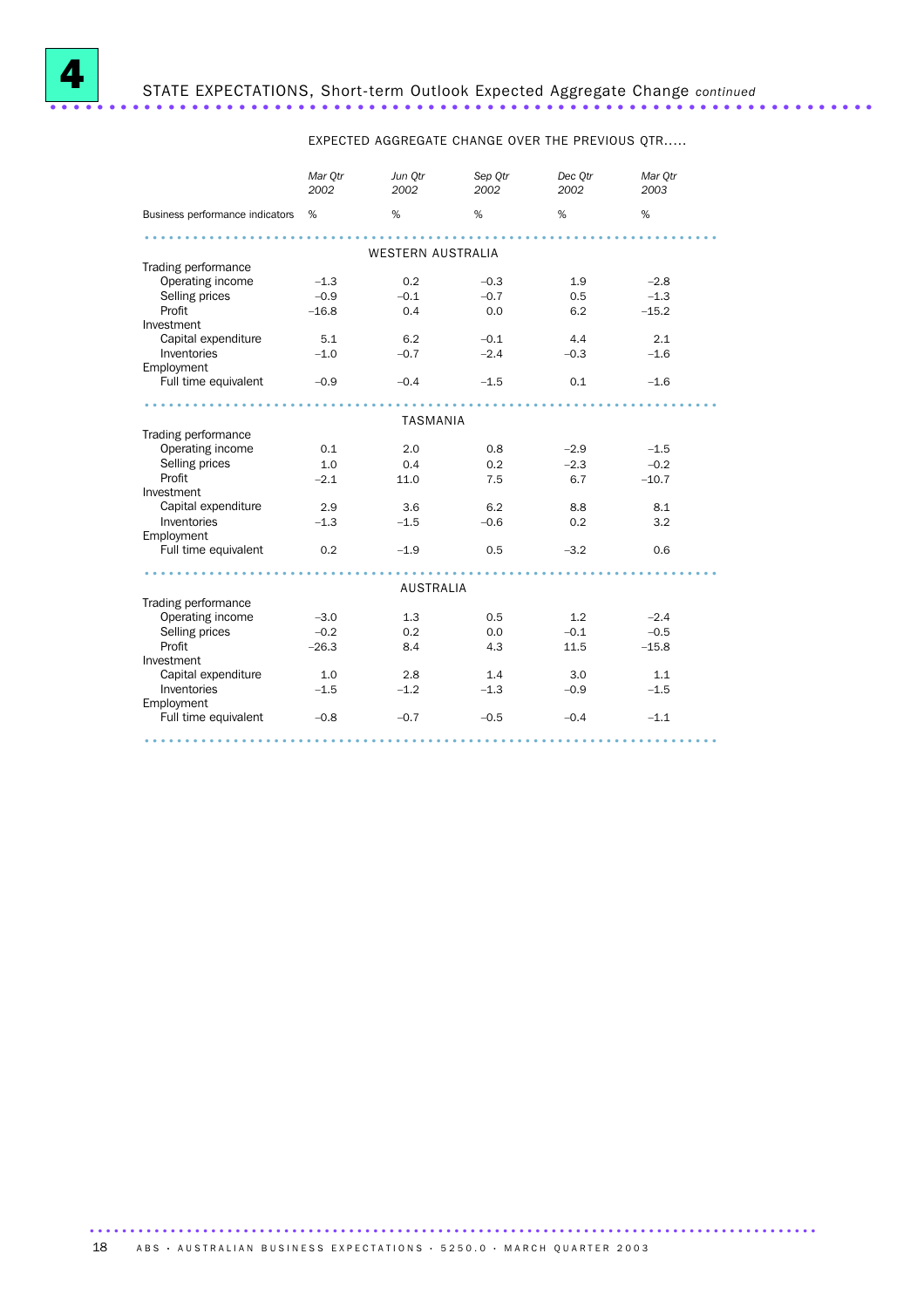

# <sup>5</sup> SIZE OF BUSINESS, Short-term Outlook Expected Aggregate Change ......................................................................

EXPECTED AGGREGATE CHANGE OVER THE PREVIOUS QTR.....

|                                 | Mar Otr<br>2002 | Jun Otr<br>2002 | Sep Qtr<br>2002 | Dec Otr<br>2002 | Mar Otr<br>2003 |  |  |  |
|---------------------------------|-----------------|-----------------|-----------------|-----------------|-----------------|--|--|--|
| Business performance indicators | %               | %               | %               | %               | %               |  |  |  |
|                                 |                 |                 |                 |                 |                 |  |  |  |
|                                 |                 | SMALL           |                 |                 |                 |  |  |  |
| Trading performance             |                 |                 |                 |                 |                 |  |  |  |
| Operating income                | $-2.7$          | $-0.4$          | $-0.9$          | $-0.4$          | $-2.2$          |  |  |  |
| Selling prices                  | $-0.3$          | 0.1             | $-0.2$          | $-0.5$          | $-0.6$          |  |  |  |
| Profit                          | $-22.7$         | $-8.8$          | $-5.1$          | 0.6             | $-14.8$         |  |  |  |
| Investment                      |                 |                 |                 |                 |                 |  |  |  |
| Capital expenditure             | $-0.4$          | 2.1             | $-0.4$          | 1.4             | 0.0             |  |  |  |
| Inventories                     | $-2.1$          | $-1.3$          | $-2.0$          | $-0.5$          | $-1.4$          |  |  |  |
| Employment                      |                 |                 |                 |                 |                 |  |  |  |
| Full time equivalent            | $-1.2$          | $-1.3$          | $-1.1$          | $-0.7$          | $-1.3$          |  |  |  |
| Operating expenses              |                 |                 |                 |                 |                 |  |  |  |
| Wages                           | $-0.8$          | $-0.3$          | $-1.1$          | 0.0             | $-0.9$          |  |  |  |
| Non-wage labour                 | $-0.4$          | 0.0             | $-0.9$          | $-0.9$          | $-1.1$          |  |  |  |
| Other                           | $-1.1$          | 1.0             | 0.2             | 0.1             | 0.0             |  |  |  |
| Total                           | $-1.1$          | 0.9             | 0.1             | 0.1             | 0.0             |  |  |  |
|                                 |                 |                 |                 |                 |                 |  |  |  |
|                                 |                 | MEDIUM          |                 |                 |                 |  |  |  |
| Trading performance             |                 |                 |                 |                 |                 |  |  |  |
| Operating income                | $-2.9$          | 0.5             | 0.5             | 0.6             | $-1.3$          |  |  |  |
| Selling prices                  | 0.3             | 0.0             | 0.3             | 0.3             | $-0.4$          |  |  |  |
| Profit                          | $-40.0$         | 6.5             | 7.8             | 6.3             | $-11.1$         |  |  |  |
| Investment                      |                 |                 |                 |                 |                 |  |  |  |
| Capital expenditure             | 4.1             | 2.0             | 8.0             | 1.9             | 10.8            |  |  |  |
| Inventories                     | $-0.8$          | $-1.8$          | $-0.9$          | $-1.8$          | $-2.1$          |  |  |  |
| Employment                      |                 |                 |                 |                 |                 |  |  |  |
| Full time equivalent            | $-1.0$          | $-0.8$          | 0.1             | $-1.1$          | $-1.2$          |  |  |  |
| Operating expenses              |                 |                 |                 |                 |                 |  |  |  |
| Wages                           | 0.3             | 0.0             | 1.4             | $-0.5$          | $-0.3$          |  |  |  |
| Non-wage labour                 | 0.0             | 0.1             | 1.4             | $-0.2$          | $-1.1$          |  |  |  |
| Other                           | 0.2             | 0.1             | 0.0             | 0.0             | 0.0             |  |  |  |
| Total                           | 0.2             | 0.1             | 0.2             | 0.0             | $-0.1$          |  |  |  |
|                                 |                 |                 |                 |                 |                 |  |  |  |
|                                 |                 | LARGE           |                 |                 |                 |  |  |  |
| Trading performance             |                 |                 |                 |                 |                 |  |  |  |
| Operating income                | $-3.6$          | 4.6             | 2.9             | 4.3             | $-3.4$          |  |  |  |
| Selling prices                  | $-0.3$          | 0.6             | 0.5             | 0.5             | $-0.4$          |  |  |  |
| Profit                          | $-25.5$         | 42.2            | 17.8            | 30.8            | $-20.5$         |  |  |  |
| Investment                      |                 |                 |                 |                 |                 |  |  |  |
| Capital expenditure             | 6.2             | 6.1             | 6.6             | 9.7             | 1.9             |  |  |  |
| Inventories                     | $-1.0$          | $-0.5$          | $-0.5$          | $-0.8$          | $-1.3$          |  |  |  |
| Employment                      |                 |                 |                 |                 |                 |  |  |  |
| Full time equivalent            | $-0.4$          | 0.0             | $-0.1$          | 0.2             | $-0.8$          |  |  |  |
| Operating expenses              |                 |                 |                 |                 |                 |  |  |  |
| Wages                           | 0.0             | 0.9             | 0.6             | 1.0             | $-0.6$          |  |  |  |
| Non-wage labour                 | 0.1             | 0.9             | 0.7             | 1.0             | $-0.8$          |  |  |  |
| Other                           | $-1.6$          | 1.4             | 1.3             | 0.9             | $-1.1$          |  |  |  |
| Total                           | $-1.3$          | 1.3             | 1.2             | 0.9             | $-1.0$          |  |  |  |
|                                 |                 |                 |                 |                 |                 |  |  |  |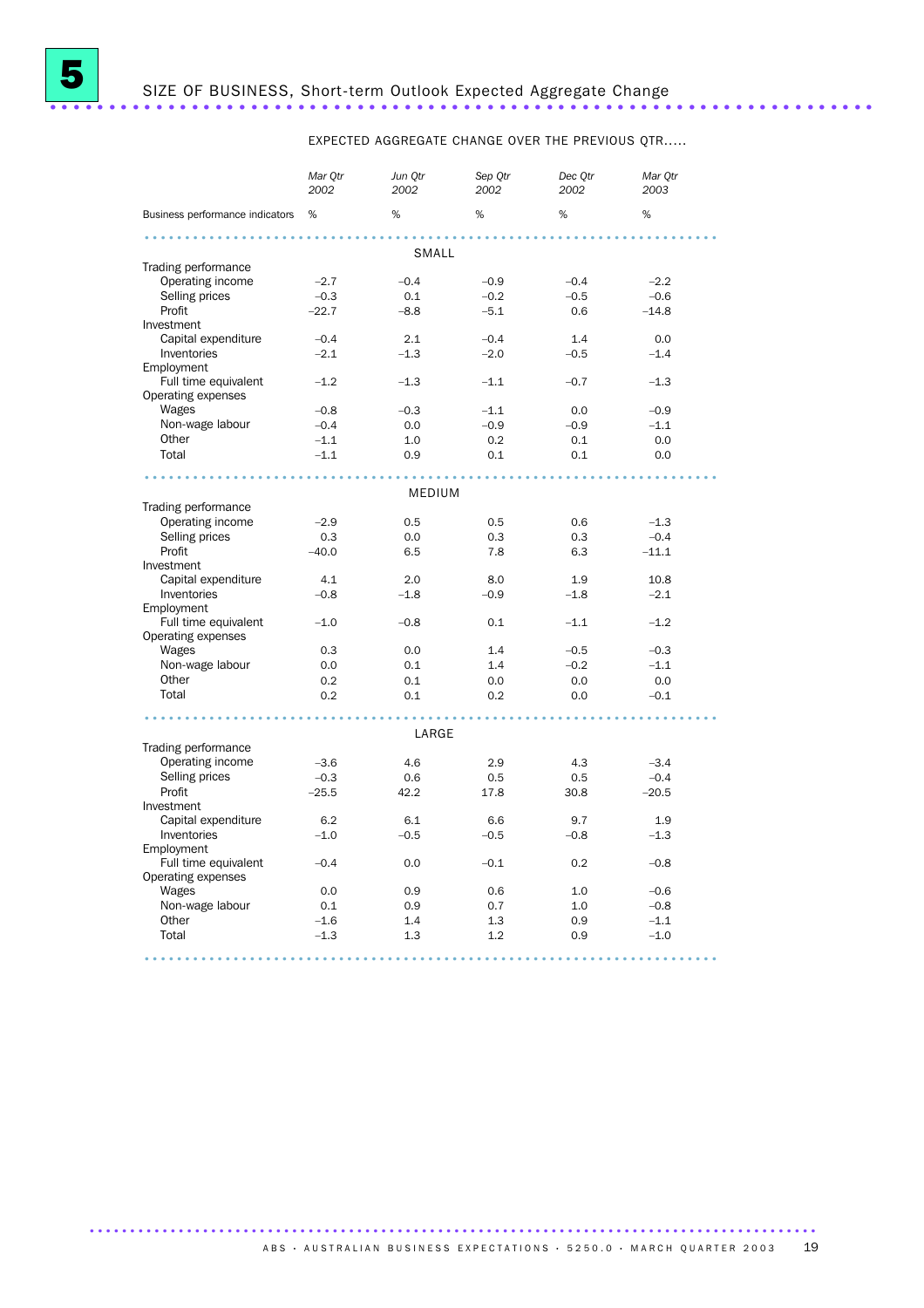EXPECTED AGGREGATE CHANGE OVER THE SAME QUARTER OF THE PREVIOUS YEAR .....................................................

|                                   | Dec Otr<br>2002 | Mar Otr<br>2003 | Jun Otr<br>2003 | Sep Qtr<br>2003 | Dec Otr<br>2003 |
|-----------------------------------|-----------------|-----------------|-----------------|-----------------|-----------------|
| Business performance indicators   | %               | $\%$            | %               | %               | %               |
|                                   |                 | ORIGINAL        |                 |                 |                 |
| Trading performance               |                 |                 |                 |                 |                 |
| Operating income                  | 1.5             | 2.0             | 1.6             | 1.9             | 2.1             |
| Selling prices                    | 0.9             | 0.9             | 0.2             | 0.3             | 0.2             |
| Profit                            | 8.1             | 10.8            | 15.2            | 12.6            | 11.9            |
| Investment                        |                 |                 |                 |                 |                 |
| Capital expenditure               | 5.3             | 5.1             | 2.8             | 2.2             | 1.8             |
| Inventories                       | $-1.3$          | $-0.9$          | $-1.3$          | $-1.3$          | $-1.0$          |
| Employment                        |                 |                 |                 |                 |                 |
| Full time equivalent              | $-0.1$          | 0.1             | $-0.2$          | $-0.2$          | $-0.1$          |
| Operating expenses                |                 |                 |                 |                 |                 |
| Wages                             | 1.3             | 1.7             | 0.9             | 1.0             | 1.5             |
| Non-wage labour                   | 1.1             | 1.0             | 0.4             | 0.3             | 0.7             |
| Other                             | $-0.2$          | 1.4             | 0.7             | 1.0             | 0.9             |
| Total                             | $-0.1$          | 1.4             | 0.7             | 1.0             | 0.9             |
|                                   |                 |                 |                 |                 |                 |
|                                   |                 | <b>TREND</b>    |                 |                 |                 |
| Trading performance               |                 |                 |                 |                 |                 |
| Operating income                  | 1.4             | 1.7             | 1.8             | 1.9             | 2.1             |
| Selling prices                    | 0.6             | 0.7             | 0.5             | 0.2             | 0.1             |
| Profit                            | 10.2            | 11.1            | 11.8            | 13.2            | 15.3            |
| Investment<br>Capital expenditure |                 |                 |                 |                 |                 |
| Inventories                       | 3.8             | 4.3             | 3.6             | 2.6             | 2.1             |
| Employment                        | $-1.3$          | $-1.2$          | $-1.2$          | $-1.1$          | $-1.1$          |
| Full time equivalent              | $-0.4$          | 0.0             | 0.0             | $-0.1$          | $-0.3$          |
| Operating expenses                |                 |                 |                 |                 |                 |
| Wages                             | 1.1             | 1.4             | 1.3             | 1.2             | 1.2             |
| Total                             | 0.1             | 0.7             | 1.0             | 1.0             | 0.9             |
|                                   |                 |                 |                 |                 |                 |
|                                   |                 |                 |                 |                 |                 |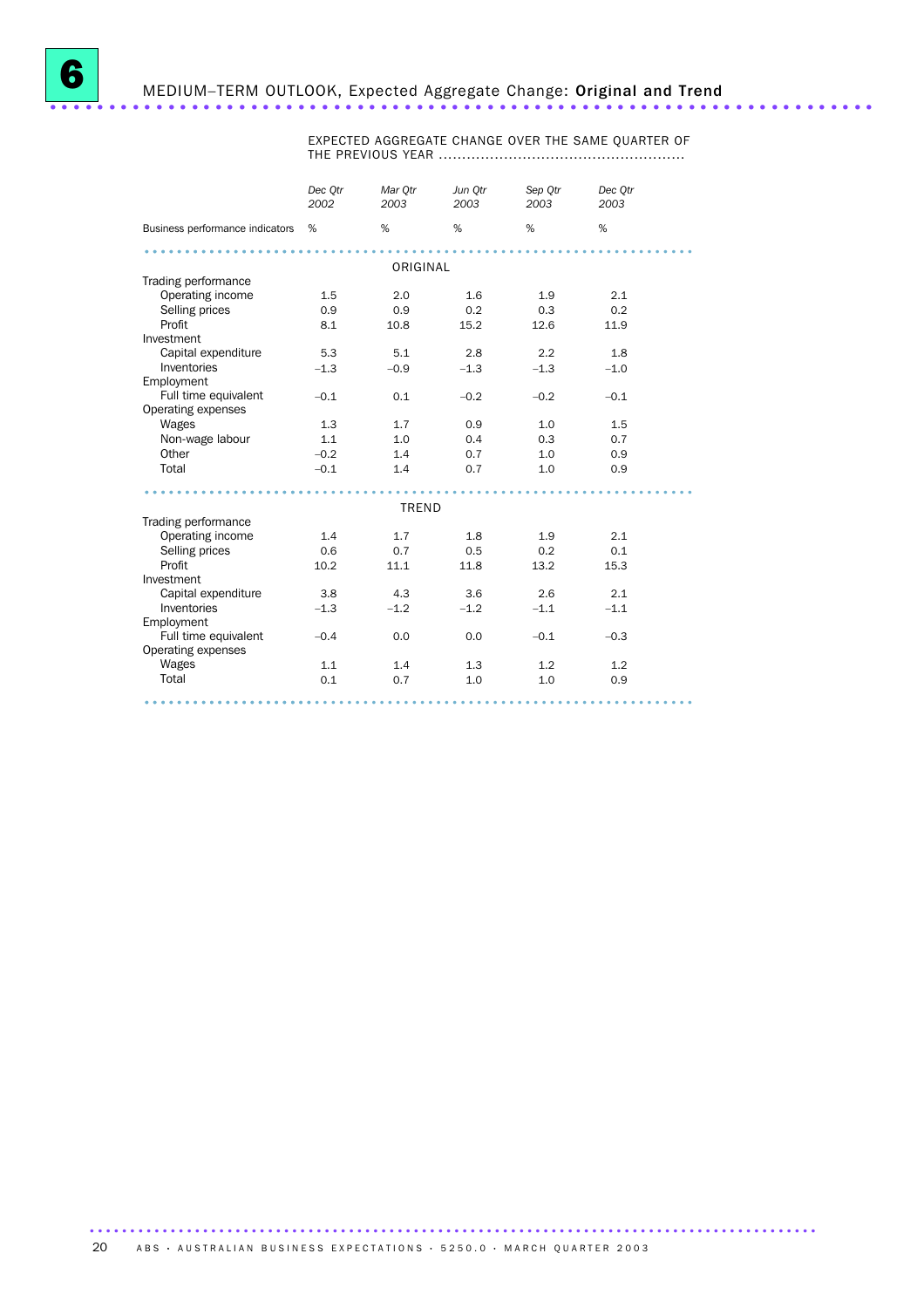

# <sup>7</sup> MEDIUM–TERM WEIGHTED NET BALANCE—December Qtr 2003 ......................................................................

#### BUSINESSES EXPECTING........

|                                 | Decreases | No change | Increases | Net balance |
|---------------------------------|-----------|-----------|-----------|-------------|
| Business performance indicators | %         | %         | %         | %           |
| Trading performance             |           |           |           |             |
| Operating income                | 14.2      | 33.3      | 52.5      | 38.3        |
| Selling prices                  | 8.2       | 48.2      | 43.6      | 35.4        |
| Profit                          | 36.0      | 19.4      | 44.6      | 8.6         |
| Investment                      |           |           |           |             |
| Capital expenditure             | 13.5      | 70.5      | 16.0      | 2.5         |
| Inventories                     | 20.4      | 58.1      | 21.5      | 1.1         |
| Employment                      |           |           |           |             |
| Full time equivalent            | 13.1      | 59.5      | 27.4      | 14.3        |
| Operating expenses              |           |           |           |             |
| Wages                           | 11.8      | 32.3      | 55.9      | 44.1        |
| Non-wage labour                 | 9.7       | 43.9      | 46.4      | 36.7        |
| Other                           | 10.3      | 36.5      | 53.2      | 42.9        |
|                                 |           |           |           |             |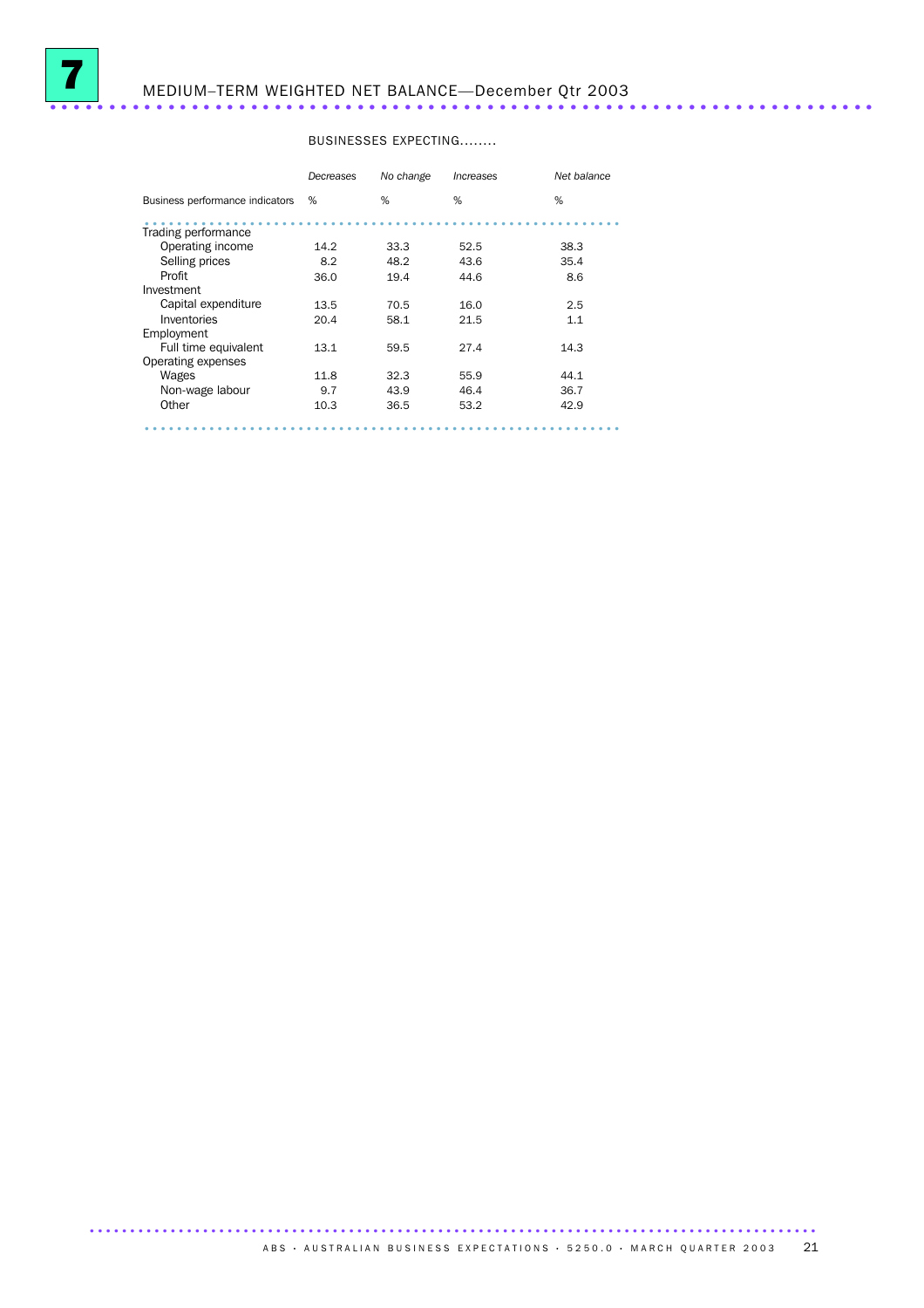

EXPECTED AGGREGATE CHANGE OVER THE SAME QUARTER OF THE PREVIOUS YEAR .........................................................

|                                    | Dec Qtr<br>2002  | Mar Qtr<br>2003          | Jun Qtr<br>2003 | Sep Qtr<br>2003 | Dec Qtr<br>2003  |  |
|------------------------------------|------------------|--------------------------|-----------------|-----------------|------------------|--|
| Business performance indicators %  |                  | %                        | $\%$            | %               | $\%$             |  |
|                                    |                  |                          |                 |                 |                  |  |
|                                    |                  | MINING                   |                 |                 |                  |  |
| Trading performance                |                  |                          |                 |                 |                  |  |
| Operating income                   | 4.6              | 5.5                      | $-0.4$          | 1.8             | $-0.5$           |  |
| Selling prices                     | $-0.4$           | $-2.7$                   | $-1.6$          | $-1.5$          | $-1.2$           |  |
| Profit<br>Investment               | 13.8             | 25.4                     | $-0.5$          | 1.2             | 1.5              |  |
| Capital expenditure                | $-3.4$           | 3.1                      | 3.1             | $-2.1$          | $-2.4$           |  |
| Inventories                        | 4.2              | 1.8                      | 0.2             | $-1.9$          | $-3.8$           |  |
| Employment                         |                  |                          |                 |                 |                  |  |
| Full time equivalent               | 0.1              | $-0.4$                   | $-2.3$          | $-3.0$          | $-0.6$           |  |
| Operating expenses                 |                  |                          |                 |                 |                  |  |
| Wages                              | 3.0              | 1.2                      | $-0.6$          | $-1.3$          | 2.6              |  |
| Non-wage labour                    | 1.5              | 0.4                      | $-1.3$          | $-3.9$          | 1.4              |  |
| Other                              | 3.2              | 1.8                      | $-0.4$          | 3.6             | $-1.4$           |  |
| Total                              | 3.2              | 1.7                      | $-0.4$          | 3.0             | $-0.9$           |  |
|                                    |                  | MANUFACTURING            |                 |                 |                  |  |
| Trading performance                |                  |                          |                 |                 |                  |  |
| Operating income                   | 2.2              | 2.5                      | 1.9             | 3.7             | 4.3              |  |
| Selling prices                     | 1.2              | 1.0                      | 0.3             | 0.6             | 0.0              |  |
| Profit                             | 20.0             | 19.3                     | 25.7            | 30.9            | 50.3             |  |
| Investment                         |                  |                          |                 |                 |                  |  |
| Capital expenditure                | 17.1             | 9.2                      | 20.5            | 14.1            | 27.1             |  |
| Inventories                        | $-2.0$           | $-0.8$                   | $-2.7$          | $-1.6$          | $-2.5$           |  |
| Employment<br>Full time equivalent |                  |                          |                 |                 |                  |  |
| Operating expenses                 | $-0.9$           | $-1.0$                   | $-1.4$          | $-0.7$          | $-1.6$           |  |
| Wages                              | 1.6              | 1.4                      | 0.6             | 0.7             | 0.3              |  |
| Non-wage labour                    | 1.2              | 0.7                      | 0.1             | 0.5             | 0.3              |  |
| Other                              | 0.8              | 1.4                      | 0.0             | 1.1             | 0.3              |  |
| Total                              | 0.9              | 1.4                      | 0.1             | 1.1             | 0.3              |  |
|                                    |                  |                          |                 |                 |                  |  |
|                                    |                  | ELECTRICITY, GAS & WATER |                 |                 |                  |  |
| Trading performance                |                  |                          |                 |                 |                  |  |
| Operating income                   | 0.0              | 2.0                      | 1.7             | 2.6             | 0.9              |  |
| Selling prices<br>Profit           | 1.4              | 1.6<br>3.8               | 1.8             | $1.6\,$         | $-1.3$<br>0.2    |  |
| Investment                         | 2.5              |                          | 0.0             | 4.9             |                  |  |
| Capital expenditure                | $-0.2$           | 1.6                      | 45.0            | 41.8            | 43.5             |  |
| Inventories                        | $-8.5$           | $-1.7$                   | $-1.3$          | $-1.4$          | $-8.2$           |  |
| Employment                         |                  |                          |                 |                 |                  |  |
| Full time equivalent               | $-2.6$           | 0.0                      | $-1.0$          | $-0.8$          | $-2.1$           |  |
| Operating expenses                 |                  |                          |                 |                 |                  |  |
| Wages                              | 7.3              | 2.9                      | 3.2             | 3.0             | $-0.6$           |  |
| Non-wage labour<br>Other           | $-6.7$           | 1.0                      | 0.6             | $-0.4$          | $-12.8$          |  |
| Total                              | $-1.6$<br>$-0.7$ | 1.7<br>1.8               | 2.0<br>2.2      | $2.2\,$<br>2.3  | $-0.4$<br>$-0.5$ |  |
|                                    |                  |                          |                 |                 |                  |  |
|                                    |                  |                          |                 |                 |                  |  |
| Trading performance                |                  | CONSTRUCTION             |                 |                 |                  |  |
| Operating income                   | $-0.8$           | 0.9                      | 1.0             | $-0.6$          | $-0.7$           |  |
| Selling prices                     | $-0.7$           | $-0.3$                   | 0.1             | $-0.4$          | $-0.5$           |  |
| Profit                             | $-5.0$           | 7.8                      | 15.1            | 3.4             | $-1.4$           |  |
| Investment                         |                  |                          |                 |                 |                  |  |
| Capital expenditure                | 0.8              | 1.0                      | 20.5            | 1.0             | 5.8              |  |
| Inventories                        | $-1.3$           | $-0.7$                   | $-0.1$          | $-0.8$          | $-1.2$           |  |
| Employment                         |                  |                          |                 |                 |                  |  |
| Full time equivalent               | 1.2              | $-1.4$                   | $-0.2$          | $-1.9$          | $-1.9$           |  |
| Operating expenses<br>Wages        | 2.2              | $-0.2$                   | 0.7             | $-0.7$          | $-0.5$           |  |
| Non-wage labour                    | 1.9              | $-0.1$                   | 0.6             | $-1.2$          | $-1.0$           |  |
| Other                              | $-0.7$           | $-0.1$                   | $-0.3$          | $-0.8$          | $-0.5$           |  |
| Total                              | $-0.3$           | $-0.1$                   | $-0.1$          | $-0.8$          | $-0.5$           |  |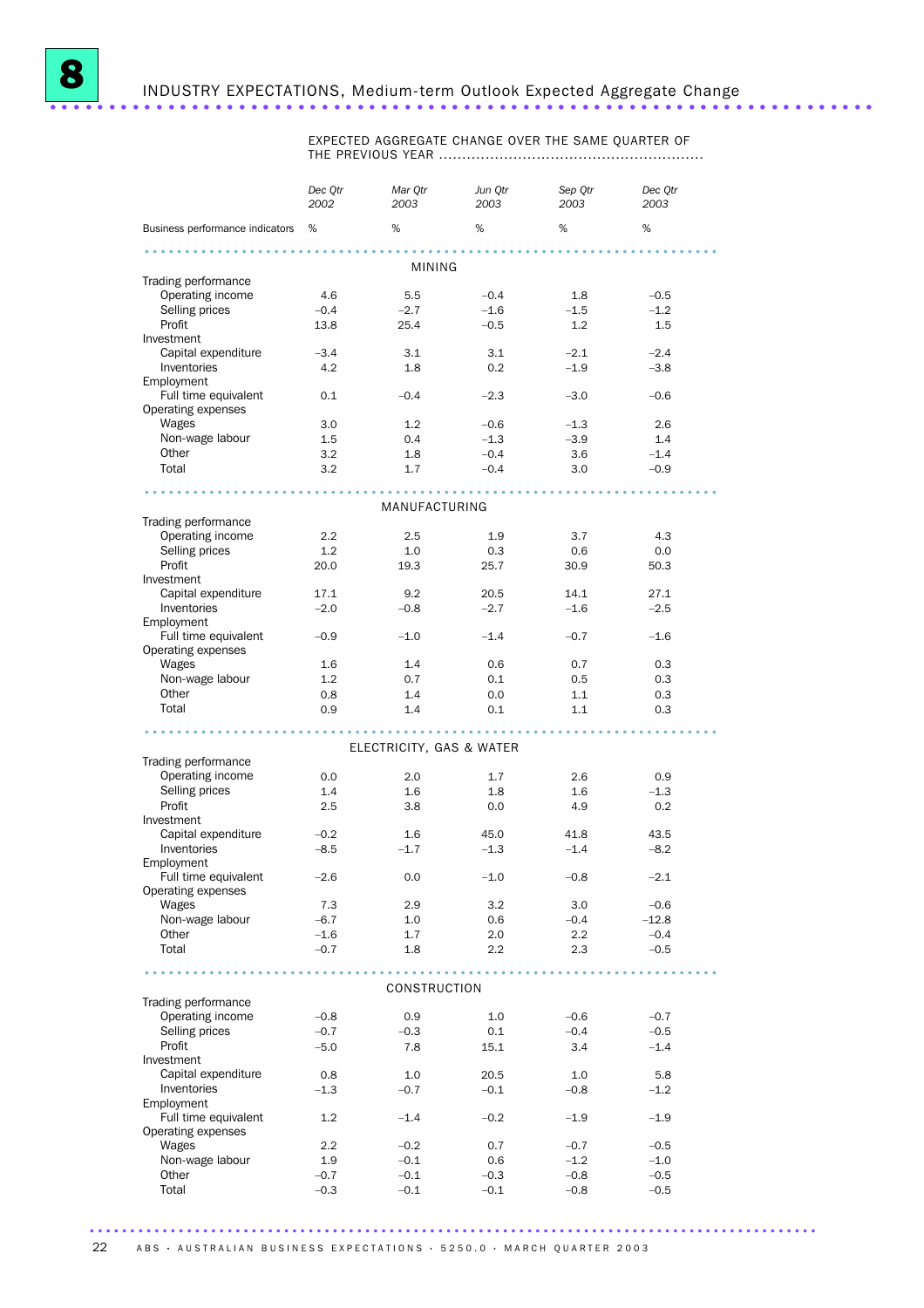

# 8 INDUSTRY EXPECTATIONS, Medium-term Outlook Expected Aggregate Change *continued* ......................................................................

EXPECTED AGGREGATE CHANGE OVER THE SAME QUARTER OF THE PREVIOUS YEAR ..........................................................

|                                            | Dec Qtr<br>2002 | Mar Qtr<br>2003                    | Jun Qtr<br>2003 | Sep Qtr<br>2003 | Dec Qtr<br>2003 |
|--------------------------------------------|-----------------|------------------------------------|-----------------|-----------------|-----------------|
| Business performance indicators %          |                 | %                                  | %               | %               | %               |
|                                            |                 |                                    |                 |                 |                 |
|                                            |                 | WHOLESALE                          |                 |                 |                 |
| Trading performance<br>Operating income    | 2.9             | 1.3                                | 1.9             | 1.5             | 2.3             |
| Selling prices                             | 1.1             | 1.5                                | 0.0             | 0.4             | 1.4             |
| Profit                                     | 31.3            | 9.5                                | 40.7            | 27.7            | 13.1            |
| Investment                                 |                 |                                    |                 |                 |                 |
| Capital expenditure                        | 1.9             | 5.6                                | $-0.1$          | 4.2             | 2.3             |
| Inventories                                | $-0.7$          | $-1.0$                             | $-0.8$          | $-2.3$          | 0.4             |
| Employment                                 |                 |                                    |                 |                 |                 |
| Full time equivalent<br>Operating expenses | 0.0             | $-1.2$                             | $-1.3$          | $-1.1$          | 0.2             |
| Wages                                      | 1.1             | 0.3                                | $-0.1$          | $-0.4$          | 1.3             |
| Non-wage labour                            | 0.4             | $-0.2$                             | 0.1             | $-0.7$          | 1.1             |
| Other                                      | 1.4             | 1.4                                | $-0.6$          | $-0.2$          | 1.3             |
| Total                                      | 1.4             | 1.3                                | $-0.6$          | $-0.3$          | 1.3             |
|                                            |                 |                                    |                 |                 |                 |
|                                            |                 | RETAIL                             |                 |                 |                 |
| Trading performance                        |                 |                                    |                 |                 |                 |
| Operating income                           | 1.4             | 2.0                                | 1.4             | 2.2             | 2.1             |
| Selling prices                             | 1.7             | 1.2                                | 0.5             | 0.8             | 0.8             |
| Profit<br>Investment                       | $-8.2$          | 7.2                                | 14.9            | 3.4             | 4.0             |
| Capital expenditure                        | 6.8             | 4.4                                | 5.1             | 6.0             | 2.2             |
| Inventories                                | $-0.2$          | 1.1                                | $-0.1$          | $-0.8$          | 0.1             |
| Employment                                 |                 |                                    |                 |                 |                 |
| Full time equivalent                       | 0.7             | 0.6                                | 0.5             | 0.3             | 0.0             |
| Operating expenses                         |                 |                                    |                 |                 |                 |
| Wages                                      | 0.6             | 1.3                                | $-0.3$          | 1.5             | 0.9             |
| Non-wage labour<br>Other                   | 1.9<br>2.4      | 1.6<br>1.7                         | 0.5<br>1.4      | 2.1<br>1.7      | 1.1<br>1.6      |
| Total                                      | 2.2             | 1.7                                | 1.2             | 1.7             | 1.5             |
|                                            |                 |                                    |                 |                 |                 |
|                                            |                 | ACCOMMODATION, CAFES & RESTAURANTS |                 |                 |                 |
| Trading performance                        |                 |                                    |                 |                 |                 |
| Operating income                           | 0.1             | 1.4                                | 0.7             | 1.1             | $-0.3$          |
| Selling prices                             | 1.3             | 1.3                                | 1.1             | 1.1             | $-0.4$          |
| Profit                                     | $-14.8$         | $-7.1$                             | $-10.5$         | 2.5             | $-0.2$          |
| Investment                                 |                 |                                    |                 |                 |                 |
| Capital expenditure                        | 6.5             | 1.4                                | 16.5            | 18.4            | 8.7             |
| Inventories<br>Employment                  | 0.4             | $-0.2$                             | $-0.3$          | $-0.1$          | $-1.1$          |
| Full time equivalent                       | 0.5             | 0.4                                | 0.0             | 0.6             | $-1.2$          |
| Operating expenses                         |                 |                                    |                 |                 |                 |
| Wages                                      | 1.7             | 2.0                                | 1.9             | 1.6             | $-0.1$          |
| Non-wage labour                            | 1.8             | 1.1                                | 0.9             | 0.7             | $-0.4$          |
| Other                                      | 2.1             | 2.1                                | 1.4             | 0.8             | $-0.4$          |
| Total                                      | 2.0             | 2.1                                | 1.5             | 1.0             | $-0.3$          |
|                                            |                 |                                    |                 |                 |                 |
|                                            |                 | TRANSPORT, STORAGE & COMMUNICATION |                 |                 |                 |
| Trading performance                        |                 |                                    |                 |                 |                 |
| Operating income<br>Selling prices         | 0.3<br>$-1.9$   | 1.8<br>$-0.4$                      | 1.6<br>$-0.4$   | 1.4<br>$-1.2$   | 5.7<br>0.4      |
| Profit                                     | 8.8             | 19.1                               | 8.8             | 10.8            | 20.7            |
| Investment                                 |                 |                                    |                 |                 |                 |
| Capital expenditure                        | 30.4            | 14.9                               | $-2.2$          | $-0.2$          | $-0.3$          |
| <b>Inventories</b>                         | $-1.0$          | $-0.6$                             | 0.4             | 0.5             | $-0.2$          |
| Employment                                 |                 |                                    |                 |                 |                 |
| Full time equivalent<br>Operating expenses | $-0.7$          | $-0.8$                             | 0.0             | $-0.7$          | 2.0             |
| Wages                                      | 0.7             | 0.5                                | $1.5\,$         | 0.8             | 5.9             |
| Non-wage labour                            | 0.5             | 0.7                                | $-0.3$          | 0.3             | 4.5             |
| Other                                      | $-0.8$          | 0.9                                | 0.5             | $-0.3$          | 2.1             |
| Total                                      | $-0.6$          | 0.8                                | 0.6             | $-0.1$          | 2.7             |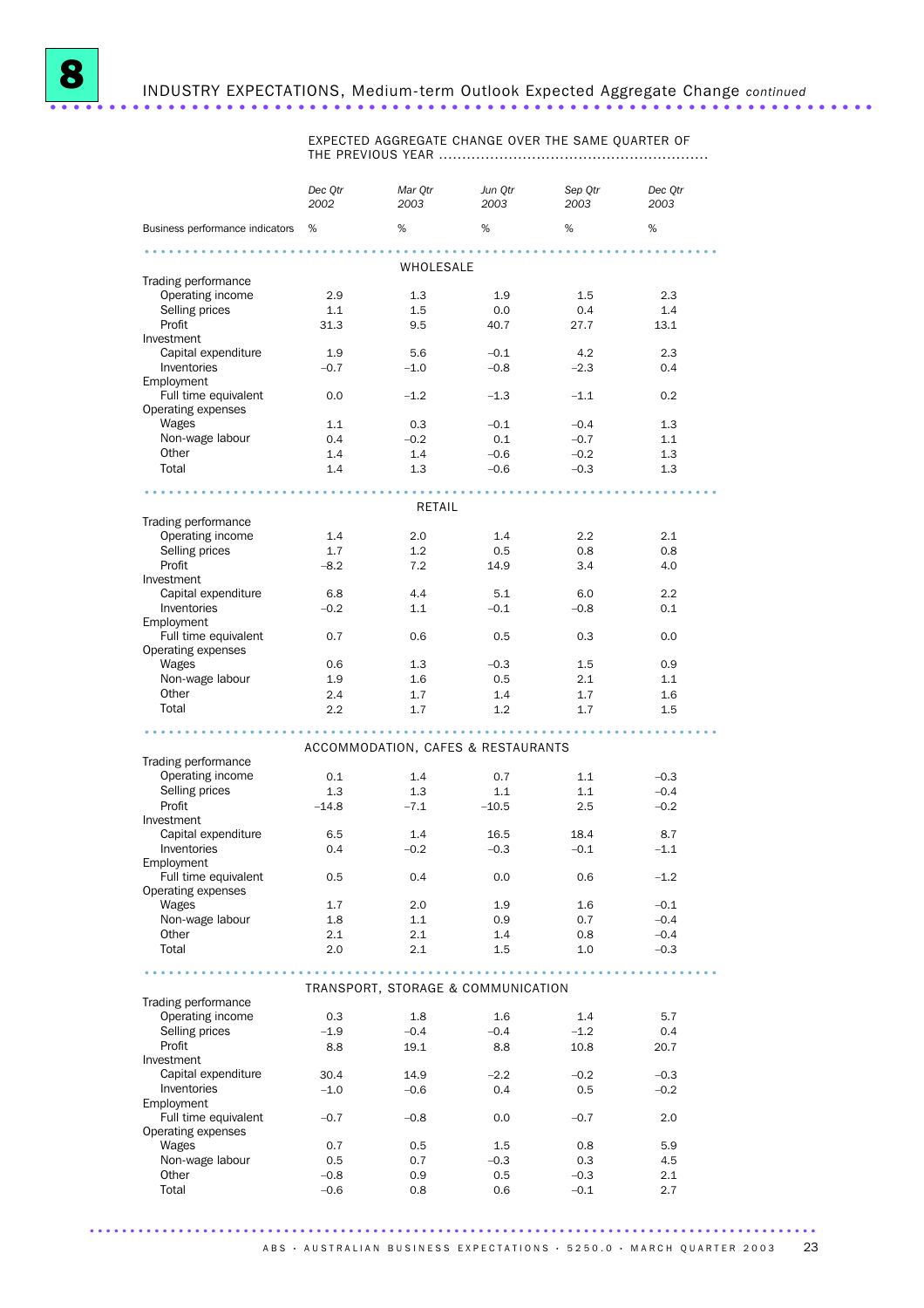

EXPECTED AGGREGATE CHANGE OVER THE SAME QUARTER OF THE PREVIOUS YEAR .........................................................

|                                   | Dec Otr<br>2002 | Mar Otr<br>2003                         | Jun Otr<br>2003 | Sep Otr<br>2003 | Dec Otr<br>2003 |
|-----------------------------------|-----------------|-----------------------------------------|-----------------|-----------------|-----------------|
| Business performance indicators % |                 | %                                       | %               | %               | %               |
|                                   |                 |                                         | . <b>.</b>      |                 |                 |
|                                   |                 | <b>FINANCE &amp; INSURANCE</b>          |                 |                 |                 |
| Trading performance               | $-0.1$          | 2.9                                     | 3.5             | 2.4             | 2.2             |
| Operating income                  |                 | 1.4                                     |                 |                 |                 |
| Selling prices                    | 2.3             |                                         | 0.3             | 0.8             | 0.0             |
| Profit                            | 9.4             | 14.4                                    | 22.4            | 3.5             | 8.0             |
| Investment                        |                 |                                         |                 |                 |                 |
| Capital expenditure               | $-2.0$          | 0.5                                     | 1.0             | 0.6             | 0.3             |
| Inventories                       | $-0.2$          | 0.0                                     | 1.1             | 1.4             | $-3.3$          |
| Employment                        |                 |                                         |                 |                 |                 |
| Full time equivalent              | $-2.2$          | 0.3                                     | $-0.5$          | 1.0             | 0.4             |
| Operating expenses                | 0.0             | 2.5                                     | 1.8             | 2.9             | 2.5             |
| Wages                             |                 |                                         |                 |                 |                 |
| Non-wage labour                   | $-0.1$          | 1.1                                     | 0.3             | 2.1             | 1.3             |
| Other                             | $-2.8$          | 1.6                                     | 1.3             | 2.0             | 1.3             |
| Total                             | $-2.7$          | 1.6                                     | 1.3             | 2.0             | 1.3             |
|                                   |                 |                                         |                 |                 |                 |
|                                   |                 | <b>PROPERTY &amp; BUSINESS SERVICES</b> |                 |                 |                 |
| Trading performance               |                 |                                         |                 |                 |                 |
| Operating income                  | 1.6             | 2.3                                     | 0.7             | 1.7             | $-1.0$          |
| Selling prices                    | $-1.5$          | $-0.1$                                  | $-0.4$          | $-0.5$          | $-0.8$          |
| Profit                            | 8.0             | 3.7                                     | 3.9             | 12.1            | $-0.8$          |
| Investment                        |                 |                                         |                 |                 |                 |
| Capital expenditure               | 4.7             | 1.2                                     | $-0.8$          | 1.0             | $-2.2$          |
| Inventories                       | $-2.4$          | $-2.3$                                  | $-2.2$          | $-0.6$          | $-1.5$          |
| Employment                        |                 |                                         |                 |                 |                 |
| Full time equivalent              | $-0.5$          | 1.6                                     | 0.1             | 0.4             | $-0.7$          |
| Operating expenses                |                 |                                         |                 |                 |                 |
| Wages                             | 0.8             | 3.2                                     | 1.0             | 1.0             | 0.3             |
| Non-wage labour                   | 0.3             | 2.2                                     | 0.8             | 0.5             | 0.1             |
| Other                             | 1.0             | 1.3                                     | 0.3             | 0.0             | $-0.8$          |
| Total                             | 0.9             | 1.6                                     | 0.4             | 0.1             | $-0.6$          |
|                                   |                 |                                         |                 |                 |                 |
|                                   |                 | <b>ALL INDUSTRIES</b>                   |                 |                 |                 |
| Trading performance               |                 |                                         |                 |                 |                 |
| Operating income                  | 1.5             | 2.0                                     | 1.6             | 1.9             | 2.1             |
| Selling prices                    | 0.9             | 0.9                                     | 0.2             | 0.3             | 0.2             |
| Profit                            | 8.1             | 10.8                                    | 15.2            | 12.6            | 11.9            |
| Investment                        |                 |                                         |                 |                 |                 |
| Capital expenditure               | 5.3             | 5.1                                     | 2.8             | 2.2             | 1.8             |
| Inventories                       | $-1.3$          | $-0.9$                                  | $-1.3$          | $-1.3$          | $-1.0$          |
| Employment                        |                 |                                         |                 |                 |                 |
| Full time equivalent              | $-0.1$          | 0.1                                     | $-0.2$          | $-0.2$          | $-0.1$          |
| Operating expenses                |                 |                                         |                 |                 |                 |
| Wages                             | 1.3             | 1.7                                     | 0.9             | 1.0             | 1.5             |
| Non-wage labour                   | 1.1             | 1.0                                     | 0.4             | 0.3             | 0.7             |
| Other                             | $-0.2$          | 1.4                                     | 0.7             | 1.0             | 0.9             |
| Total                             | $-0.1$          | 1.4                                     | 0.7             | 1.0             | 0.9             |
|                                   |                 |                                         |                 |                 |                 |
|                                   |                 |                                         |                 | .               |                 |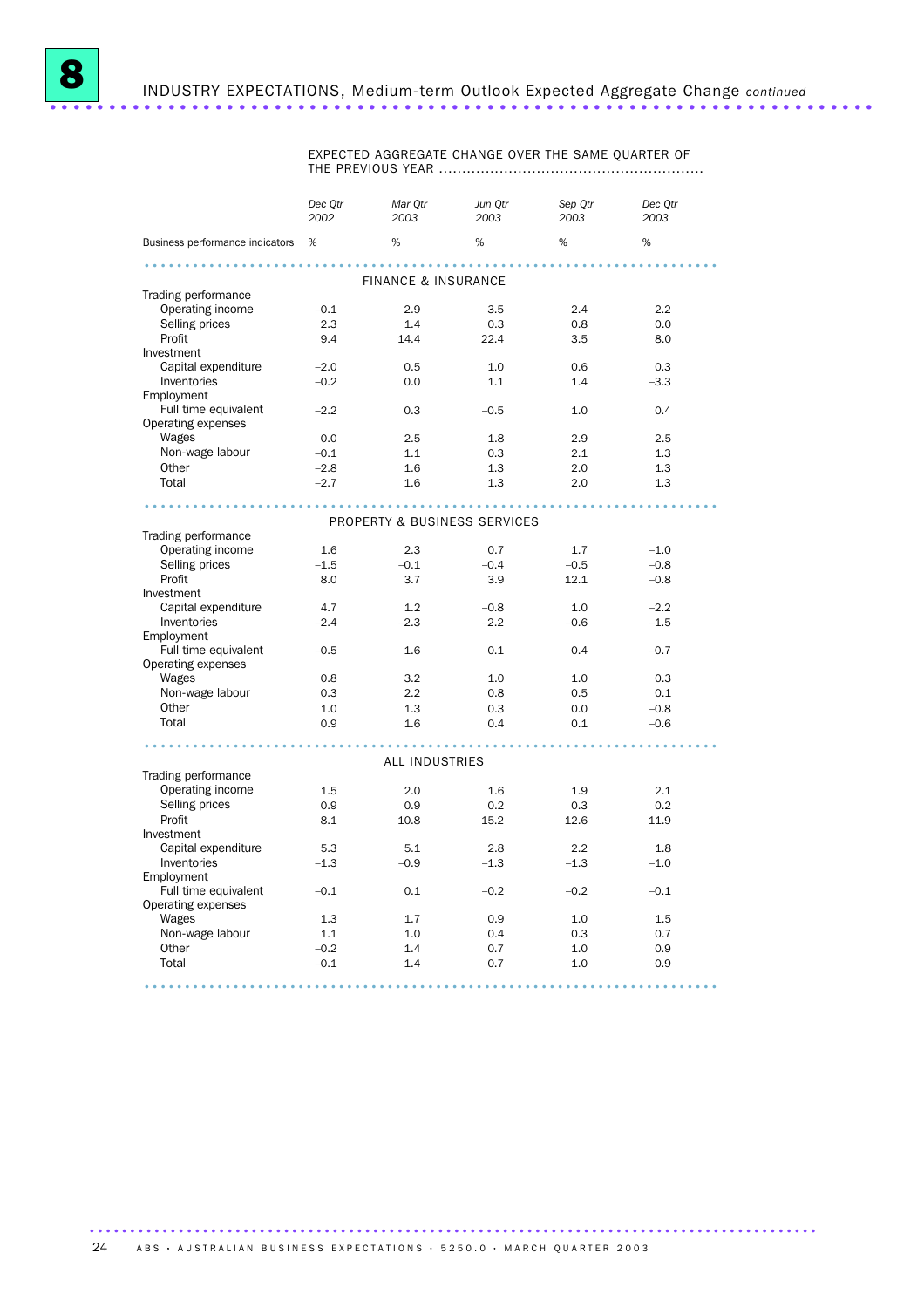EXPECTED AGGREGATE CHANGE OVER THE SAME QUARTER OF THE PREVIOUS YEAR ........................................................

|                                   | Dec Qtr<br>2002 | Mar Qtr<br>2003 | Jun Qtr<br>2003 | Sep Qtr<br>2003 | Dec Qtr<br>2003 |
|-----------------------------------|-----------------|-----------------|-----------------|-----------------|-----------------|
| Business performance indicators % |                 | %               | %               | %               | %               |
| .                                 |                 | NEW SOUTH WALES |                 |                 |                 |
| Trading performance               |                 |                 |                 |                 |                 |
| Operating income                  | 2.2             | 2.0             | 1.7             | 1.5             | 2.8             |
| Selling prices                    | 0.4             | 0.3             | 0.1             | $-0.2$          | 0.2             |
| Profit                            | 22.9            | 13.5            | 16.3            | 14.3            | 17.7            |
| Investment                        |                 |                 |                 |                 |                 |
| Capital expenditure               | 14.4            | 9.5             | 1.5             | 2.1             | 1.2             |
| Inventories                       | $-1.5$          | $-0.6$          | $-0.9$          | $-1.3$          | $-0.6$          |
| Employment                        |                 |                 |                 |                 |                 |
| Full time equivalent              | 0.5             | $-0.1$          | 0.0             | $-0.2$          | 0.5             |
|                                   |                 |                 |                 |                 |                 |
|                                   |                 | <b>VICTORIA</b> |                 |                 |                 |
| Trading performance               |                 |                 |                 |                 |                 |
| Operating income                  | 1.3             | 2.3             | 1.3             | 2.0             | 2.3             |
| Selling prices<br>Profit          | 1.8             | 1.8             | $-0.6$          | 0.2             | 0.0             |
| Investment                        | 6.8             | 14.0            | 17.7            | 19.2            | 11.5            |
| Capital expenditure               | 3.1             | 3.1             | 2.8             | 3.4             | 2.5             |
| Inventories                       | $-1.4$          | $-0.5$          | $-2.0$          | $-1.9$          | $-1.7$          |
| Employment                        |                 |                 |                 |                 |                 |
| Full time equivalent              | $-1.0$          | 0.2             | 0.0             | $-0.9$          | 0.1             |
| . <i>.</i>                        |                 | .               |                 |                 |                 |
|                                   |                 | QUEENSLAND      |                 |                 |                 |
| Trading performance               |                 |                 |                 |                 |                 |
| Operating income                  | 0.6             | 1.6             | 2.3             | 2.6             | 1.9             |
| Selling prices                    | 0.6             | 1.3             | 1.9             | 1.5             | 1.1             |
| Profit                            | $-4.5$          | 7.9             | 11.6            | 13.5            | 10.5            |
| Investment                        |                 |                 |                 |                 |                 |
| Capital expenditure               | $-2.5$          | $2.2^{\circ}$   | 3.6             | 2.4             | 1.1             |
| Inventories                       | $-1.6$          | $-0.1$          | $-0.2$          | $-0.4$          | $-0.9$          |
| Employment                        |                 |                 |                 |                 |                 |
| Full time equivalent              | 0.0             | 0.9             | 0.0             | 0.2             | $-0.3$          |
| .<br>SOUTH AUSTRALIA              |                 |                 |                 |                 |                 |
| Trading performance               |                 |                 |                 |                 |                 |
| Operating income                  | 0.3             | 1.8             | 1.3             | 2.6             | 3.3             |
| Selling prices                    | $-0.2$          | 1.1             | $-0.3$          | 0.8             | 1.5             |
| Profit                            | $-9.9$          | 4.0             | 15.0            | 9.5             | 16.3            |
| Investment                        |                 |                 |                 |                 |                 |
| Capital expenditure               | 1.4             | 3.7             | 4.3             | 3.0             | 4.5             |
| Inventories                       | $-3.6$          | $-4.3$          | $-2.7$          | $-2.2$          | $-0.4$          |
| Employment                        |                 |                 |                 |                 |                 |
| Full time equivalent              | $-0.8$          | 0.0             | $-0.9$          | 0.6             | 0.5             |
|                                   |                 |                 |                 |                 |                 |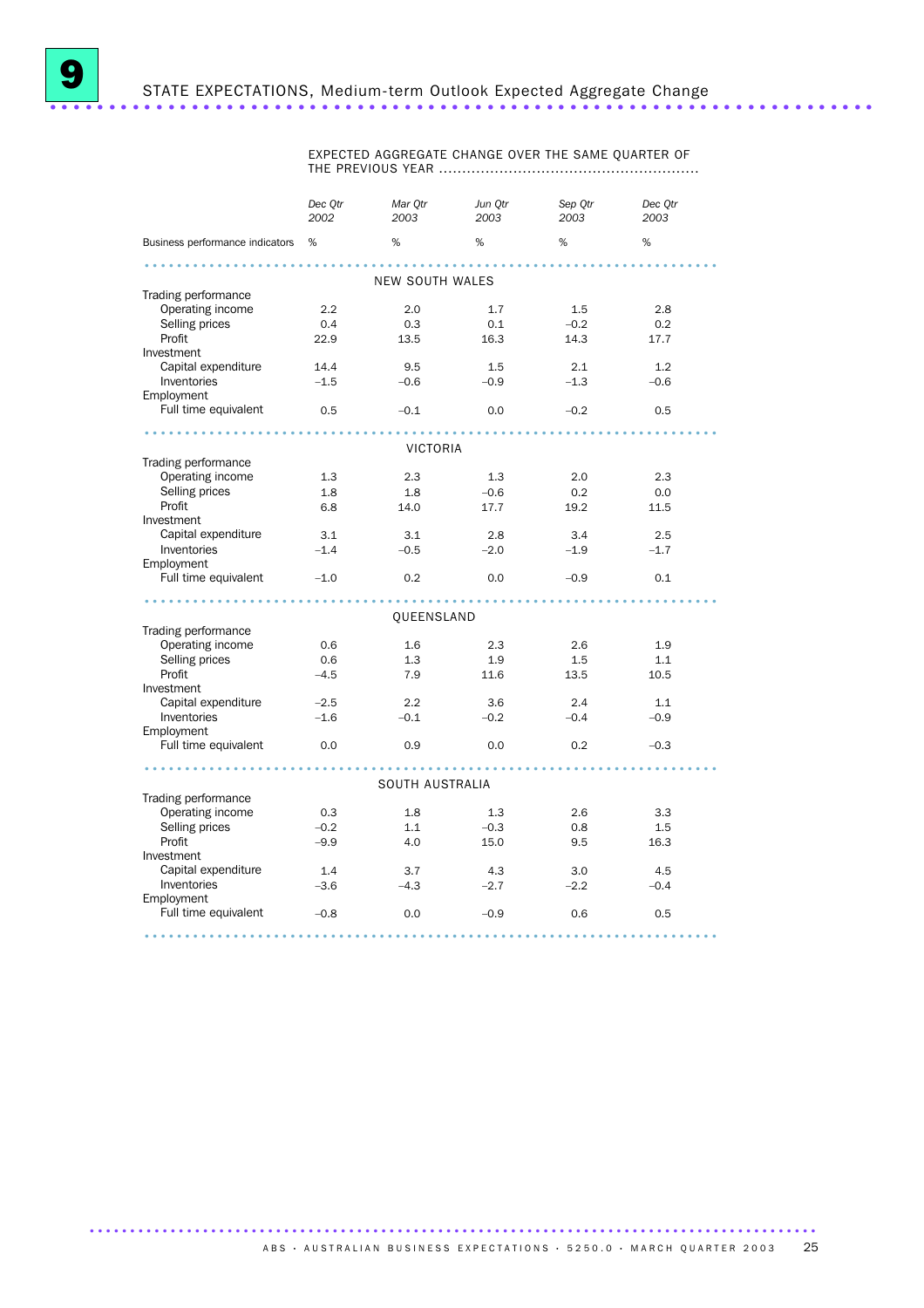EXPECTED AGGREGATE CHANGE OVER THE SAME QUARTER OF THE PREVIOUS YEAR ...........................................................

|                                 | Dec Otr<br>2002 | Mar Otr<br>2003          | Jun Otr<br>2003 | Sep Qtr<br>2003 | Dec Otr<br>2003 |
|---------------------------------|-----------------|--------------------------|-----------------|-----------------|-----------------|
| Business performance indicators | %               | %                        | %               | %               | %               |
|                                 |                 |                          |                 |                 |                 |
|                                 |                 | <b>WESTERN AUSTRALIA</b> |                 |                 |                 |
| Trading performance             |                 |                          |                 |                 |                 |
| Operating income                | 2.6             | 2.6                      | 1.0             | 1.6             | $-0.4$          |
| Selling prices                  | 1.9             | 0.3                      | 0.0             | 0.6             | $-0.8$          |
| Profit                          | 4.4             | 10.0                     | 13.7            | 1.0             | 1.7             |
| Investment                      |                 |                          |                 |                 |                 |
| Capital expenditure             | $-0.8$          | 4.4                      | 3.9             | $-0.1$          | 1.3             |
| Inventories                     | 1.7             | 0.2                      | $-1.6$          | $-0.3$          | $-0.4$          |
| Employment                      |                 |                          |                 |                 |                 |
| Full time equivalent            | 0.1             | 0.0                      | $-1.5$          | 0.5             | $-1.3$          |
|                                 |                 |                          |                 |                 |                 |
|                                 |                 | <b>TASMANIA</b>          |                 |                 |                 |
| Trading performance             |                 |                          |                 |                 |                 |
| Operating income                | 1.6             | 1.9                      | 1.5             | $-0.8$          | $-1.2$          |
| Selling prices                  | 0.7             | 0.8                      | 0.3             | $-1.6$          | $-1.6$          |
| Profit                          | 9.8             | 7.2                      | 10.2            | 12.0            | 10.4            |
| Investment                      |                 |                          |                 |                 |                 |
| Capital expenditure             | 0.7             | 1.1                      | 10.1            | 8.3             | 14.4            |
| Inventories                     | $-0.4$          | $-1.0$                   | $-1.7$          | $-2.7$          | $-4.7$          |
| Employment                      |                 |                          |                 |                 |                 |
| Full time equivalent            | 0.4             | 1.8                      | 0.2             | $-3.4$          | $-5.8$          |
|                                 |                 |                          |                 |                 |                 |
|                                 |                 | <b>AUSTRALIA</b>         |                 |                 |                 |
| Trading performance             |                 |                          |                 |                 |                 |
| Operating income                | 1.5             | 2.0                      | 1.6             | 1.9             | 2.1             |
| Selling prices                  | 0.9             | 0.9                      | 0.2             | 0.3             | 0.2             |
| Profit                          | 8.1             | 10.8                     | 15.2            | 12.6            | 11.9            |
| Investment                      |                 |                          |                 |                 |                 |
| Capital expenditure             | 5.3             | 5.1                      | 2.8             | 2.2             | 1.8             |
| Inventories                     | $-1.3$          | $-0.9$                   | $-1.3$          | $-1.3$          | $-1.0$          |
| Employment                      |                 |                          |                 |                 |                 |
| Full time equivalent            | $-0.1$          | 0.1                      | $-0.2$          | $-0.2$          | $-0.1$          |
|                                 |                 |                          |                 |                 |                 |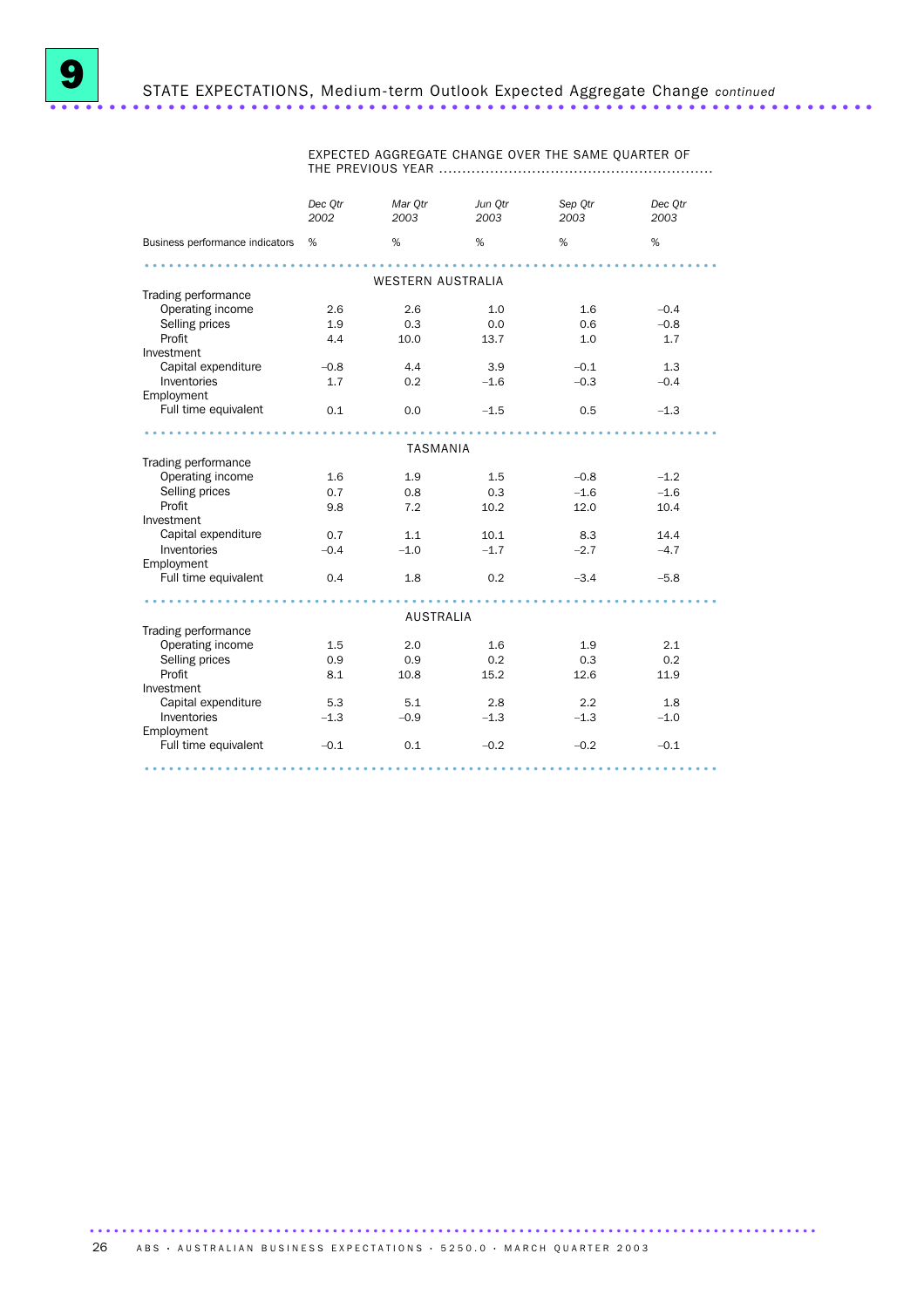

EXPECTED AGGREGATE CHANGE OVER THE SAME QUARTER OF THE PREVIOUS YEAR ........................................................

| Business performance indicators %<br>%<br>%<br>%<br>%<br>SMALL<br>Trading performance<br>Operating income<br>1.3<br>0.9<br>0.4<br>1.0<br>0.1<br>Selling prices<br>0.9<br>1.0<br>$-0.2$<br>$-0.2$<br>0.0<br>Profit<br>2.4<br>0.8<br>5.6<br>$-0.4$<br>8.7<br>Investment<br>Capital expenditure<br>4.1<br>1.7<br>1.2<br>2.5<br>1.1<br>Inventories<br>$-1.5$<br>$-1.6$<br>$-1.8$<br>$-0.9$<br>$-0.9$<br>Employment<br>Full time equivalent<br>$-0.4$<br>0.1<br>$-1.1$<br>$-0.6$<br>$-1.0$<br>Operating expenses<br>Wages<br>0.7<br>1.7<br>$-0.4$<br>0.4<br>$-0.2$<br>Non-wage labour<br>0.5<br>0.5<br>$-0.8$<br>$-0.5$<br>$-0.7$<br>Other<br>1.4<br>0.5<br>$-0.6$<br>0.6<br>1.0<br>Total<br>$-0.5$<br>0.5<br>1.4<br>0.5<br>1.0<br><b>MEDIUM</b><br>Trading performance<br>Operating income<br>1.3<br>1.6<br>1.0<br>1.5<br>1.5<br>Selling prices<br>1.2<br>0.7<br>0.3<br>0.4<br>0.5<br>Profit<br>$-3.2$<br>7.7<br>12.7<br>12.7<br>18.5<br>Investment<br>Capital expenditure<br>4.4<br>7.3<br>5.2<br>12.0<br>2.5<br>Inventories<br>$-0.7$<br>$-0.7$<br>$-2.1$<br>$-2.8$<br>$-1.4$<br>Employment<br>Full time equivalent<br>0.0<br>$-0.4$<br>0.1<br>$-0.8$<br>$-0.7$<br>Operating expenses<br>Wages<br>1.9<br>1.2<br>1.5<br>0.5<br>0.0<br>Non-wage labour<br>1.5<br>0.8<br>1.0<br>$-0.2$<br>0.1<br>Other<br>0.9<br>0.5<br>1.0<br>0.1<br>0.5<br>Total<br>1.1<br>1.0<br>0.2<br>0.4<br>0.5<br>LARGE<br>Trading performance<br>Operating income<br>2.9<br>3.9<br>3.6<br>3.5<br>5.7<br>Selling prices<br>0.7<br>1.1<br>0.6<br>1.1<br>1.0<br>Profit<br>27.3<br>31.8<br>24.0<br>23.3<br>30.8<br>Investment<br>Capital expenditure<br>2.8<br>10.7<br>20.0<br>6.0<br>0.9<br>Inventories<br>$-1.3$<br>0.3<br>$-0.1$<br>$-1.0$<br>$-1.0$<br>Employment<br>Full time equivalent<br>0.2<br>0.4<br>0.7<br>0.4<br>1.3<br>Operating expenses |       | 2002 | 2003 | 2003 | Sep Otr<br>2003 | Dec Otr<br>2003 |  |
|-----------------------------------------------------------------------------------------------------------------------------------------------------------------------------------------------------------------------------------------------------------------------------------------------------------------------------------------------------------------------------------------------------------------------------------------------------------------------------------------------------------------------------------------------------------------------------------------------------------------------------------------------------------------------------------------------------------------------------------------------------------------------------------------------------------------------------------------------------------------------------------------------------------------------------------------------------------------------------------------------------------------------------------------------------------------------------------------------------------------------------------------------------------------------------------------------------------------------------------------------------------------------------------------------------------------------------------------------------------------------------------------------------------------------------------------------------------------------------------------------------------------------------------------------------------------------------------------------------------------------------------------------------------------------------------------------------------------------------------------------------------------------------------------------------------------------|-------|------|------|------|-----------------|-----------------|--|
|                                                                                                                                                                                                                                                                                                                                                                                                                                                                                                                                                                                                                                                                                                                                                                                                                                                                                                                                                                                                                                                                                                                                                                                                                                                                                                                                                                                                                                                                                                                                                                                                                                                                                                                                                                                                                       |       |      |      |      |                 |                 |  |
|                                                                                                                                                                                                                                                                                                                                                                                                                                                                                                                                                                                                                                                                                                                                                                                                                                                                                                                                                                                                                                                                                                                                                                                                                                                                                                                                                                                                                                                                                                                                                                                                                                                                                                                                                                                                                       |       |      |      |      |                 |                 |  |
|                                                                                                                                                                                                                                                                                                                                                                                                                                                                                                                                                                                                                                                                                                                                                                                                                                                                                                                                                                                                                                                                                                                                                                                                                                                                                                                                                                                                                                                                                                                                                                                                                                                                                                                                                                                                                       |       |      |      |      |                 |                 |  |
|                                                                                                                                                                                                                                                                                                                                                                                                                                                                                                                                                                                                                                                                                                                                                                                                                                                                                                                                                                                                                                                                                                                                                                                                                                                                                                                                                                                                                                                                                                                                                                                                                                                                                                                                                                                                                       |       |      |      |      |                 |                 |  |
|                                                                                                                                                                                                                                                                                                                                                                                                                                                                                                                                                                                                                                                                                                                                                                                                                                                                                                                                                                                                                                                                                                                                                                                                                                                                                                                                                                                                                                                                                                                                                                                                                                                                                                                                                                                                                       |       |      |      |      |                 |                 |  |
|                                                                                                                                                                                                                                                                                                                                                                                                                                                                                                                                                                                                                                                                                                                                                                                                                                                                                                                                                                                                                                                                                                                                                                                                                                                                                                                                                                                                                                                                                                                                                                                                                                                                                                                                                                                                                       |       |      |      |      |                 |                 |  |
|                                                                                                                                                                                                                                                                                                                                                                                                                                                                                                                                                                                                                                                                                                                                                                                                                                                                                                                                                                                                                                                                                                                                                                                                                                                                                                                                                                                                                                                                                                                                                                                                                                                                                                                                                                                                                       |       |      |      |      |                 |                 |  |
|                                                                                                                                                                                                                                                                                                                                                                                                                                                                                                                                                                                                                                                                                                                                                                                                                                                                                                                                                                                                                                                                                                                                                                                                                                                                                                                                                                                                                                                                                                                                                                                                                                                                                                                                                                                                                       |       |      |      |      |                 |                 |  |
|                                                                                                                                                                                                                                                                                                                                                                                                                                                                                                                                                                                                                                                                                                                                                                                                                                                                                                                                                                                                                                                                                                                                                                                                                                                                                                                                                                                                                                                                                                                                                                                                                                                                                                                                                                                                                       |       |      |      |      |                 |                 |  |
|                                                                                                                                                                                                                                                                                                                                                                                                                                                                                                                                                                                                                                                                                                                                                                                                                                                                                                                                                                                                                                                                                                                                                                                                                                                                                                                                                                                                                                                                                                                                                                                                                                                                                                                                                                                                                       |       |      |      |      |                 |                 |  |
|                                                                                                                                                                                                                                                                                                                                                                                                                                                                                                                                                                                                                                                                                                                                                                                                                                                                                                                                                                                                                                                                                                                                                                                                                                                                                                                                                                                                                                                                                                                                                                                                                                                                                                                                                                                                                       |       |      |      |      |                 |                 |  |
|                                                                                                                                                                                                                                                                                                                                                                                                                                                                                                                                                                                                                                                                                                                                                                                                                                                                                                                                                                                                                                                                                                                                                                                                                                                                                                                                                                                                                                                                                                                                                                                                                                                                                                                                                                                                                       |       |      |      |      |                 |                 |  |
|                                                                                                                                                                                                                                                                                                                                                                                                                                                                                                                                                                                                                                                                                                                                                                                                                                                                                                                                                                                                                                                                                                                                                                                                                                                                                                                                                                                                                                                                                                                                                                                                                                                                                                                                                                                                                       |       |      |      |      |                 |                 |  |
|                                                                                                                                                                                                                                                                                                                                                                                                                                                                                                                                                                                                                                                                                                                                                                                                                                                                                                                                                                                                                                                                                                                                                                                                                                                                                                                                                                                                                                                                                                                                                                                                                                                                                                                                                                                                                       |       |      |      |      |                 |                 |  |
|                                                                                                                                                                                                                                                                                                                                                                                                                                                                                                                                                                                                                                                                                                                                                                                                                                                                                                                                                                                                                                                                                                                                                                                                                                                                                                                                                                                                                                                                                                                                                                                                                                                                                                                                                                                                                       |       |      |      |      |                 |                 |  |
|                                                                                                                                                                                                                                                                                                                                                                                                                                                                                                                                                                                                                                                                                                                                                                                                                                                                                                                                                                                                                                                                                                                                                                                                                                                                                                                                                                                                                                                                                                                                                                                                                                                                                                                                                                                                                       |       |      |      |      |                 |                 |  |
|                                                                                                                                                                                                                                                                                                                                                                                                                                                                                                                                                                                                                                                                                                                                                                                                                                                                                                                                                                                                                                                                                                                                                                                                                                                                                                                                                                                                                                                                                                                                                                                                                                                                                                                                                                                                                       |       |      |      |      |                 |                 |  |
|                                                                                                                                                                                                                                                                                                                                                                                                                                                                                                                                                                                                                                                                                                                                                                                                                                                                                                                                                                                                                                                                                                                                                                                                                                                                                                                                                                                                                                                                                                                                                                                                                                                                                                                                                                                                                       |       |      |      |      |                 |                 |  |
|                                                                                                                                                                                                                                                                                                                                                                                                                                                                                                                                                                                                                                                                                                                                                                                                                                                                                                                                                                                                                                                                                                                                                                                                                                                                                                                                                                                                                                                                                                                                                                                                                                                                                                                                                                                                                       |       |      |      |      |                 |                 |  |
|                                                                                                                                                                                                                                                                                                                                                                                                                                                                                                                                                                                                                                                                                                                                                                                                                                                                                                                                                                                                                                                                                                                                                                                                                                                                                                                                                                                                                                                                                                                                                                                                                                                                                                                                                                                                                       |       |      |      |      |                 |                 |  |
|                                                                                                                                                                                                                                                                                                                                                                                                                                                                                                                                                                                                                                                                                                                                                                                                                                                                                                                                                                                                                                                                                                                                                                                                                                                                                                                                                                                                                                                                                                                                                                                                                                                                                                                                                                                                                       |       |      |      |      |                 |                 |  |
|                                                                                                                                                                                                                                                                                                                                                                                                                                                                                                                                                                                                                                                                                                                                                                                                                                                                                                                                                                                                                                                                                                                                                                                                                                                                                                                                                                                                                                                                                                                                                                                                                                                                                                                                                                                                                       |       |      |      |      |                 |                 |  |
|                                                                                                                                                                                                                                                                                                                                                                                                                                                                                                                                                                                                                                                                                                                                                                                                                                                                                                                                                                                                                                                                                                                                                                                                                                                                                                                                                                                                                                                                                                                                                                                                                                                                                                                                                                                                                       |       |      |      |      |                 |                 |  |
|                                                                                                                                                                                                                                                                                                                                                                                                                                                                                                                                                                                                                                                                                                                                                                                                                                                                                                                                                                                                                                                                                                                                                                                                                                                                                                                                                                                                                                                                                                                                                                                                                                                                                                                                                                                                                       |       |      |      |      |                 |                 |  |
|                                                                                                                                                                                                                                                                                                                                                                                                                                                                                                                                                                                                                                                                                                                                                                                                                                                                                                                                                                                                                                                                                                                                                                                                                                                                                                                                                                                                                                                                                                                                                                                                                                                                                                                                                                                                                       |       |      |      |      |                 |                 |  |
|                                                                                                                                                                                                                                                                                                                                                                                                                                                                                                                                                                                                                                                                                                                                                                                                                                                                                                                                                                                                                                                                                                                                                                                                                                                                                                                                                                                                                                                                                                                                                                                                                                                                                                                                                                                                                       |       |      |      |      |                 |                 |  |
|                                                                                                                                                                                                                                                                                                                                                                                                                                                                                                                                                                                                                                                                                                                                                                                                                                                                                                                                                                                                                                                                                                                                                                                                                                                                                                                                                                                                                                                                                                                                                                                                                                                                                                                                                                                                                       |       |      |      |      |                 |                 |  |
|                                                                                                                                                                                                                                                                                                                                                                                                                                                                                                                                                                                                                                                                                                                                                                                                                                                                                                                                                                                                                                                                                                                                                                                                                                                                                                                                                                                                                                                                                                                                                                                                                                                                                                                                                                                                                       |       |      |      |      |                 |                 |  |
|                                                                                                                                                                                                                                                                                                                                                                                                                                                                                                                                                                                                                                                                                                                                                                                                                                                                                                                                                                                                                                                                                                                                                                                                                                                                                                                                                                                                                                                                                                                                                                                                                                                                                                                                                                                                                       |       |      |      |      |                 |                 |  |
|                                                                                                                                                                                                                                                                                                                                                                                                                                                                                                                                                                                                                                                                                                                                                                                                                                                                                                                                                                                                                                                                                                                                                                                                                                                                                                                                                                                                                                                                                                                                                                                                                                                                                                                                                                                                                       |       |      |      |      |                 |                 |  |
|                                                                                                                                                                                                                                                                                                                                                                                                                                                                                                                                                                                                                                                                                                                                                                                                                                                                                                                                                                                                                                                                                                                                                                                                                                                                                                                                                                                                                                                                                                                                                                                                                                                                                                                                                                                                                       |       |      |      |      |                 |                 |  |
|                                                                                                                                                                                                                                                                                                                                                                                                                                                                                                                                                                                                                                                                                                                                                                                                                                                                                                                                                                                                                                                                                                                                                                                                                                                                                                                                                                                                                                                                                                                                                                                                                                                                                                                                                                                                                       |       |      |      |      |                 |                 |  |
|                                                                                                                                                                                                                                                                                                                                                                                                                                                                                                                                                                                                                                                                                                                                                                                                                                                                                                                                                                                                                                                                                                                                                                                                                                                                                                                                                                                                                                                                                                                                                                                                                                                                                                                                                                                                                       |       |      |      |      |                 |                 |  |
|                                                                                                                                                                                                                                                                                                                                                                                                                                                                                                                                                                                                                                                                                                                                                                                                                                                                                                                                                                                                                                                                                                                                                                                                                                                                                                                                                                                                                                                                                                                                                                                                                                                                                                                                                                                                                       |       |      |      |      |                 |                 |  |
|                                                                                                                                                                                                                                                                                                                                                                                                                                                                                                                                                                                                                                                                                                                                                                                                                                                                                                                                                                                                                                                                                                                                                                                                                                                                                                                                                                                                                                                                                                                                                                                                                                                                                                                                                                                                                       |       |      |      |      |                 |                 |  |
|                                                                                                                                                                                                                                                                                                                                                                                                                                                                                                                                                                                                                                                                                                                                                                                                                                                                                                                                                                                                                                                                                                                                                                                                                                                                                                                                                                                                                                                                                                                                                                                                                                                                                                                                                                                                                       |       |      |      |      |                 |                 |  |
|                                                                                                                                                                                                                                                                                                                                                                                                                                                                                                                                                                                                                                                                                                                                                                                                                                                                                                                                                                                                                                                                                                                                                                                                                                                                                                                                                                                                                                                                                                                                                                                                                                                                                                                                                                                                                       |       |      |      |      |                 |                 |  |
|                                                                                                                                                                                                                                                                                                                                                                                                                                                                                                                                                                                                                                                                                                                                                                                                                                                                                                                                                                                                                                                                                                                                                                                                                                                                                                                                                                                                                                                                                                                                                                                                                                                                                                                                                                                                                       |       |      |      |      |                 |                 |  |
|                                                                                                                                                                                                                                                                                                                                                                                                                                                                                                                                                                                                                                                                                                                                                                                                                                                                                                                                                                                                                                                                                                                                                                                                                                                                                                                                                                                                                                                                                                                                                                                                                                                                                                                                                                                                                       |       |      |      |      |                 |                 |  |
|                                                                                                                                                                                                                                                                                                                                                                                                                                                                                                                                                                                                                                                                                                                                                                                                                                                                                                                                                                                                                                                                                                                                                                                                                                                                                                                                                                                                                                                                                                                                                                                                                                                                                                                                                                                                                       |       |      |      |      |                 |                 |  |
|                                                                                                                                                                                                                                                                                                                                                                                                                                                                                                                                                                                                                                                                                                                                                                                                                                                                                                                                                                                                                                                                                                                                                                                                                                                                                                                                                                                                                                                                                                                                                                                                                                                                                                                                                                                                                       |       |      |      |      |                 |                 |  |
|                                                                                                                                                                                                                                                                                                                                                                                                                                                                                                                                                                                                                                                                                                                                                                                                                                                                                                                                                                                                                                                                                                                                                                                                                                                                                                                                                                                                                                                                                                                                                                                                                                                                                                                                                                                                                       |       |      |      |      |                 |                 |  |
|                                                                                                                                                                                                                                                                                                                                                                                                                                                                                                                                                                                                                                                                                                                                                                                                                                                                                                                                                                                                                                                                                                                                                                                                                                                                                                                                                                                                                                                                                                                                                                                                                                                                                                                                                                                                                       |       |      |      |      |                 |                 |  |
|                                                                                                                                                                                                                                                                                                                                                                                                                                                                                                                                                                                                                                                                                                                                                                                                                                                                                                                                                                                                                                                                                                                                                                                                                                                                                                                                                                                                                                                                                                                                                                                                                                                                                                                                                                                                                       |       |      |      |      |                 |                 |  |
|                                                                                                                                                                                                                                                                                                                                                                                                                                                                                                                                                                                                                                                                                                                                                                                                                                                                                                                                                                                                                                                                                                                                                                                                                                                                                                                                                                                                                                                                                                                                                                                                                                                                                                                                                                                                                       | Wages | 1.7  | 1.8  | 2.0  | 1.9             | 3.5             |  |
| Non-wage labour<br>2.9<br>1.7<br>1.7<br>1.6<br>1.4                                                                                                                                                                                                                                                                                                                                                                                                                                                                                                                                                                                                                                                                                                                                                                                                                                                                                                                                                                                                                                                                                                                                                                                                                                                                                                                                                                                                                                                                                                                                                                                                                                                                                                                                                                    |       |      |      |      |                 |                 |  |
| Other<br>$-0.1$<br>1.6<br>1.4<br>1.2<br>2.1                                                                                                                                                                                                                                                                                                                                                                                                                                                                                                                                                                                                                                                                                                                                                                                                                                                                                                                                                                                                                                                                                                                                                                                                                                                                                                                                                                                                                                                                                                                                                                                                                                                                                                                                                                           |       |      |      |      |                 |                 |  |
| Total<br>0.2<br>1.7<br>2.3<br>1.5<br>1.3                                                                                                                                                                                                                                                                                                                                                                                                                                                                                                                                                                                                                                                                                                                                                                                                                                                                                                                                                                                                                                                                                                                                                                                                                                                                                                                                                                                                                                                                                                                                                                                                                                                                                                                                                                              |       |      |      |      |                 |                 |  |
|                                                                                                                                                                                                                                                                                                                                                                                                                                                                                                                                                                                                                                                                                                                                                                                                                                                                                                                                                                                                                                                                                                                                                                                                                                                                                                                                                                                                                                                                                                                                                                                                                                                                                                                                                                                                                       |       |      |      |      |                 | .               |  |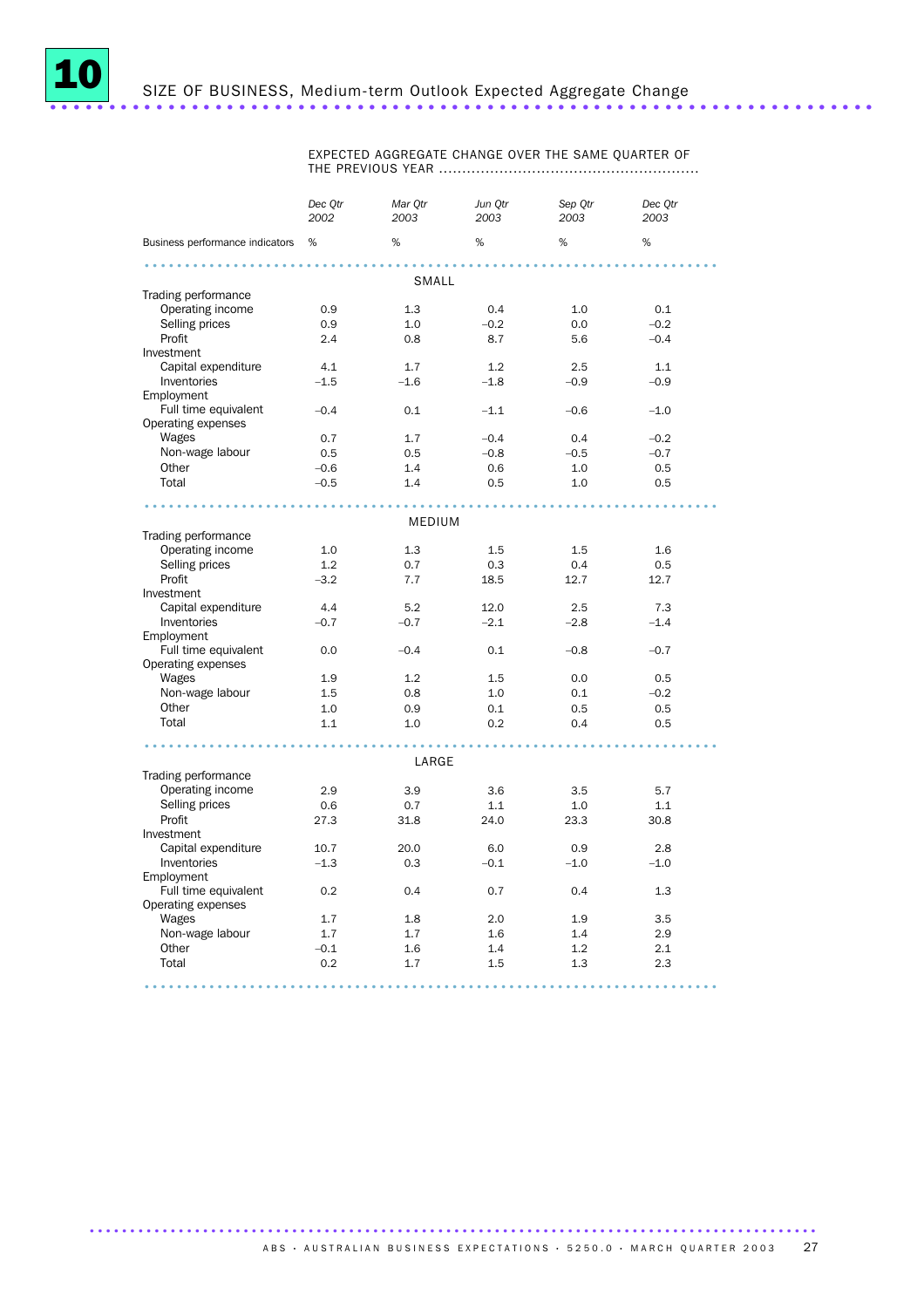# E X P L A N A T O R Y N O T E S .......................................................... ......

| INTRODUCTION |  |
|--------------|--|
|              |  |

1 This publication contains estimates of future economic activity based on the business expectations of senior executives, managers and proprietors of businesses operating in Australia. The estimates have been compiled from data collected by the Australian Bureau of Statistics (ABS) in its quarterly survey of business expectations.

2 This survey commenced with short term expectations for the December quarter 1993 and medium term expectations for the September quarter 1994. This quarter's publication contains estimates of the expected change between the December quarter 2002 and the March quarter 2003 and the December quarter 2002 and the December quarter 2003.

3 The original, seasonally adjusted and trend series are the published indicators for short-term business expectations, with the trend providing an indication of the underlying direction of the series. The volatility of the medium-term seasonally adjusted series is such that the original and trend series will continue to be the published indicators, with the trend providing an indication of the underlying direction of the series. Seasonally adjusted estimates are provided on page 12, with an explanation in paragraphs 28 to 32 of the Explanatory Notes. Trend estimates are provided on pages 12 and 20, with an explanation in paragraph 33 of the Explanatory Notes.

4 The survey is conducted by mail each quarter. This quarter's survey was collected during October and November 2002.

5 It is based on a stratified random sample of approximately 4,500 businesses selected from the ABS annual Economic Activity Survey (EAS). EAS in turn derives its survey population from the ABS central register of business units.

6 The sample is stratified by industry, sector (private and government business) and size of business (measured by number of employees). Within each stratum businesses are sampled randomly, with each business in a stratum having the same probability of selection.

7 The sample is supplemented by a further sample of businesses which have been added to the ABS business register since the original EAS sample was selected. This ensures that the expectations of relatively new businesses are taken into account in the overall estimates.

SCOPE OF THE SURVEY 8 The statistics in this publication relate to employing businesses in all industries and sectors of the Australian economy except:

- agriculture, forestry and fishing;
- general government.

9 Data related to intended sheep matings are collected annually by the ABS and published in catalogue 7111.0 and 7113.0 publications from the Agricultural Commodity Survey.

10 The Australian Bureau of Agricultural and Resource Economics (ABARE) publishes its forecasts for specific commodities and for the Agriculture industry generally, as part of the annual Outlook conference in March each year. ABARE updates these forecasts in its quarterly publication *Australian Commodities—Forecasts and Issues.*

CLASSIFICATION 11 Each statistical unit selected in the survey is classified to an industry according to the Australian and New Zealand Standard Industrial Classification (ANZSIC).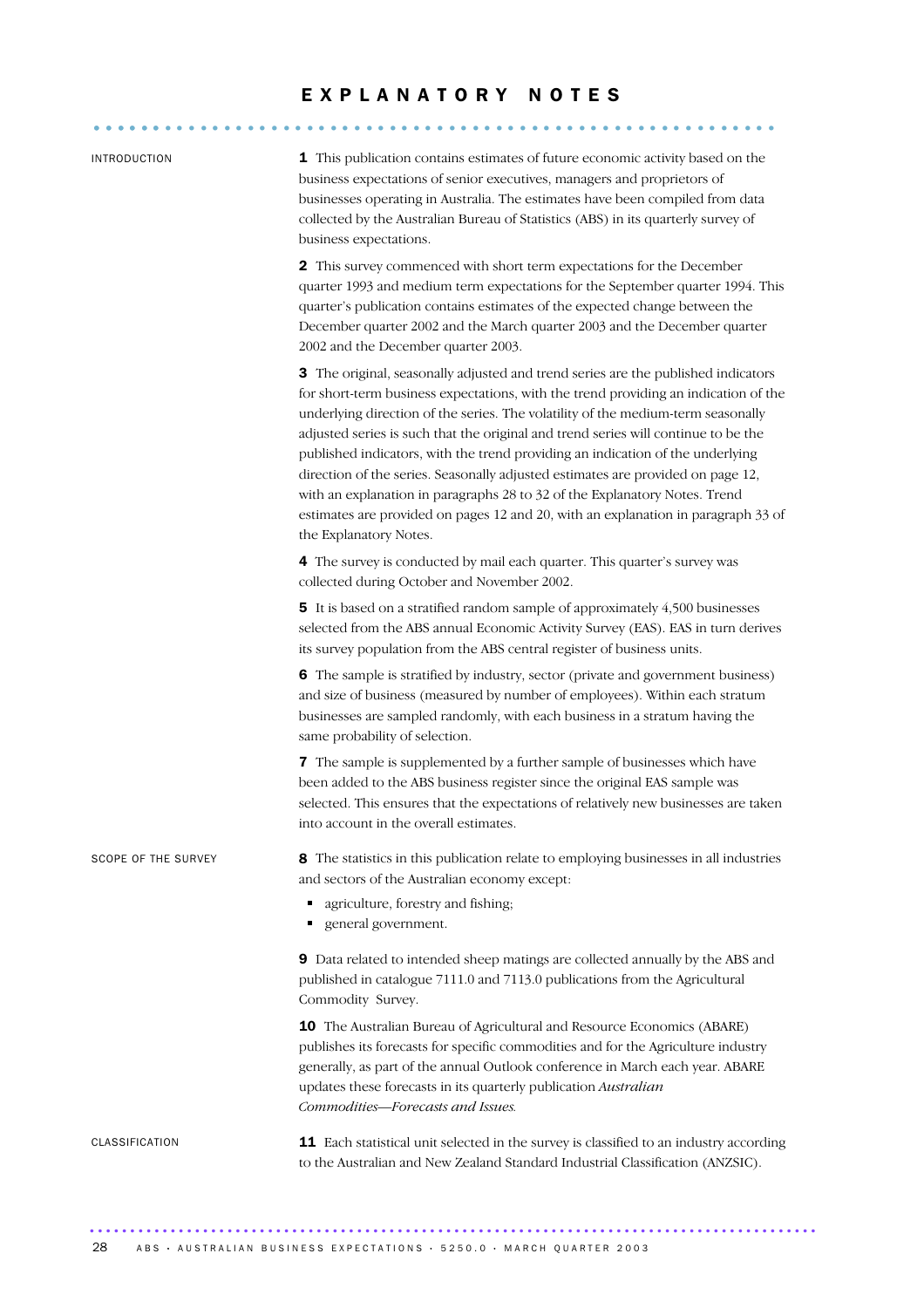## E X P L A N A T O R Y N O T E S .......................................................... ......

BUSINESS SIZE 12 Data presented in this publication is classified by three business sizes : • small (less than 20 employees, except for manufacturers where it is less than 100); medium (20 to 99 employees, except for manufacturers where it is 100 to 599 employees); and large (100 or more employees, except for manufacturers where it is 600 or more employees). PROPORTION OF BUSINESSES SELECTED BY SIZE WITHIN AUSTRALIA *Small Medium Large All businesses* %% % % Manufacturing 61.6 14.4 24.0 100.0 Other industries **51.0** 22.2 26.7 100.0 All industries 53.3 20.6 26.2 100.0 STATISTICAL UNIT 13 The statistical unit used in the survey of business expectations is the management unit. The management unit is the highest level accounting unit within a business for which sub-annual accounts are maintained, having regard for industry homogeneity. 14 In nearly all cases the management unit coincides with the legal entity owning the business (i.e. company, partnership, trust, sole proprietor, etc.). **15** In the case of large diversified businesses, however, there may be more than one management unit, each coinciding with a 'division' or 'line of business'. BUSINESS PERFORMANCE INDICATORS 16 The survey uses a set of well recognised economic trading indicators in measuring future trading activity. These indicators are: Operating income, selling prices, operating expenses, employment, etc. See Glossary for details. 17 The survey asks for full-time equivalent paid persons working. This is not a usual definition of employment as used by the ABS. It would be incorrect to assume a direct comparison with labour force statistics or other ABS employment statistics for instance. SIMPLE AND WEIGHTED NET BALANCE **18** The simple net balance for a selected indicator is estimated by subtracting the percentage of respondents predicting a 'fall' from the percentage of respondents expecting a 'rise'. 19 The net balance is a *qualitative* statistic best suited to indicating the sentiment of businesses about future business conditions, and measures the net proportion of businesses predicting a rise or fall in future business conditions. 20 The weighted net balance is estimated by weighting the surveyed direction of change for each unit by its benchmark level response for the equivalent variable in the EAS. 21 Weighting the responses enables larger businesses to have an influence upon the net balance proportional to the level of their expenditure, employment size, etc. Movements in the weighted net balance indicate the net proportion of business activity predicting a rise or fall in future business conditions.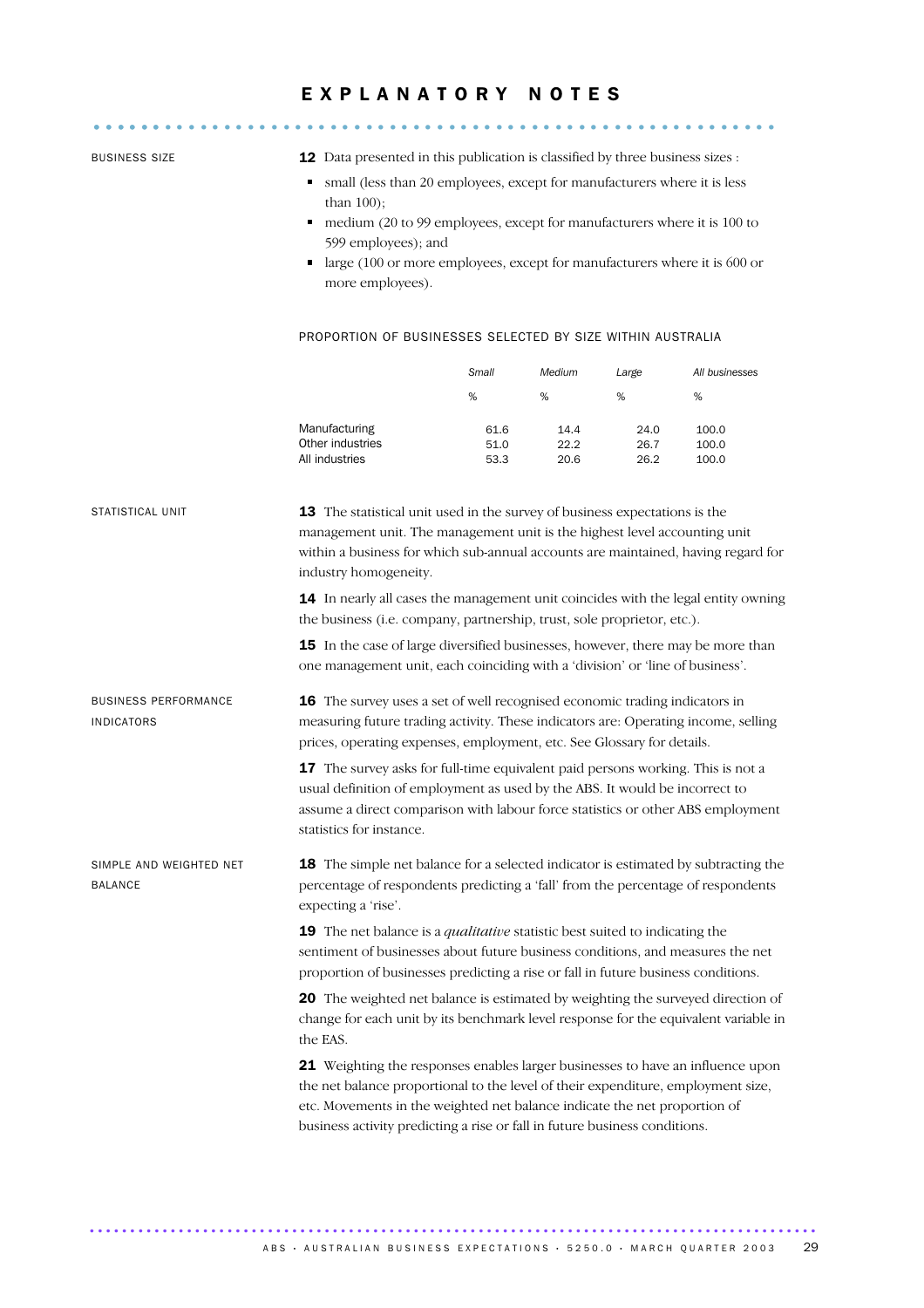## E X P L A N A T O R Y N O T E S .......................................................... ......

| EXPECTED AGGREGATE CHANGE    | <b>22</b> The expected aggregate change measures the forecasted percentage change<br>in the level of a particular indicator. It is estimated by weighting the expected<br>percentage change reported by respondents to the survey by their proportion of<br>aggregate sales, expenditure, employment, etc. in the economy as measured from<br>the benchmark estimate in the EAS. |
|------------------------------|----------------------------------------------------------------------------------------------------------------------------------------------------------------------------------------------------------------------------------------------------------------------------------------------------------------------------------------------------------------------------------|
|                              | <b>23</b> The weighted aggregate estimate of a particular indicator, combined with an<br>estimated level, can be used to quantify its expected future movement.                                                                                                                                                                                                                  |
| <b>COMPARISON OF RESULTS</b> | 24 The weighted net balance and expected aggregate change are complementary<br>measures which, in combination, give a broad indication of future business<br>conditions. It is possible to obtain estimates in opposite directions for the net<br>balance and weighted aggregate change estimates.                                                                               |
|                              | <b>25</b> The weighted net balance provides a <i>qualitative</i> measure of the proportion of                                                                                                                                                                                                                                                                                    |

businesses predicting the direction of change in future business conditions. The expected aggregate change, however, provides a *quantitative* measure predicting the magnitude of change in a selected variable.

26 A comparison of the various expectations measures is provided in the following table:

#### COMPARISON OF THREE MEASURES OF BUSINESS EXPECTATIONS

|                                              | Simple net<br>balance | Weighted net<br>balance | Weighted<br>aggregate |
|----------------------------------------------|-----------------------|-------------------------|-----------------------|
|                                              | ℅                     | ℅                       | %                     |
| Operating income<br>Wage costs<br>Employment | $-0.9$<br>9.8         | $-6.9$<br>14.8          | $-2.4$<br>$-0.7$      |
| Full time equivalent                         | $-2.7$                | $-5.2$                  | $-1.1$                |

27 For the March quarter 2003 a simple net balance of 2.7% of businesses expect a decrease in employment. The decrease in the employment weighted net balance of 5.2% indicates that the businesses expecting a decrease in employment tend to be larger than those expecting an increase.

SEASONAL ADJUSTMENT 28 The quarterly business expectations series in this publication are affected to some extent by seasonal influences and it is useful to recognise and take account of this element of variation.

> 29 Seasonal adjustment may be carried out by various methods and the results may vary slightly depending on the procedure adopted. Accordingly, seasonally adjusted statistics are in fact only indicative and should not be regarded as in any way definitive. In interpreting seasonally adjusted data it is important to therefore bear in mind the methods by which they have been derived and the limitations to which the methods used are subject.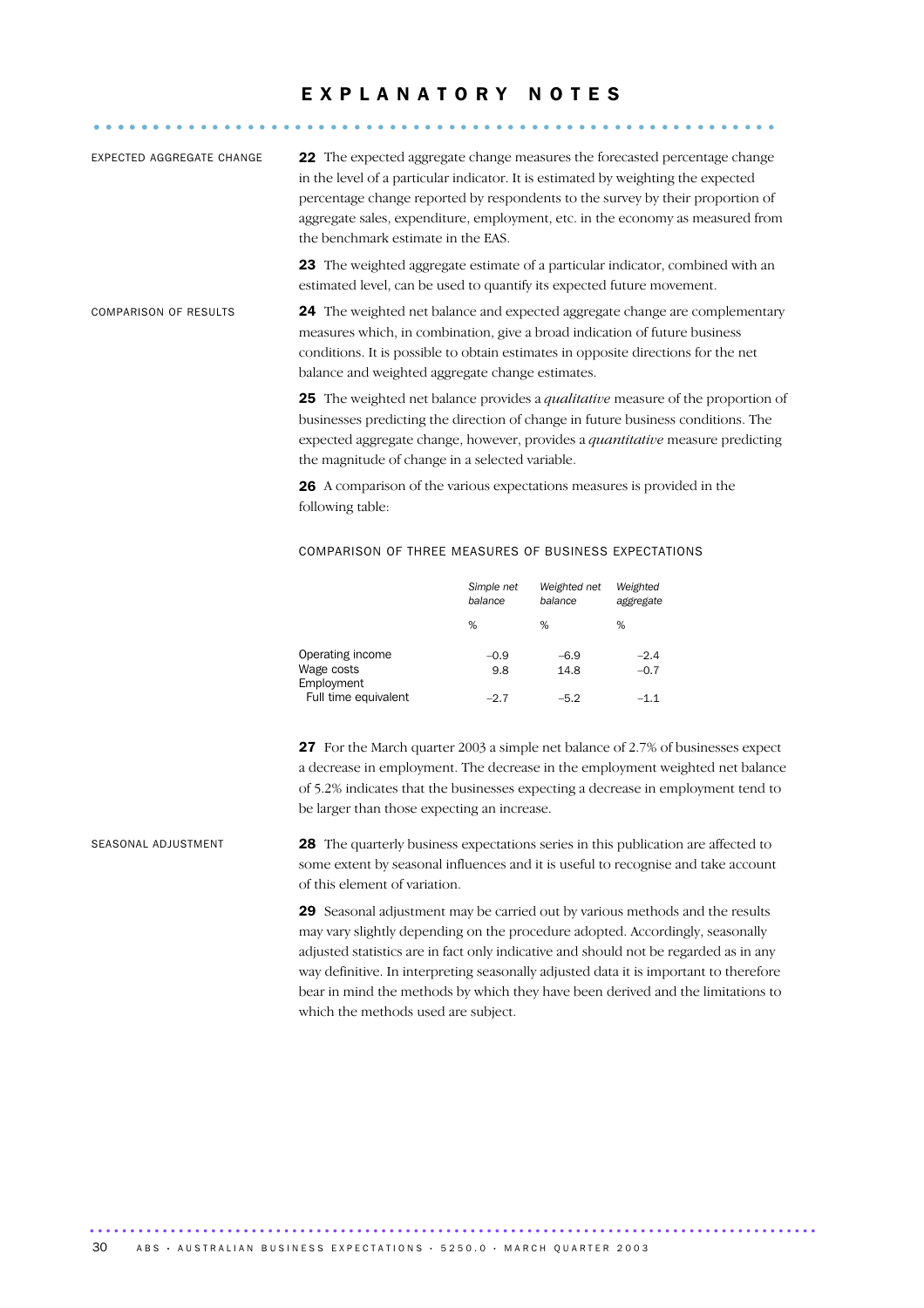### EXPLANATORY NOTES

.......................................................... ......

| SEASONAL ADJUSTMENT<br>continued | 30 At least once each year the seasonally adjusted series are revised to take<br>account of the latest available data. The most recent reanalysis takes into account<br>short-term expectations collected up to and including the December quarter 2002,<br>and medium-term expectations collected up to and including the September<br>quarter 2003. Data for subsequent periods are seasonally adjusted on the basis of<br>extrapolation of historical patterns. The nature of the seasonal adjustment process<br>is such that the magnitude of some revisions resulting from reanalysis may be<br>quite significant, especially for data for more recent quarters. Care should be<br>exercised when interpreting quarter to quarter movements in the seasonally<br>adjusted series in the publication, particularly for recent quarters.<br>31 It should be noted that the seasonally adjusted figures necessarily reflect the<br>sampling and other errors to which the original figures are subject.<br>32 Details of the seasonal adjustment methods used, together with selected                                                                                                       |
|----------------------------------|-----------------------------------------------------------------------------------------------------------------------------------------------------------------------------------------------------------------------------------------------------------------------------------------------------------------------------------------------------------------------------------------------------------------------------------------------------------------------------------------------------------------------------------------------------------------------------------------------------------------------------------------------------------------------------------------------------------------------------------------------------------------------------------------------------------------------------------------------------------------------------------------------------------------------------------------------------------------------------------------------------------------------------------------------------------------------------------------------------------------------------------------------------------------------------------------------|
| <b>TREND ESTIMATES</b>           | measures of volatility for these series, are available upon request.<br>33 The trend estimates are derived by applying a 7-term Henderson moving<br>average to the published and unpublished seasonally adjusted series. The 7-term<br>Henderson average (like all Henderson averages) is symmetric, but as the end of a<br>time series is approached, asymmetric forms of the average are applied. Unlike the<br>weights of the standard 7-term Henderson moving average, the weights employed<br>here have been tailored to suit the particular characteristics of individual series.<br>While the asymmetric weights enable trend estimates for recent quarters to be<br>produced, they can result in revisions to the estimates for the most recent three<br>quarters as additional observations become available. There may also be revisions<br>because of changes in the original data and as a result of the re-estimation of the<br>seasonal factors. For further Information, see Information Paper: A Guide to<br>Interpreting Time Series - Monitoring Trends: an Overview (cat. no. 1348.0) or<br>contact the Assistant Director, Time Series Analysis on Canberra 02 6252 6345. |
| RELIABILITY OF ESTIMATES         | <b>34</b> All of the estimates in this publication are subject to:<br>sampling error;<br>٠<br>non-sampling error; and<br>benchmark bias.<br>п                                                                                                                                                                                                                                                                                                                                                                                                                                                                                                                                                                                                                                                                                                                                                                                                                                                                                                                                                                                                                                                 |
| <b>SAMPLING ERROR</b>            | <b>35</b> Sampling error is due to the use of a sample rather than a complete<br>enumeration; that is, the estimates differ from the values that would have been<br>obtained if all units were surveyed. A measure of the likely difference is given by<br>the standard error (SE), which indicates the extent to which an estimate might<br>have varied by chance because only a sample of units was included. There are<br>about two chances in three that the difference will be within one standard error,<br>and about nineteen chances in twenty that the difference will be within two<br>standard errors.                                                                                                                                                                                                                                                                                                                                                                                                                                                                                                                                                                             |
| STANDARD ERRORS                  | 36 The table on page 32 provides standard errors for some of the main estimates<br>of this publication. As an example of how the standard errors can be interpreted,<br>given that the short term expectation for Operating Income for Australia is -2.4%<br>with a standard error of 0.4, there would be two chances in three that the true<br>value would be within the range $-2.0\%$ and $-2.8\%$ .                                                                                                                                                                                                                                                                                                                                                                                                                                                                                                                                                                                                                                                                                                                                                                                       |
|                                  | 37 The size of the SE may be a misleading indicator of the reliability of some of<br>the estimates for profit. This situation may occur where an estimate may<br>legitimately include positive and negative values reflecting the financial positions<br>of different businesses. In these cases the aggregate estimate can be small reactive<br>to the contribution of individual businesses resulting in an SE which is large<br>relative to the estimate.                                                                                                                                                                                                                                                                                                                                                                                                                                                                                                                                                                                                                                                                                                                                  |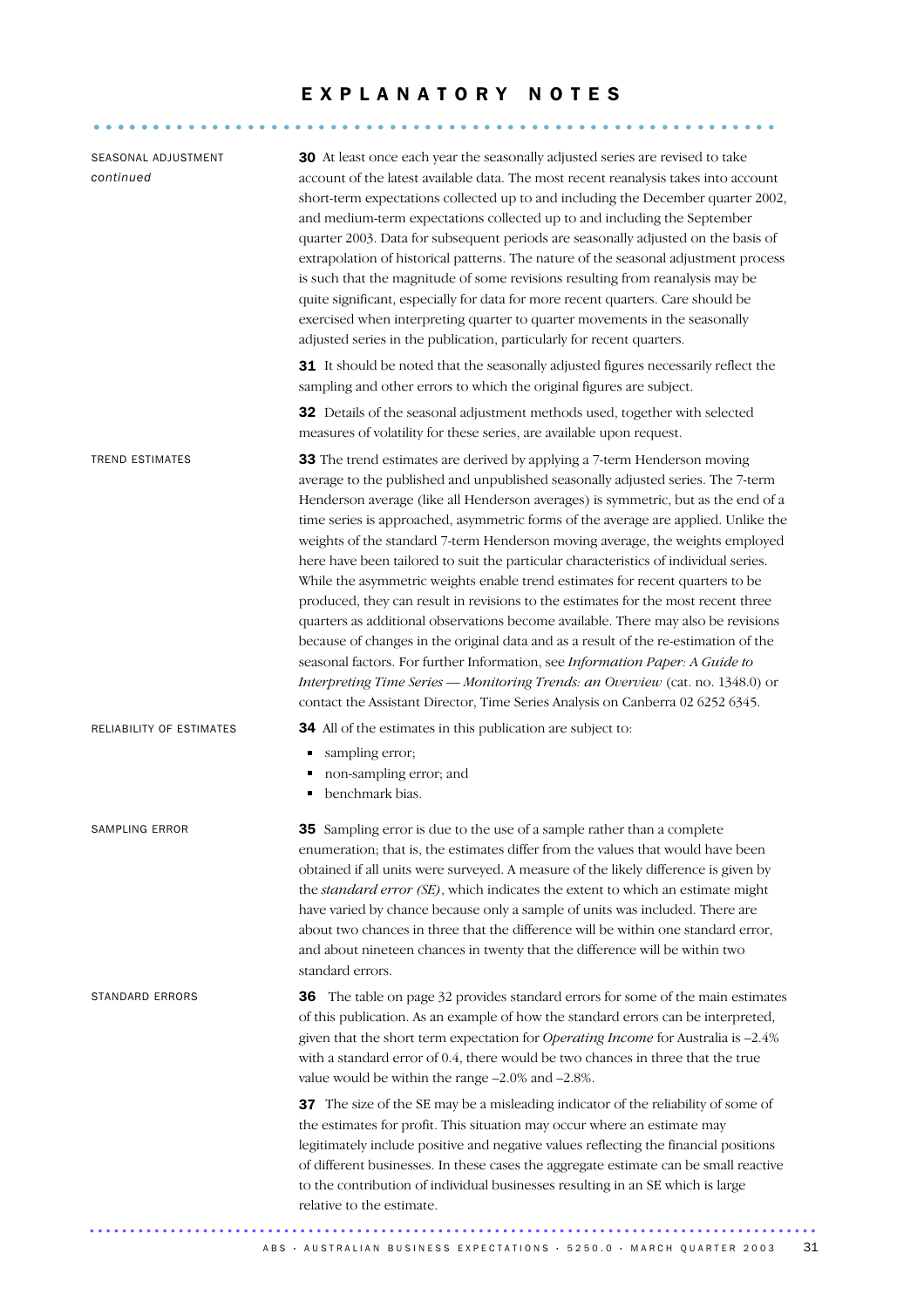STANDARD ERRORS OF KEY ESTIMATES, SHORT–TERM EXPECTATION, AUSTRALIA

| Business performance indicator | Survey<br>estimate | Standard<br>error |
|--------------------------------|--------------------|-------------------|
| Operating income               | $-2.4$             | 0.4               |
| Selling prices                 | $-0.5$             | 0.3               |
| Profit                         | $-15.8$            | 2.9               |
| Capital expenditure            | 1.1                | 1.0               |
| Inventories                    | $-1.5$             | 0.4               |
| Employment                     | $-1.1$             | 0.2               |
| Wage costs                     | $-0.7$             | 0.3               |

NON-SAMPLING ERROR 38 All other inaccuracies are referred to collectively as non-sampling error. The major areas of concern are: non-response; mis-reporting of data by respondents; and deficiency in the central register of economic units.

> 39 Every effort is made to reduce the non-sampling error to a minimum by careful design of questionnaires and efficient editing and operating procedures.

**40** The expected aggregate change is designed to reflect business expectations for each business performance indicator, as accurately as possible. However, while the estimates should be appropriate measures of business climate, the expectations may not predict actual movements accurately. Businesses may be too optimistic or pessimistic in their predictions at different times.

41 In addition, actual movements would be partly comprised of activity of relatively recently formed businesses, and businesses which are formed during the expectations reference period which are not immediately represented in BES because they would not have been included on the ABS central register of economic units. Allowance is made in other ABS series for coverage deficiencies relating to newly formed businesses but no allowance for this is made in BES. This is important for some variables, where the contribution of new businesses to growth in that variable is relatively substantial (e.g. employment, capital expenditure or stocks).

BENCHMARKS 42 Benchmark (or base level) information is obtained from the ABS annual Economic Activity Survey (EAS). It is used to weight individual business responses by their relative contribution to each business performance indicator. This enables percentage responses from different businesses to be aggregated. 43 In June each year a new sample is usually selected from units surveyed by EAS in the previous financial year. The benchmark data become increasingly out of date as they are used in the surveys conducted in November, February and May. In certain cases, the benchmark data may not accurately reflect the current activity of a business. It is currently not possible to measure the extent of any such inaccuracies. 44 Results from the EAS are published in *Business Operations and Industry Performance* (cat. no. 8140.0).

SYMBOLS AND OTHER USAGES n.p. not available for publication but included in totals where applicable, unless otherwise indicated.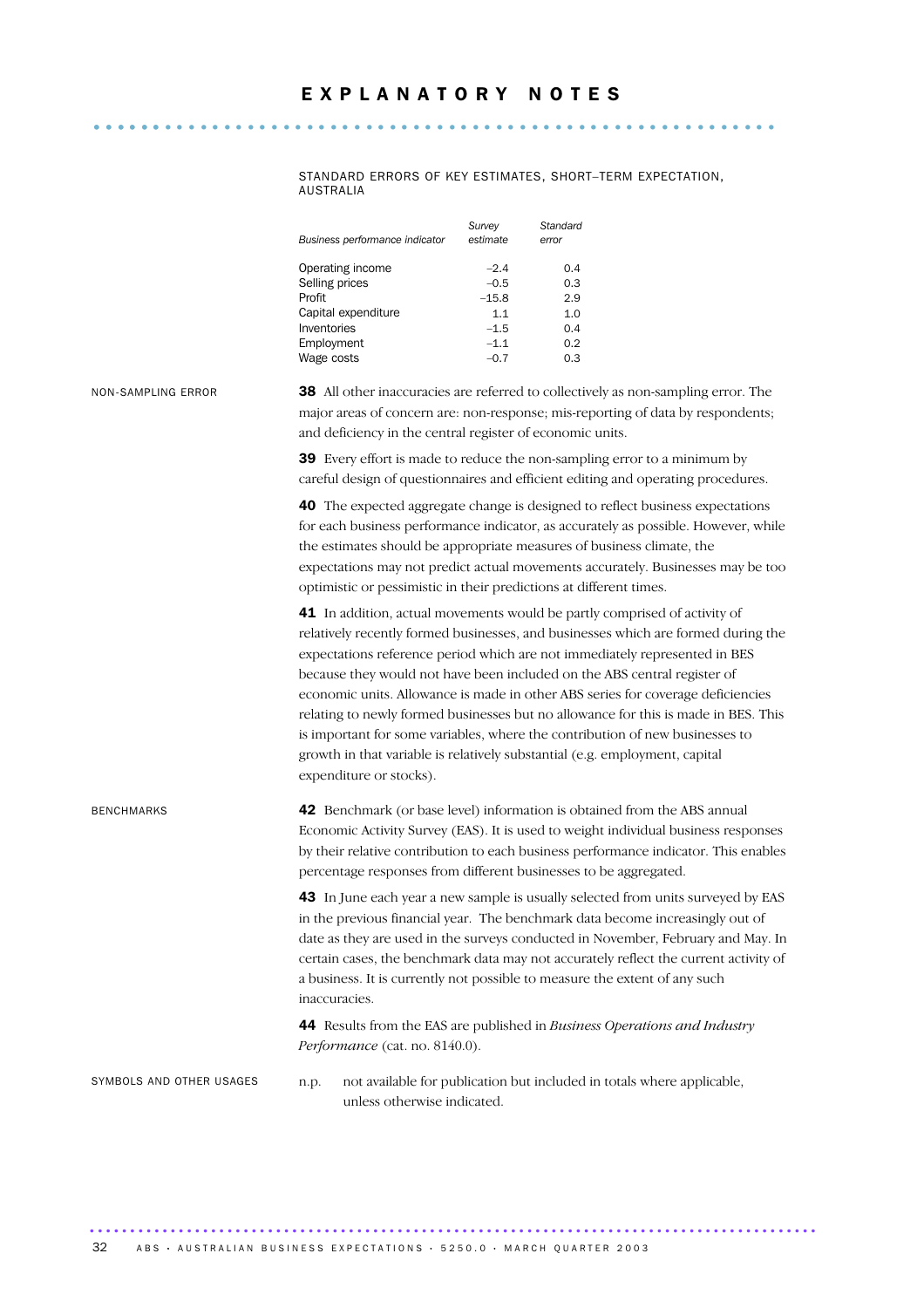### G L O S S A R Y

........................................................... ......Capital expenditure The expected change in the value of capital expenditure in new tangible assets.

| Capital expenditure      | The expected change in the value of capital expenditure in new tangible assets.                                                                                                                                                                                                                                                                                                                                                                                               |
|--------------------------|-------------------------------------------------------------------------------------------------------------------------------------------------------------------------------------------------------------------------------------------------------------------------------------------------------------------------------------------------------------------------------------------------------------------------------------------------------------------------------|
| Goods and Services Tax   | The Goods and Services Tax (GST) is excluded from all data items. However, the<br>cost of complying with tax reform, e.g. the purchase of computer equipment or<br>software, is included in the relevant data items.                                                                                                                                                                                                                                                          |
| Inventories              | The expected change in the book value of inventories between the end of the<br>collection quarter and the end of the reference periods.                                                                                                                                                                                                                                                                                                                                       |
| Non-wage labour expenses | The expected change in the total amount of employment related expenses not<br>paid directly to employees.                                                                                                                                                                                                                                                                                                                                                                     |
|                          | Some of these expenses are payroll tax, worker's compensation and<br>superannuation.                                                                                                                                                                                                                                                                                                                                                                                          |
| Operating income         | The expected change in operating income derived from the sale of goods or the<br>provision of services by a business in terms of value.                                                                                                                                                                                                                                                                                                                                       |
|                          | Financial institutions report on the expected change in gross interest income plus<br>fees and commissions.                                                                                                                                                                                                                                                                                                                                                                   |
|                          | Non-profit or charitable organisations report on the expected change in fees<br>received for services, donations from the public and government grants and<br>subsidies.                                                                                                                                                                                                                                                                                                      |
| Other operating expenses | The expected change in the total amount of all expenses which are not classified<br>as labour expenses.                                                                                                                                                                                                                                                                                                                                                                       |
|                          | Some of these expenses are overheads, advertising, raw materials and packaging<br>and handling.                                                                                                                                                                                                                                                                                                                                                                               |
| Paid persons working     | The expected change in the number of paid persons working. Where part time or<br>casual employees are involved employers are requested to convert to a full-time<br>equivalent. It should be noted that most other ABS series which provide data on<br>paid persons working do not use a full-time equivalent measure.                                                                                                                                                        |
| Profit                   | Profit is a derived item based on the present trading performance of a business<br>and the expected changes to the level of sales of goods and services and the sum<br>of all expense items.                                                                                                                                                                                                                                                                                  |
|                          | The difference between the new benchmarks for the sales of goods and services<br>and the sum of all expenses items (the sum of total wage expense, non-wage<br>labour expense and all other operating expenses) as determined by the<br>responses received, the Economic Activity Survey benchmarks for those items<br>and an indicator of present trading performance (cost/income ratio) are used to<br>determine the expected change for profit for the reference periods. |
|                          | Because of reporting difficulties experienced with the cost/income ratios, caution<br>should be exercised in interpreting profit expectations.                                                                                                                                                                                                                                                                                                                                |
| Reference periods        | There are two reference periods surveyed each quarter:<br>Short-term (if the current quarter is December 2002, then the quarter being<br>٠<br>surveyed is March 2003); and<br>Medium-term (if the current quarter is December 2002, then the quarter<br>٠<br>being surveyed is December 2003).                                                                                                                                                                                |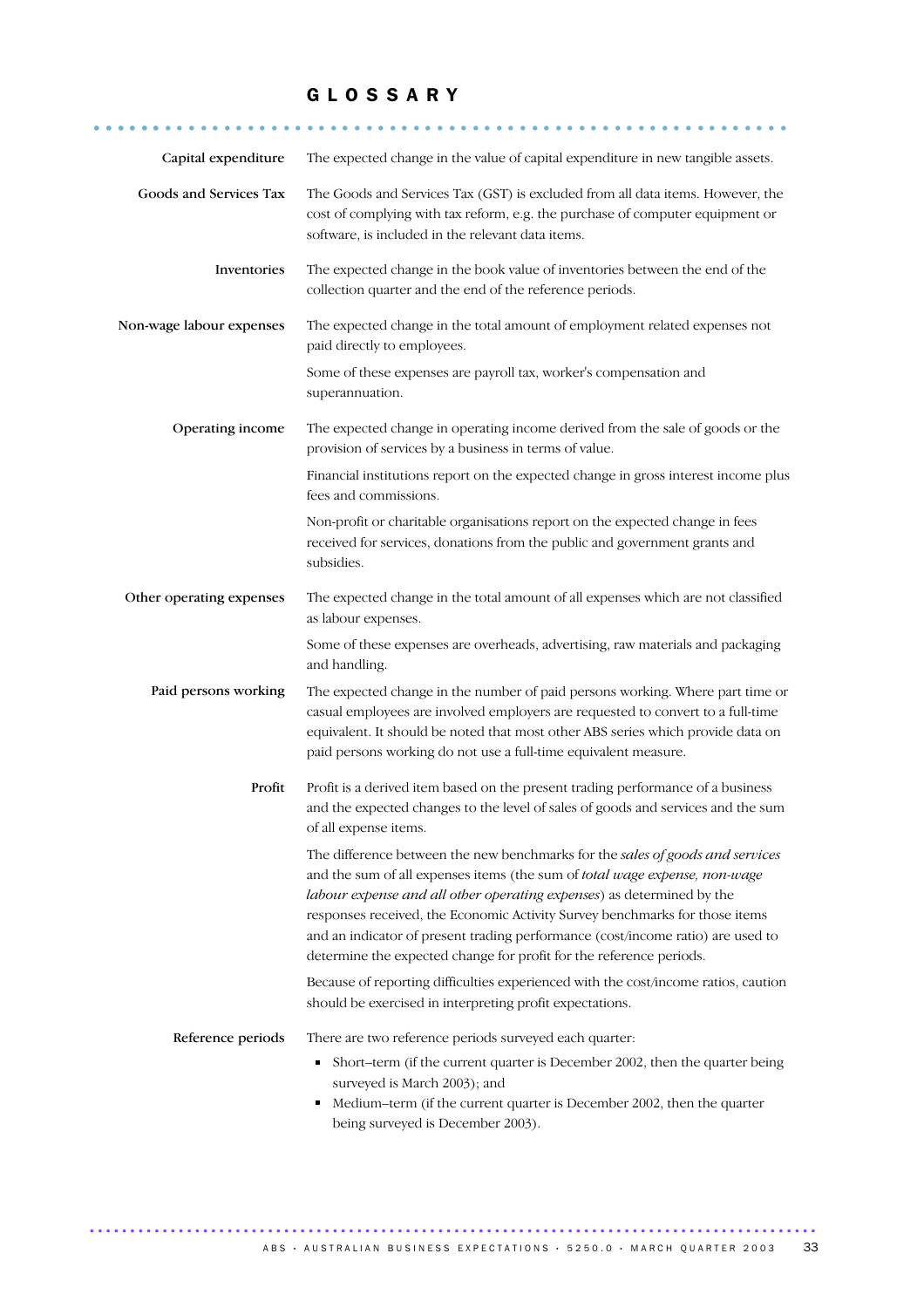### G L O S S A R Y

........................................................... ......

| Selling prices           | The expected change in the unit price of goods sold or services provided by the<br>business. Where a business sells a range of products or services a representative<br>product or service is used.                                        |
|--------------------------|--------------------------------------------------------------------------------------------------------------------------------------------------------------------------------------------------------------------------------------------|
|                          | Financial institutions report on interest rates, services and commissions charged.                                                                                                                                                         |
|                          | The benchmark for weighting the selling prices response is derived from<br>associating selling prices with total expenses.                                                                                                                 |
| State information        | State information has been derived for businesses in the survey which operate in<br>more than one State.                                                                                                                                   |
|                          | This has been achieved by                                                                                                                                                                                                                  |
|                          | applying a weight (the proportion of a business' economic activity<br>undertaken in each State) to the benchmarks for that business to arrive at<br>potentially eight different benchmarks for each business performance<br>indicator; and |
|                          | applying the overall percentage change in the business performance<br>indicators obtained from the survey to each of the State benchmarks for each<br>business performance indicator.                                                      |
| Total operating expenses | This is a derived estimate from the weighted response for the total of wage,<br>non-wage labour and all other expenses.                                                                                                                    |
| Total wage expenses      | The expected change in the total amount of direct wage and salaries paid to<br>employees.                                                                                                                                                  |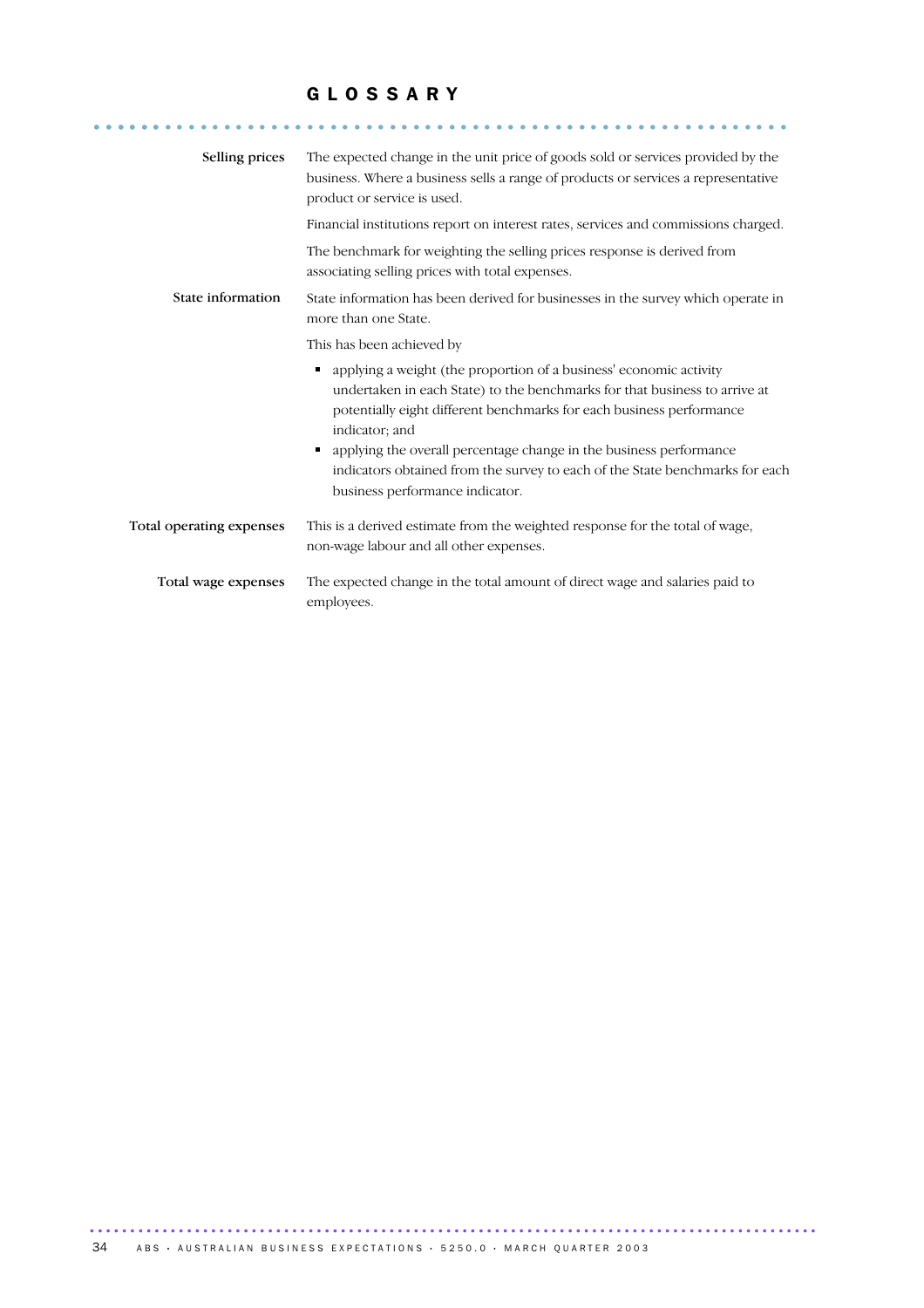#### OTHER ABS DATA

..............................................................

| AVAILABLE DATA           | The amount of data collected from the Survey of Business Expectations is much greater<br>than the data contained in this publication.                                                                                                                                                                                                                                                                                                             |
|--------------------------|---------------------------------------------------------------------------------------------------------------------------------------------------------------------------------------------------------------------------------------------------------------------------------------------------------------------------------------------------------------------------------------------------------------------------------------------------|
|                          | Subject to the ABS provisions for maintaining the confidentiality of respondents and<br>their information, more detailed information by industry and size of business may be<br>made available on request.                                                                                                                                                                                                                                        |
| <b>SIZE OF BUSINESS</b>  | The size of business is based on employment. Additional data can be estimated for the<br>following size ranges:                                                                                                                                                                                                                                                                                                                                   |
|                          | less than 20 employees;<br>$\blacksquare$<br>20 to 99 employees;<br>$\blacksquare$<br>100 to 599 employees;<br>п<br>600 or more employees;<br>٠<br>small (less than 20 employees except for manufacturers, where it is less than 100<br>employees);<br>medium (20 to 99 employees except for manufacturers, where it is 100 to 599<br>٠<br>employees); and<br>large (100 or more employees except for manufacturers, where it is 600 or more<br>٠ |
|                          | employees).                                                                                                                                                                                                                                                                                                                                                                                                                                       |
| <b>INDUSTRY</b>          | Industry is classified according to ANZSIC and is available at the 1 and 2 digit level.<br>Additional data is available for:                                                                                                                                                                                                                                                                                                                      |
|                          | 15 industries categorised at the one digit ANZSIC level;<br>٠<br>47 industries categorised at the two digit ANZSIC level; and<br>user defined industry groups such as 'service industries'.<br>٠                                                                                                                                                                                                                                                  |
| <b>STATE INFORMATION</b> | State information has been derived from the business activity conducted by business in<br>each State. Where sufficient information is available to provide satisfactory estimates,<br>data may be made available at the same level of detail as that for Australia. State<br>information is subject to a greater degree of variance than the Australia data.                                                                                      |
| <b>NET BALANCE</b>       | A weighted net balance for industries and size of business can be produced as a special<br>data service.                                                                                                                                                                                                                                                                                                                                          |
| MORE INFORMATION         | For more information please contact the officer named at the front of this publication or<br>write to:<br><b>Business Expectations Survey</b><br>Australian Bureau of Statistics<br>PO Box 10                                                                                                                                                                                                                                                     |
|                          | Belconnen ACT 2616.                                                                                                                                                                                                                                                                                                                                                                                                                               |